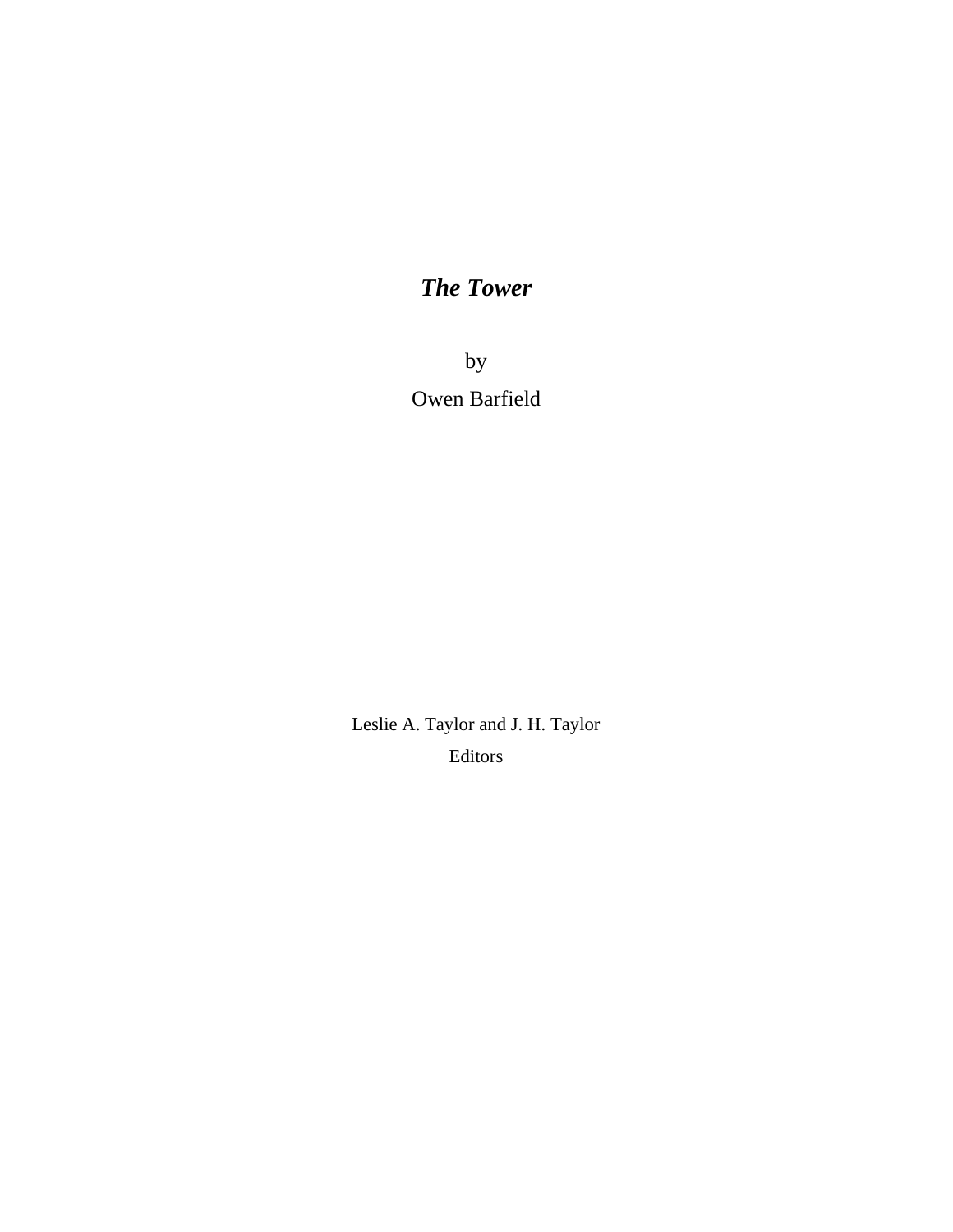The Tower a poem by Owen Barfield

Edited by Leslie A. Taylor and Jefferey H. Taylor

Barfield Press Oxford, England

Copyright © 2019 Owen Barfield Literary Estate All rights reserved.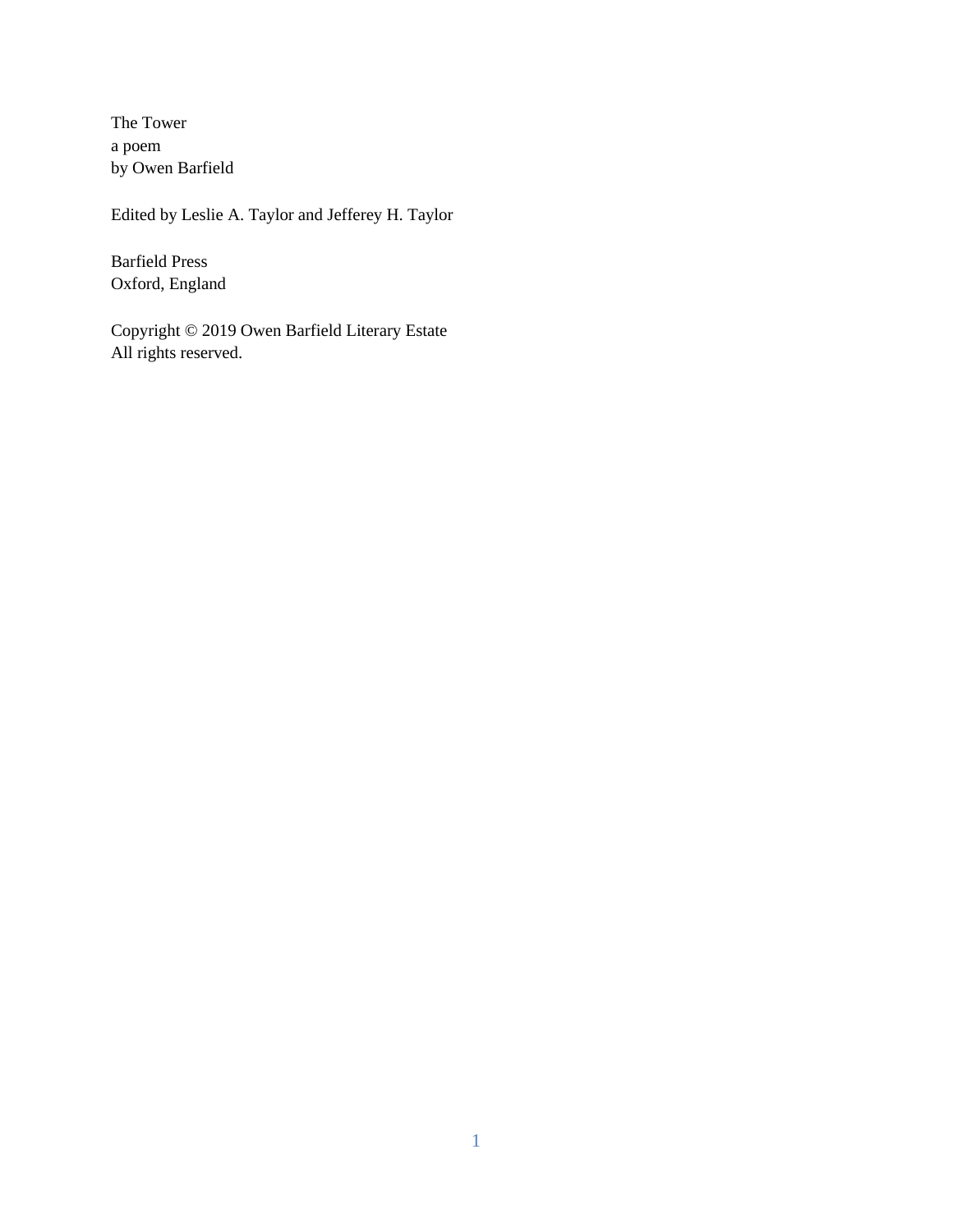## THE TOWER

 $\mathcal{L}=\frac{1}{2}$ 

I

Along a footway through a dreaming field A boy went loitering slowly. Since midday The golden afternoon had hung about him, Like a great, sunlit dewdrop gathering To fall from a leaf's point; till all that weight Dazzled and lulled his mind; and a faint smell, Confused, of hawthorn and of little flowers Drowsing about the hedgerow, clothed his body And drew a warm veil over all his thought, With on the veil traced half obliterate 10 The pattern of some far forgotten day In childhood, when the smell, unmarked, had been Caught in his nostrils and deep in his breast Imprinted for all lifetime secretly. Therefrom his mind, smooth traveller, stole away, Rocking the cradle of old memories And stooping softly over them with low And private croonings, while it wandered up The slowly narrowing path of years that stretched Back to the baby mists.

He scarcely knew 20

When he had ceased to move and lain himself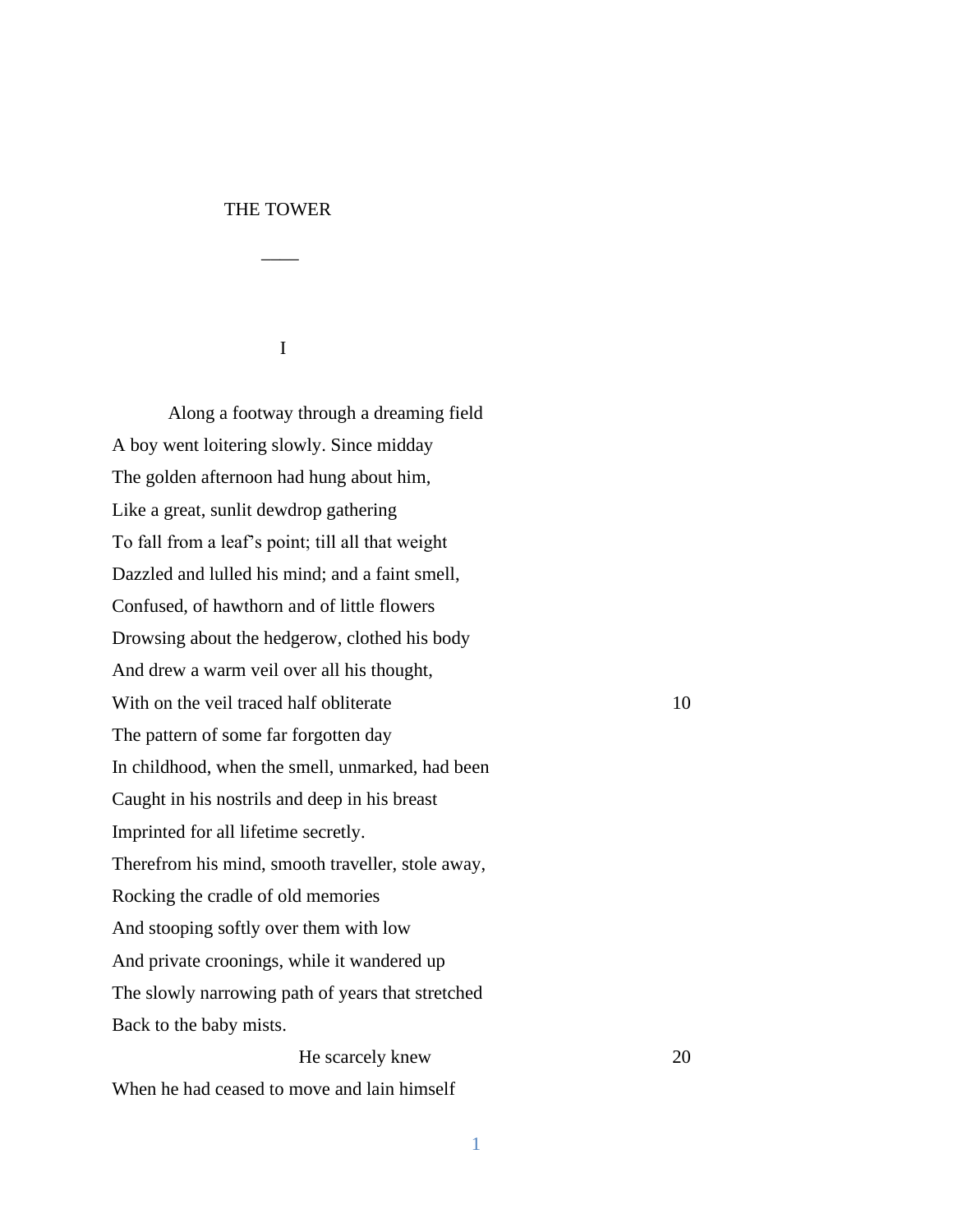In the long, warm, unwavering grasses down

For now already he had reached those mists And entered, groping, there, where loomed no ghost To be remembered, saying: 'This was I' – No self at all, but only a loose bundle Of senses five, absorbing open-eyed And open-mouthed, dim tidings of a world: Back to the mists: deeper: his peering mind Felt the quick touch of flitting shapes, but saw 30 No light at all: deeper: and all was still. Wherefore lost memory turned, to seek some light, Back down the years. Gleamed suddenly the sharp Glimpse of a moment, when from game to game Hurrying through an empty room one night Breathless and eager-eyed with romping joy, It chanced that he had looked, scarce knowing yet What thing a mirror was, into a mirror And seen a face, his own, give back to him A stranger's smile first, then a stranger's frown,  $40$ And seen an eye, whose depths he could not plumb, A stranger's eye, which drew his steady gaze; Then, as he looked, grew larger and more strange, Till he saw nothing else, but was alone Drowned in its ocean silence: long he stood With the first infant stammerings of his mind Trying: 'myself' – but could not understand.

Now this gleam died, and larger diffused lights Shone through the gloaming of his memory With the faint colours of whole months, whole years – 50 Textures of time, whose many-coloured threads, Each hour and minute, faded long ago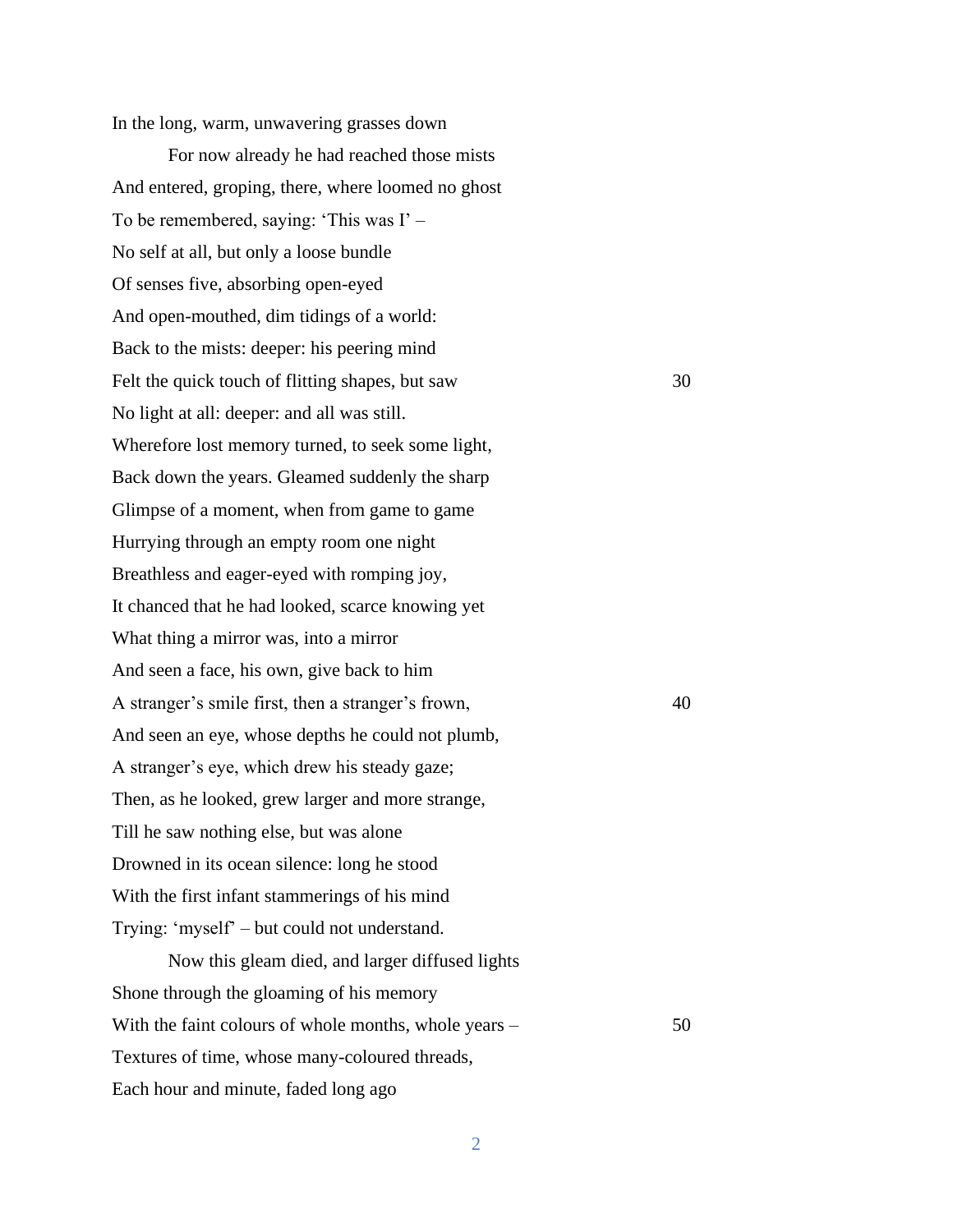Into one hue – cast garments of the soul That tell her growth.

Surprised, he found his lips Had formed themselves to utter the pet name A nurse had made for him: then all at once An old, mysterious smell, a sickroom, and The paper on its wall, and the long cracks Across the ceiling, how they ran to meet, Parted, and met again, changing and sliding 60 Into each other there, above young eyes Bright with some fever and a-swim with dreams. Now a remembered midnight – one of many – As once again from short oblivion he Starts into tortured wakefulness, aware Of solitude and the vast emptiness Of night; and peering forward rigidly, Half-raised in bed, stares with wide eyes into The leering silence, damped with gradual sweat At watery shapes, the film of his own eyes,  $70$ That float before them monstrously. Alone

He lives the night, alone, a tiny fly Caught in the world – young spirit's insect-wings Buzzing with terror in the pitiless web

Of elemental nothing.

But there came, Blotting all these, a simple melody So old that it was sad; and in his heart The quaint remembered cadences of words, Little blunt verses, musical endings Of fairy chapters tolled again, and brought 80 Their stories back to him, with all that time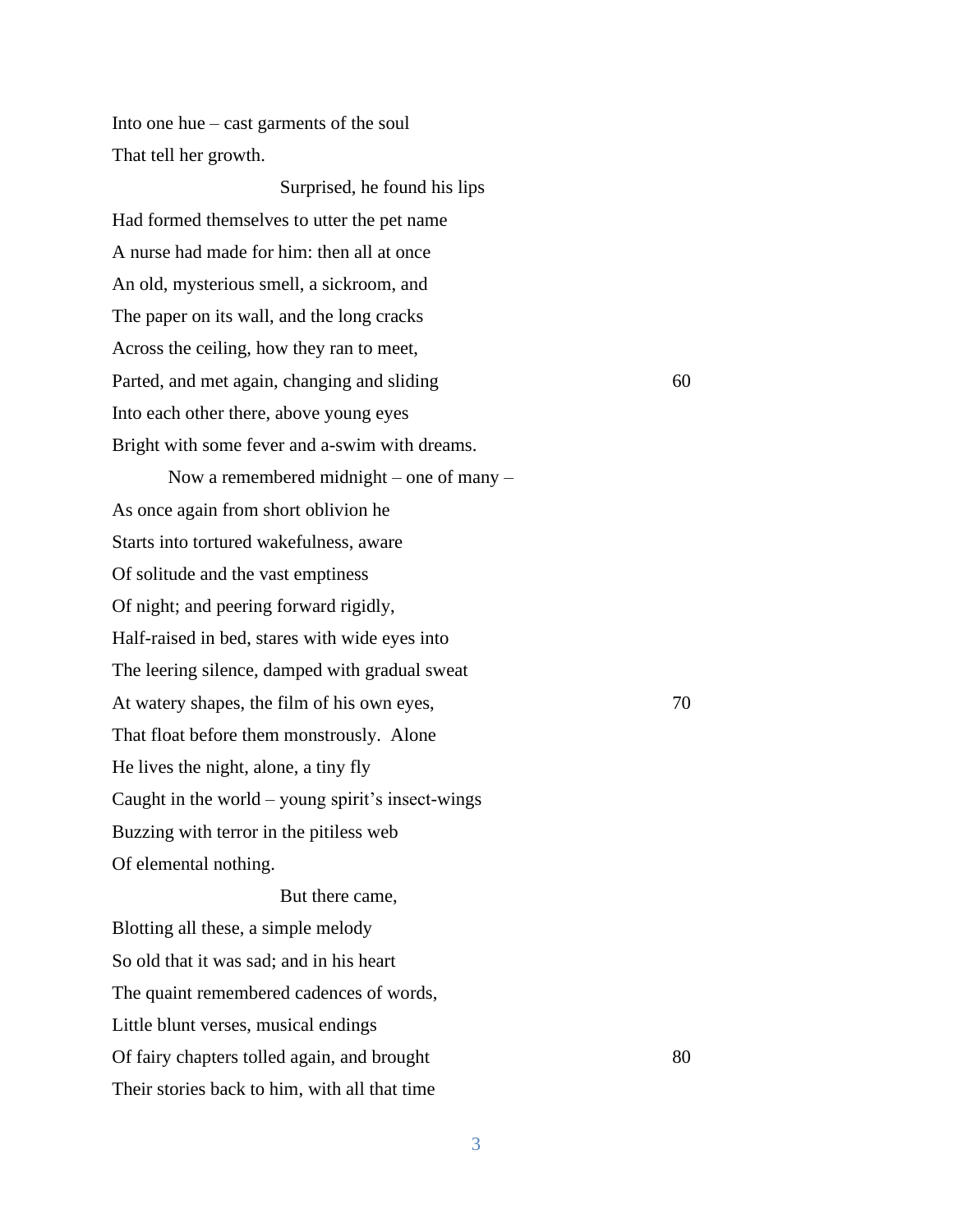When he had lived among them, half confused What things were true or false, and what were dreams – Beautiful images, lingering like rich arras That hangs on modern walls in tatters, still Fresh with the clear childhood of a race: And one (the brightest coloured): how two children Were out in a wide city, when the snow, Already fallen, made the dark night blench And, falling still, caressed them with shy touches, 90 Until they, wandering onward hopelessly, Came to a Lion figured huge in stone And entered magically a carven throat Found red and warm inside, and soft with life – Then, by mysterious inward climbings, were High on the narrow plinth that topped the column Above their Lion, and among chill stars Sailing the sky in a perilous barque of stone Steered by a statue. . . But the years had lent Interior meaning to those baby pictures, 100 The white snow, the red gorge, the chiselled stone, And the straight column tapering in the dark. And there were family days – old shouting days Of echoes through the house, and of a ring Of small, bright evening faces round the lamp,

With father young, with mother young and ready, Before the crinkled weariness of work

Sharpened her face and tired her laughter out –

Long, secure days. . . Yet even at this time Often in some chance loneliness it came, 110 The sudden moment of stark desolation, The choking misery, the lorn dismay,

4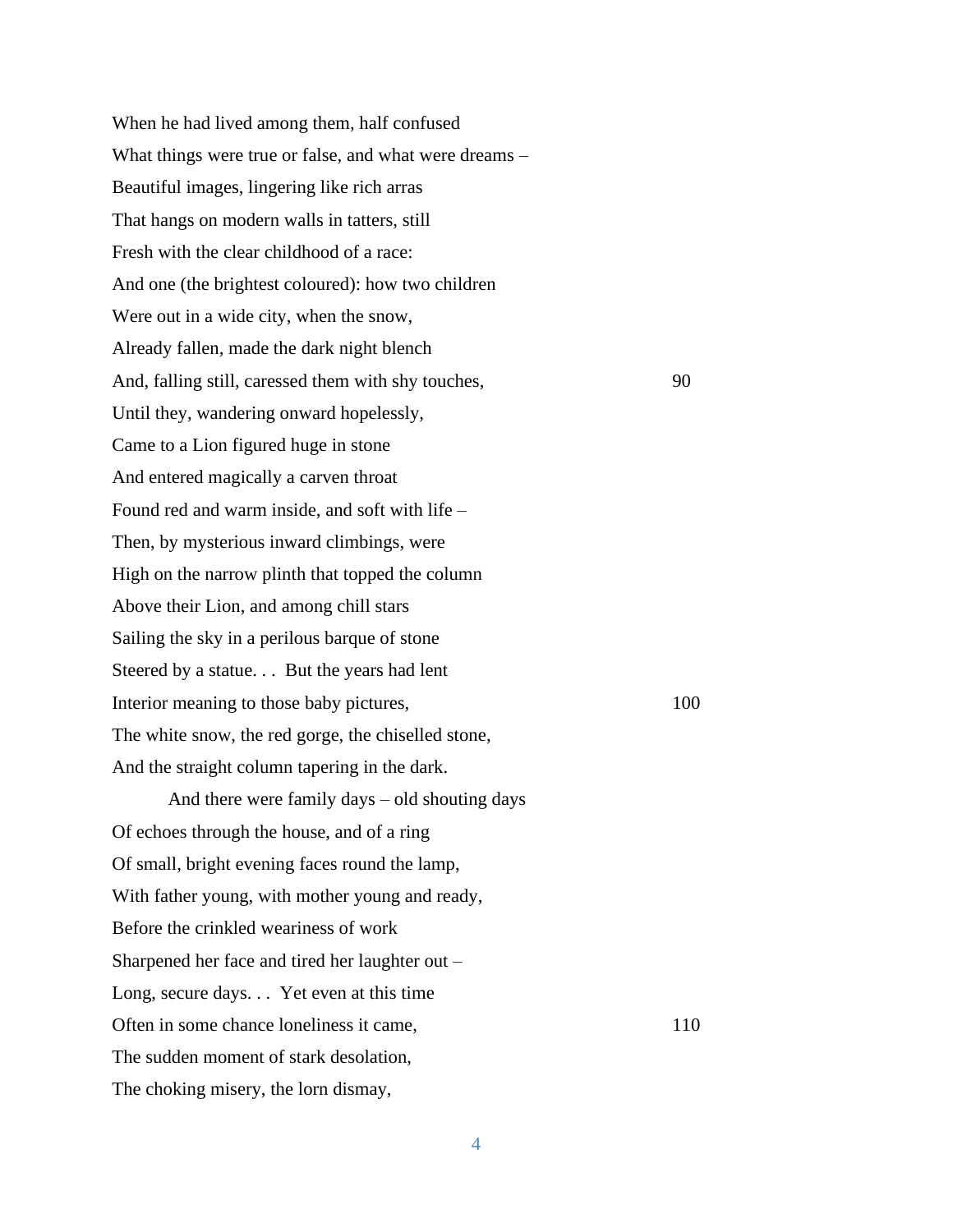When life slid and the future, stoutly nailed To hopes of little joys, tugged suddenly And fell, discovering darkness and a wind That blew about him in a wilderness Of thought, sole, groping for a boundary. . . Till, at last, for relief, a voice would sound From the heart's well of anguish faltering up, A final voice, that firmly said 'There are 120 'Mother and home': and slowly, like a limb, Through which a warm beam flung from crimson coals Spreads radiant fingers – he would be comforted. Save for black gulfs like these, the unmusical days Sped levelly along on happiness, Drab happiness, not warm with ecstasies, Dead happiness always, and the safe love Of many creatures ever at his side, Till love's own stream, forgot, flowed underneath The surface of his heart – not beautiful  $130$ With ripple and rocky laughter in the light, But asleep – and asleep – when, at a sign, Stripped of its callous crust of long school years, The soul stood naked, splendidly abashed, Trembling beneath spell-binding fragrances That danced about girl-faces. He had walked, Dreaming of kisses, amid household mirth— Alone again, alone among all, friends, As pale new wraiths of beauty, curling up Around his loves – shy tendrils choked with shame – 140 Pitted their new-born feebleness against Habitual laughter, like rough, kindly hands Smearing the fragile bloom from lovely things,

5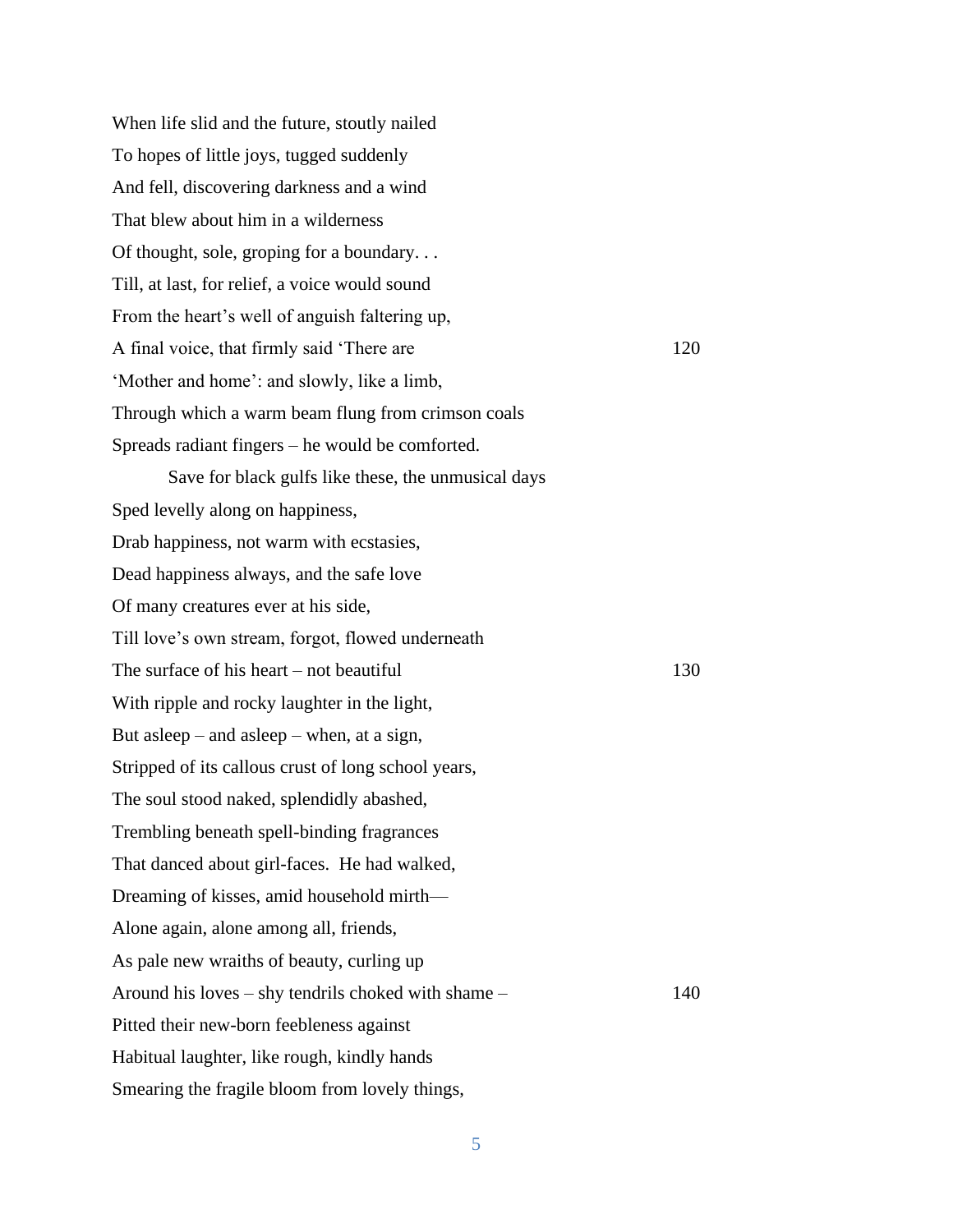Habitual laughter, till imagination, Barred within doors, incestuously created For its own use its own desirous dreams.

The restlessness was on him now; he rose, And went, stirring the breathless afternoon In fumes about him, like a man who dives And breaks the surface of a warm, rich pool. 150

## II

When men are thrown together, cut apart From women's faces and fine influence, Their souls rush off, like ants, on different paths; Some grow more active, some more obstinate, Some scarcely can keep back the mawkish tears, And some pop out bright heads from cynic tubs And nod to the four quarters with a wink. Some – with a gesture – woo dear beastliness, Thinking that way to jettison their dreams, Then, suffering shipwreck, shout that they alone 10 Are seeing the world very clearly, swimming Naked the waters of cold Truth, not floating Upon the surface in a gondola Of blurred sensation and child-memories Grown monstrous, and queer patterns in the skull Wriggled by the dark worms of suppressed lust. . . Poor grey philosophers, and cannot see Themselves are dream and all their theories! But many drown like lead without a cry.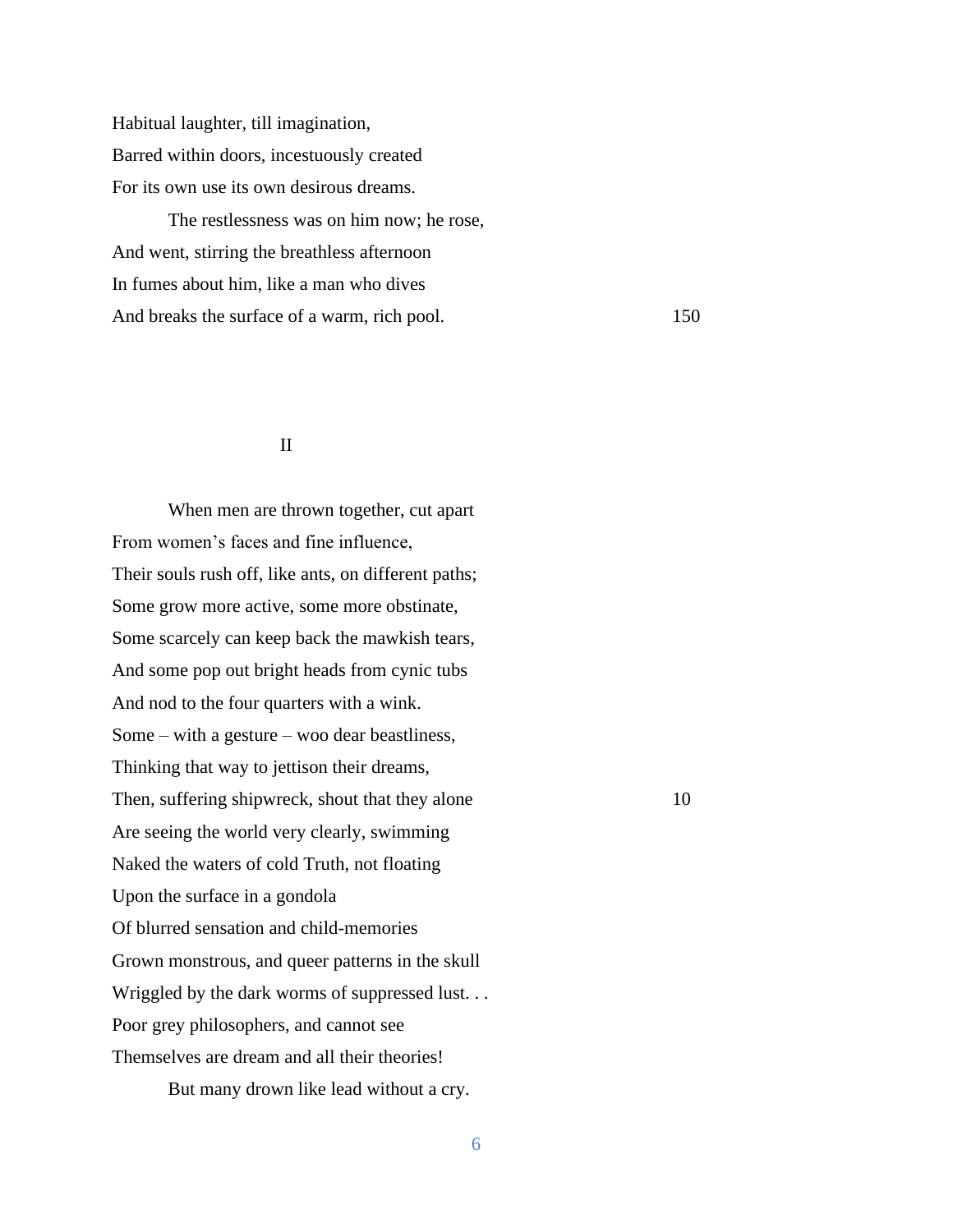Among such fellows the bewildered boy 20 Grew more bewildered, neither understanding Himself nor them; as dimly, dimly and slowly, He noticed and remembered little things. Big Bannister, the soft-faced Irishman, Who wenched and wenched, and felt himself a man By talking *sotto voce* with big eyes About his women and their secret clothes, Has slid into the room; big Bannister, Who was in Connaught in a little hut, Growing there eighteen years among the pigs, 30 Till Dublin swallowed him and spewed him out Into a London barber's shop. He pads Into the hut, sits, fixes his soft eyes Upon the reading boy. They are alone. And now he pours out the last episode, Purring with female, strutting in the puddle Of his great naughtiness, punctuating Each pause with laughter that is oh so sly, And looking to the hearer for applause Or bashful deference. Tonight the boy 40 Chances to be too tired to play up, Put on his grin, and make the sound that oils The jarring wheels of forced companionship. He does not laugh, he does not look away, Or down, or blush; but, like one half-asleep, Answers very gravely with the truth Each sidelong question; then he quietly Asks him a question, and big Bannister Louder and faster and more greasily Goes talking on and will not answer it 50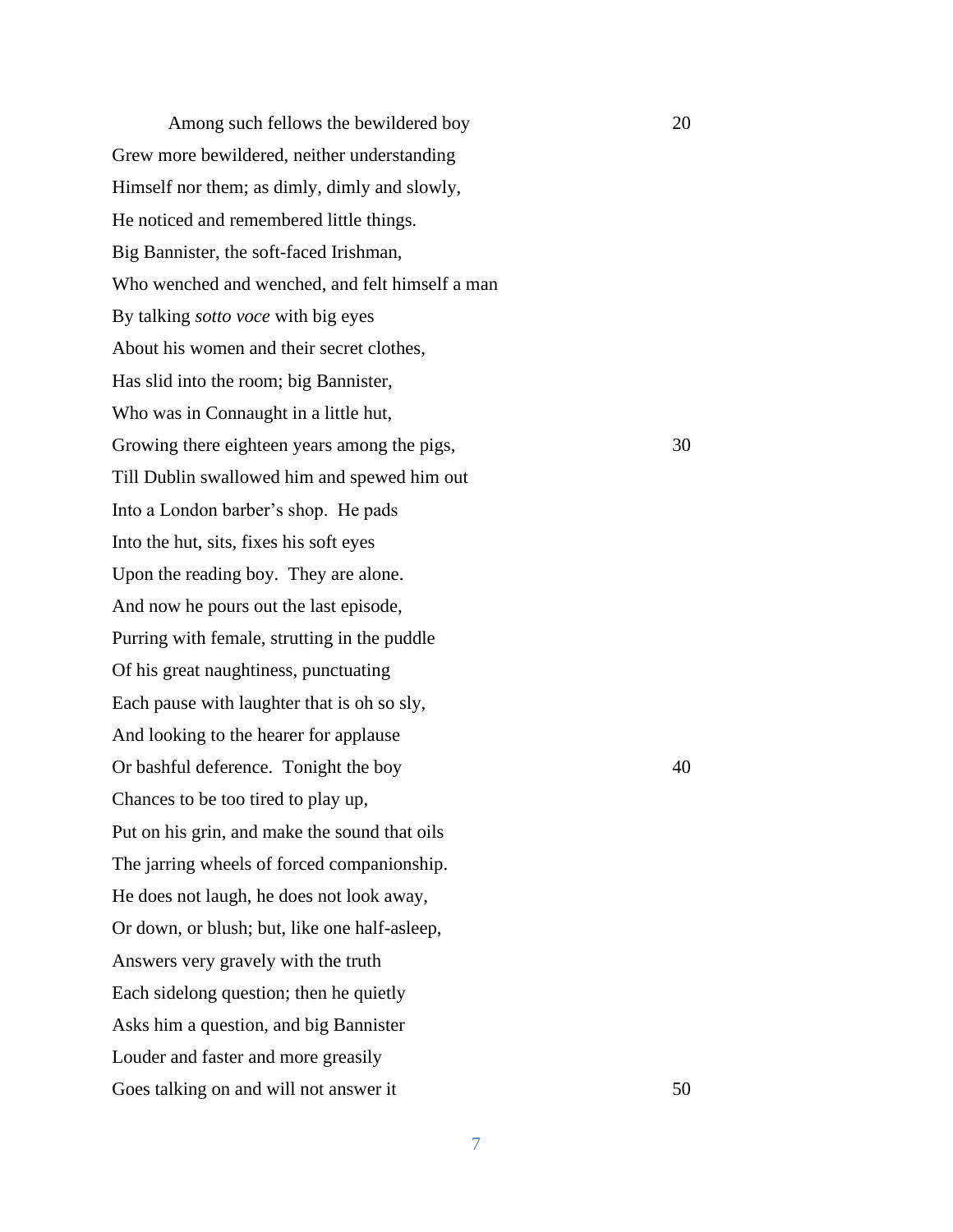And smirks: the boy with sleep's own devilry Asks it again, and others, takes him up At every comma: Bannister blasphemes, Shouts, threatens, rises snarling from his chair, Then weeps, and pours his uninvited lees Of tenderness out into the boy's ear All tingling – mother and the Irish girl. Bannister shunned him after: when they met, A shell came over the gentle of his eyes, A shell of arrogance. He went on laughing 60 Deliberately, oilily, slyly; But the boy, listening, heard in it now The rumbling undersong. He now in eyes Of every man saw more than he could tell Even to himself; in pauses of their talking To him across the stillness the last laugh Rang like the screech of something in a cage. Often the misty argument ran high, Heart stumbling after heart, the while men spoke Out of their knowledge and their pain the truth;  $70$ Till slowly self and most most private self Came creeping nearer for companionship And nearer – when one, suddenly afraid, Skittered away behind a quick guffaw And hid, and peeped, and crept again. Which he Contemplating for ever was a child Pitchiting past the hedgerows in a train, Drowsily watching the wires – how they soar Higher and higher – will they go up now Above the small square window, into the sky? 80 Higher and higher and higher – flashes a pole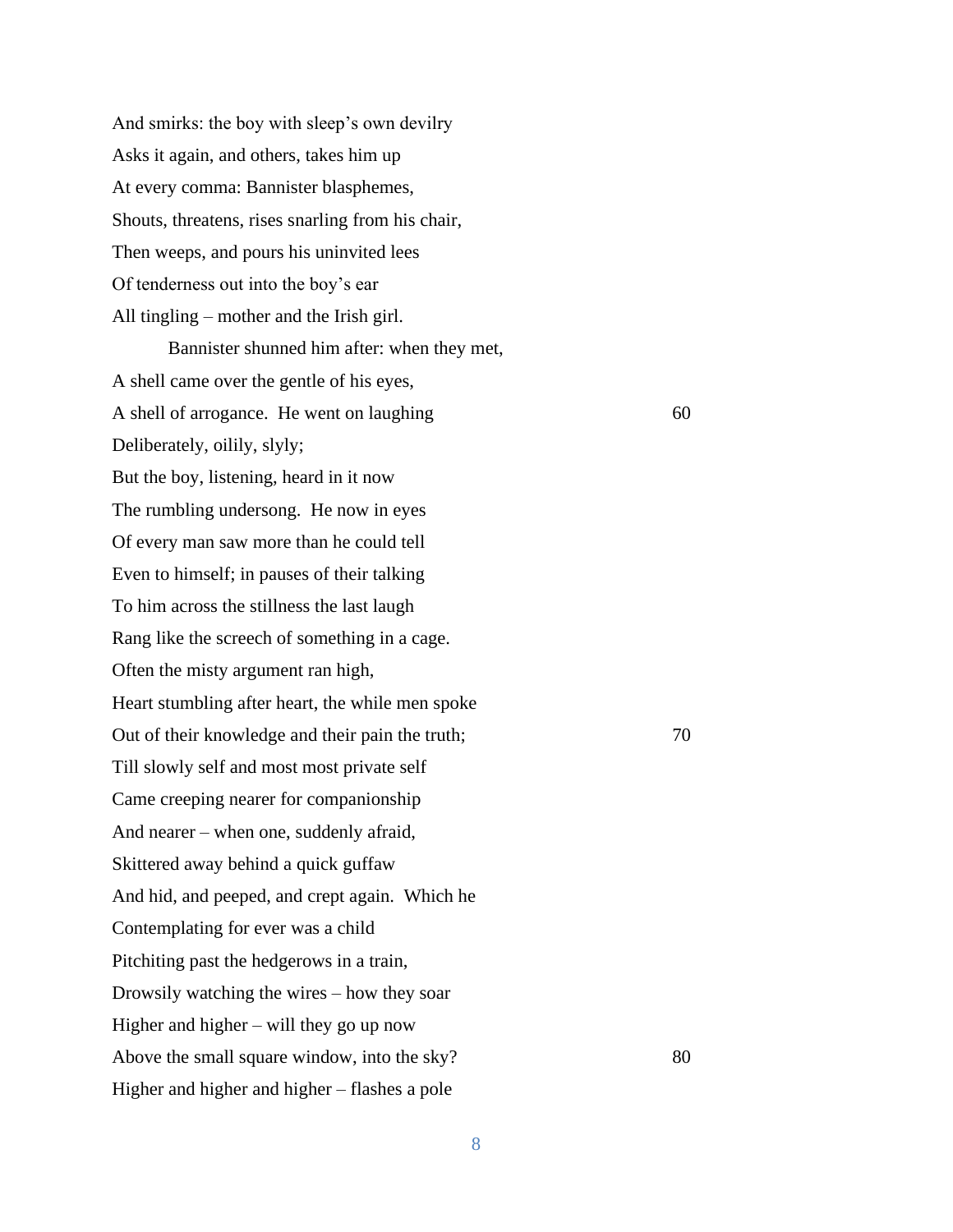Past the window, jerking them down down Down down, and soon they are creeping again Higher and higher, and will they go up now Above the small square window, up to the sky? Till he awakens and drops back again, Filling his mind with small things, like a sail That bulges with the Trade-wind and flees on Whirled like a leaf over the empty sea Along with the empty sky, and comes to port, 90 Where it is furled and sewn into a bag For housewife's brickabrack. He was like that, He was a working, playing, grumbling man, A sleeper through the night, a lover of laughter, Sweet comfortable laughter that transforms Demons to bogeys and long grief to folly. And so for many months he travelled on, And so he might have travelled to the grave.

## III.

The curving high-street of the little town Went washed in empty brilliance, up the hill, Past the cathedral; the clear cobble-stones Threw each a little shadow-pool; the rails, Rivers of moonlit metal, gleamed away Silent, where all day long the trams had clacked. Here at a corner the old sleeping pile From the light's bright field sickled a sharp swathe Across the street and up the mouldering wall, Where yawned an archway leading to the Close. 10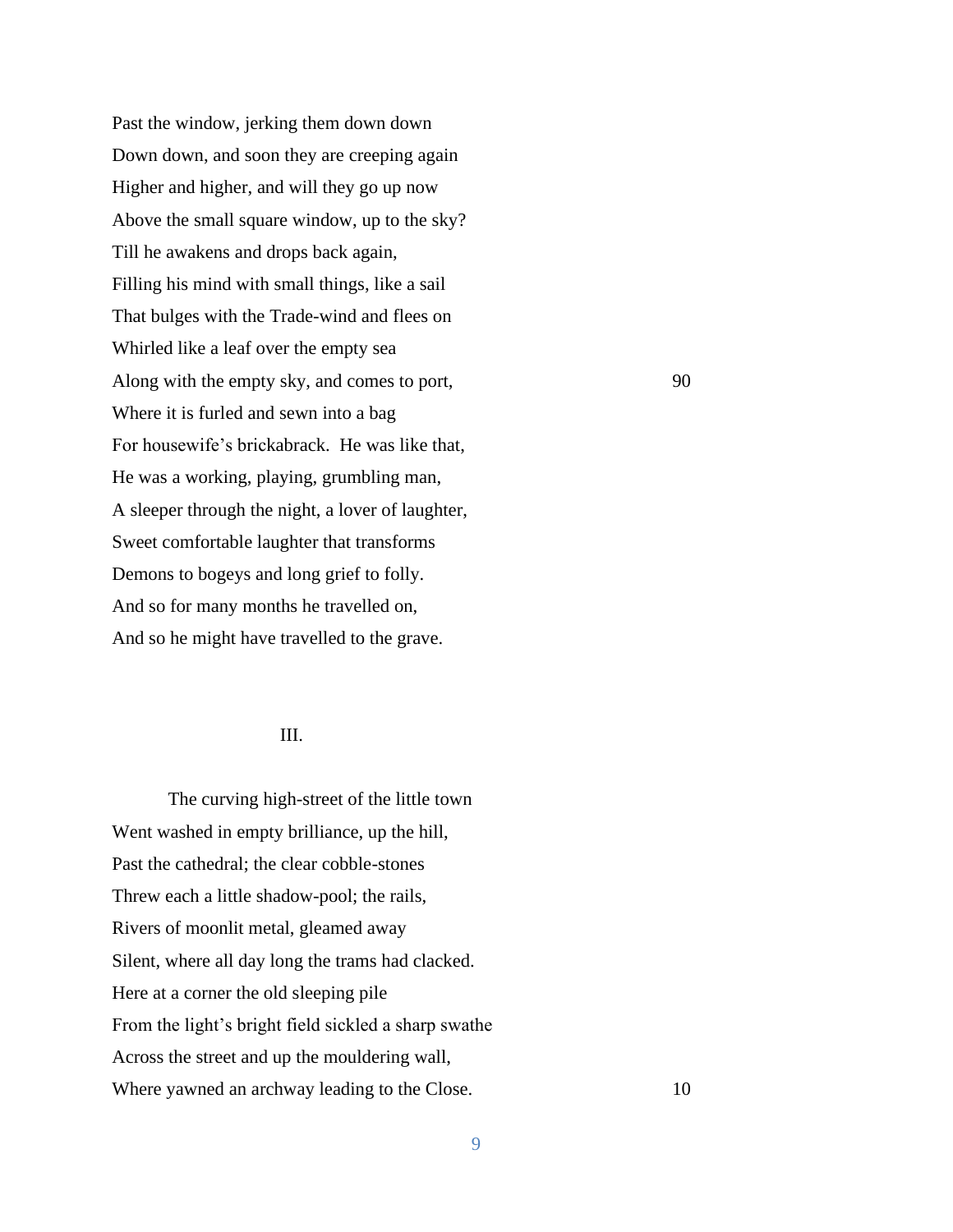Behind it shone under the open sky Chimneys and spires, together ranged in peace. Lonely among these floated and stood still, Fairy beneath the moon, an old stone tower Framed in the archway; and dead silence lay Like silk upon the street, and noiseless rows Of grey mysterious lack-lustre blinds Hid rows of sleepers dreaming different dreams. Silence was rustled by the far faint ring Of metal upon stone, the louder beat 20 Of feet approaching, the loud tramp, tramp, tramp Of feet – the feet hesitated and stopped. Silence was broken by cathedral clock Chiming a quarter and chiming another quarter. And the feet moved and the sound died away.

But there between those chimings of the bells, Somewhere in the quietness of that street, Where it flowed most adream, the stream of Thought Bubbled, and beauty suddenly built her bridge, Her rainbow archway cantilevered upon 30 Gossamer bastions. . . A day in fields, Clear with whole sunlit reverie, and tonight Sprang together behind a soldier's face.

And the feet moved and the sound died away.

## IV

Sharp as a tennis-ball from a hard court, The light rebounded from the cambered stones. The weighted summer air was dark with noon.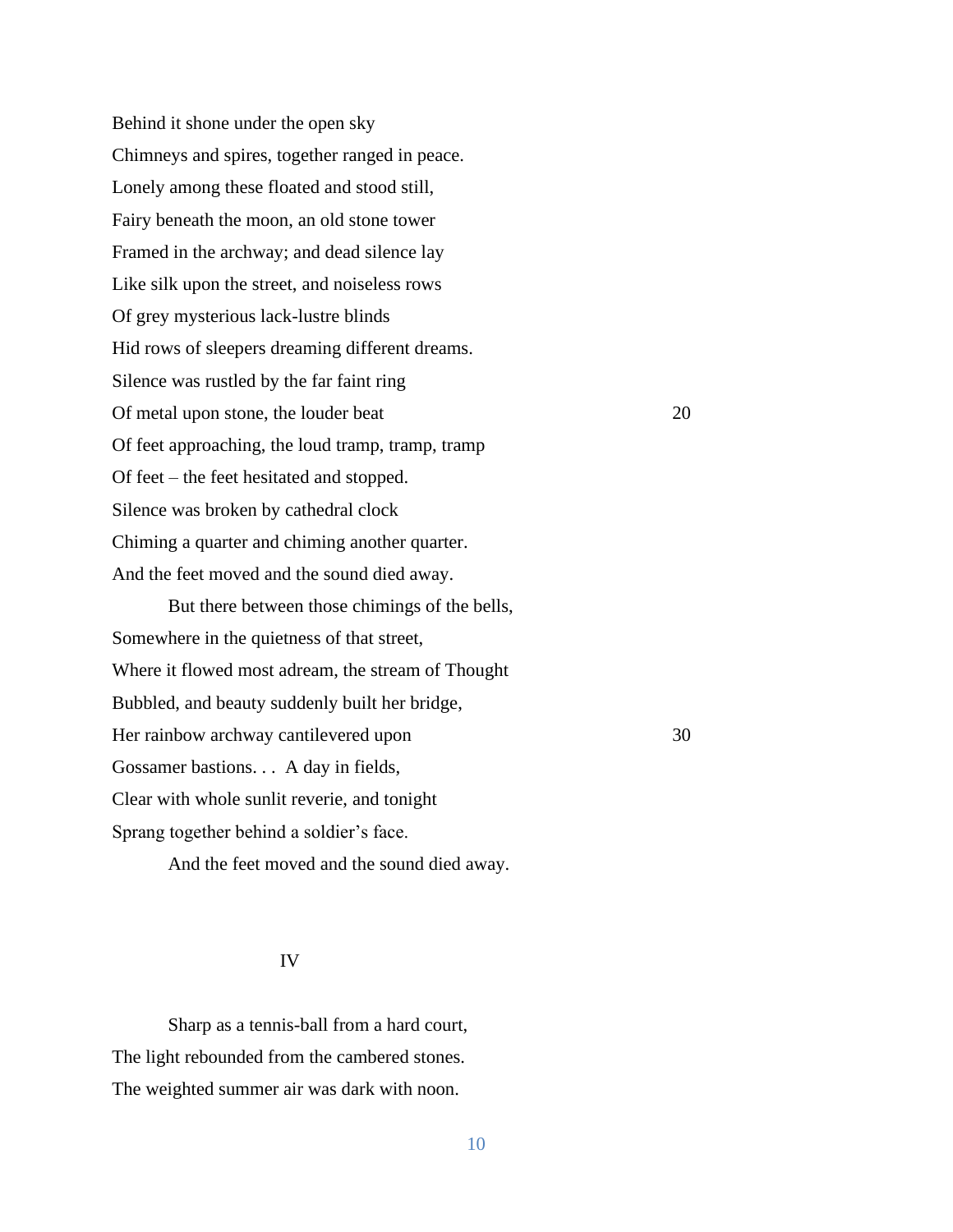The olive foliages of separate trees Hung still beneath the sky. From his machine An airman spied that road – on it a van Ran like a small ball rolling down a groove, Hurrying westward. It was dusk inside, And there was smell of petrol and burnt oil In the nostrils of a dozing soldier 10 Exempt from pain and terror – not from woe. The shattered limb had ceased to ache – not yet The shattered spirit. Eddying memories Encompassed and bewildered him; he lived Over and over again so carefully Through every chapter of the previous day, Patiently recapitulating all The secret ruses of trapped will, up to The hideous moment when it failed: – 'If I Can bring those threads together, disentangled, 20 Up to hell's gate in memory, I shall be able to carry them through:' when lo! The bubble of this fatuous thought exploded, Which his half-fevered brain at once began To blow again, until the blinding truth Shouted that action is irrevocable. He shifted on the stretcher, to shake off

The misery – remembering how, by jerking The glass bits of a toy kaleidoscope, The pattern changes – and the pattern changed: 30 Individual memories stood out Atrocious. The Familiars of his bed, Came gibbering back in loving longways dance From the dark cupboard where they would not stay: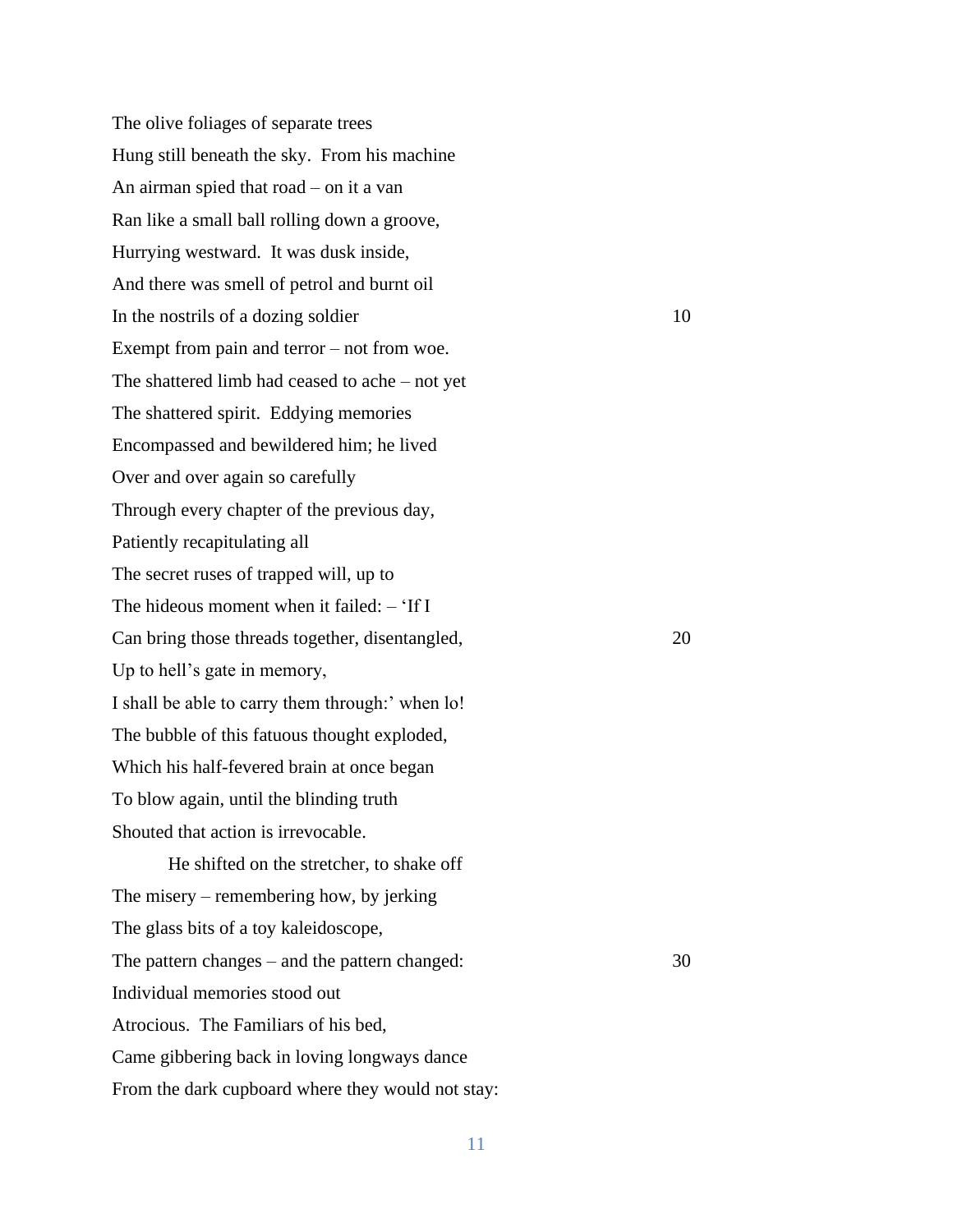The long-drawn Shriek of agony, the Knife Twisting in entrails slowly, the pushed Point Pressing and pressing home among soft veins Nearer the windpipe, glimpse of upturned Face Gasping and squirming in such agony Beneath the stamping boot, the beastlike Mouth 40 Shapeless with malice and sobbing with hate At me – until the shape of the mouth grows And it is nearer, and the car itself And the whole world are in it: Oh, the darkness – Recognized darkness – rushing to his soul Blotting all hope and being, and the wind That blows about him in the wilderness Alone and groping for a boundary – air Chiller than breath of spectres  $-$  oh, the darkness Rolled, like a stone, across his spirit's tomb. 50

Then all at once a spasm of bodily pain Aroused him, as the ambulance down jolted Into a hole and out again: fled thought Leaving thick fumes; and vaguely now he gazed Through the back curtains shaken to a slit Upon wide sunny fields, the burnished road Dropping away behind him like a cable Put by a travelling drum. The air was clear; No cloud was in that sky; and yet earth seemed Dark. As on some October afternoon 60 Black beams shoot down from where the sun must be, Threatening instead of brightening the earth, So from within his clear and painless head A beam of darkness seemed to radiate Personal, yet eclipsing actual day.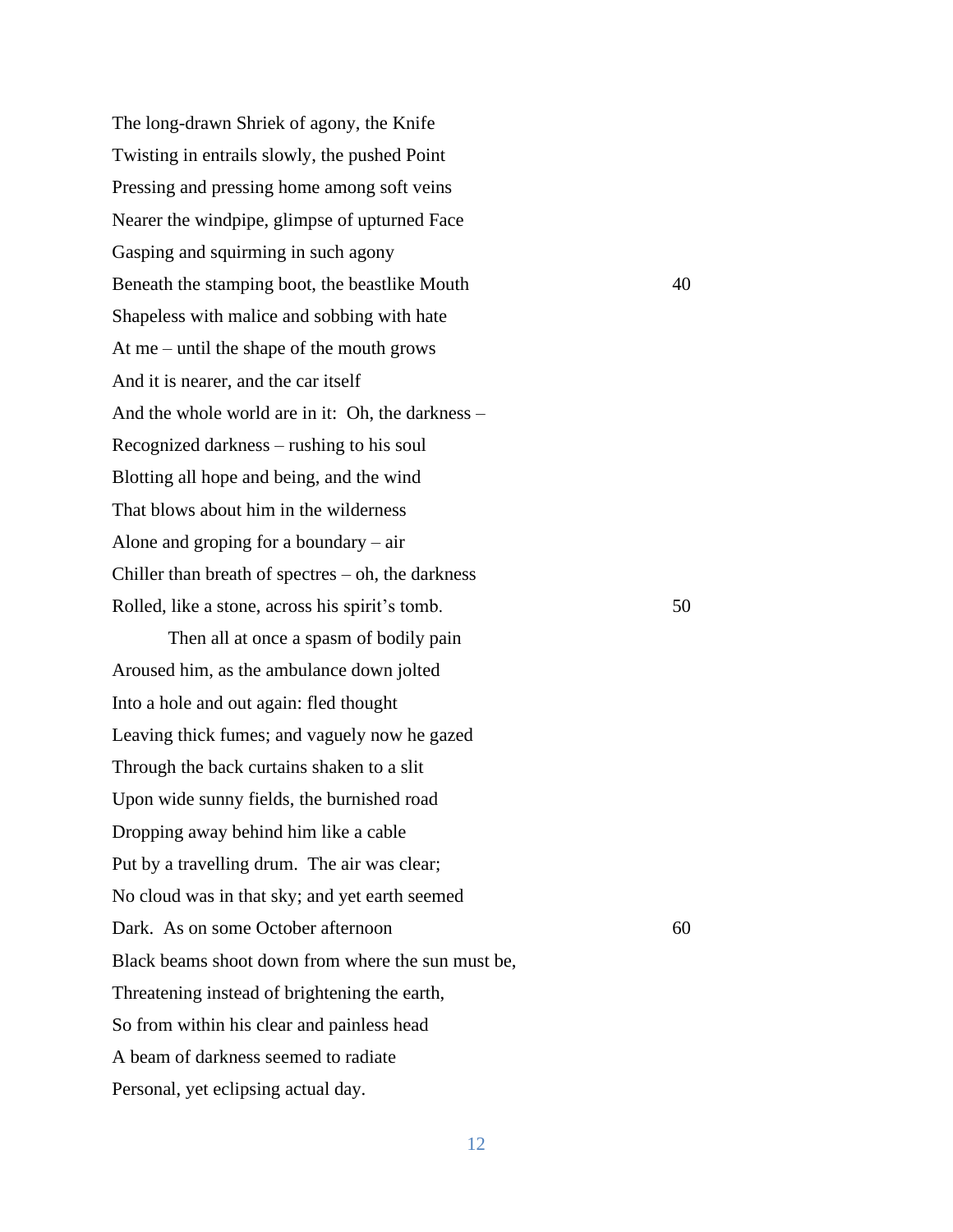Into his picture slid a tiny hamlet With peasant-women stooping over beans Natural, industrious, immemorial, and A little child came running to the gate To gape after the car. He scarce had time 70 To feel how this flit glimpse of fellow-creatures Was dissolving despair, when they turned Sharp to the right in the middle of the village, And the slit shewed him, far on the sky-line, Square and un-English, squat and solid, and yet Beautiful with its northern symmetry, And known already from large picture hanging Coloured in local shop – there gazed upon With sense of dim significance – a tower: Quick witchery! How soon the dreamlight spread 80 Over his world, that dusk interior Odorous, and those thronging memories. Noon entered his lax limbs. His blood flowed tingling As betwixt sleep and waking. Eyes seemed looking Out over leagues and leagues of wasted acreage Barren as a sharp landscape of the moon, Save where earth rose in split and blasted trunks, Which, staggering beneath forgotten agonies, Suffered their mineral passion – and this tower Sullenly pointing to a sullen sky. 90 Oh, desolation of the Spirit of Man!

Yet – even as he cowered – back it sped (Which he had once, detached for the first time From home and love, and mad with loneliness, Walking the streets of a strange city, known) Vast, electrical cloud of exultation,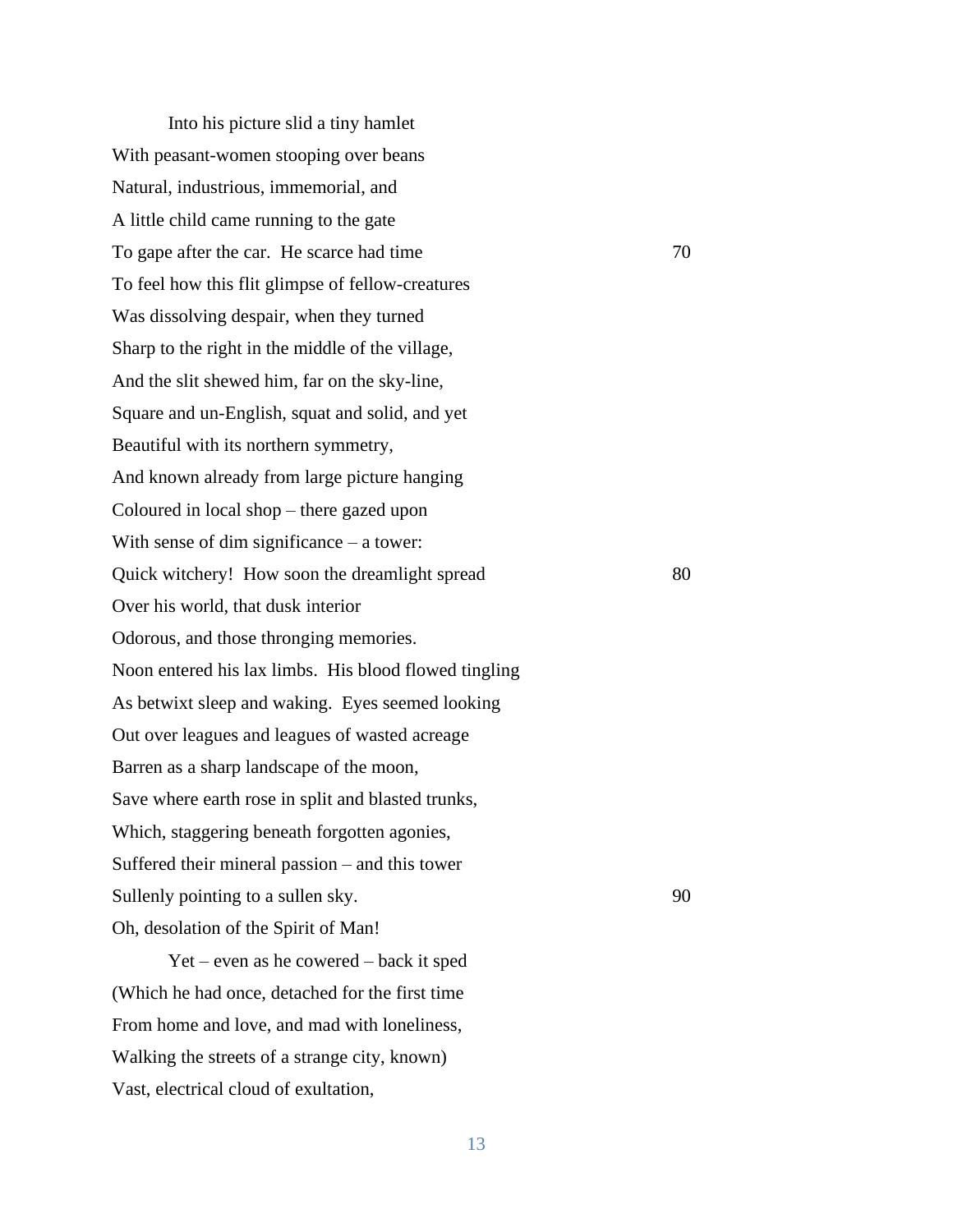Bursting of childish bonds, huge levity And condescending power of a Djinn Uncorked from the small flagon of himself And towering like a beanstalk, like a cloud 100 Spreading all over heaven – *I come!* – Oh, joy! Oh, soaring liberty! The very dead Sang carols in his ears, as though their life's Sweet stem had been cut off to grant him life, Life that should tear new meaning from itself, Life that would in no manner be denied, Till it had walked about the stars And made a girdle of the Galaxy. . . "Till he has bumped his head against the bars And played the noodle in the gallery!" 110 He nodded, jerking vanity out of dreams, And sank stonelike into the freezy waters Of self-contempt. 'Poor wish-fulfilling cog! Because it has no courage, must it dream Always of courage, and because no strength, Must its contemptible imagination Play Samson in the nursery? Is it not, Is it not enough the creature is not fit To eat from the same plate. . . but it must use Armies for inspiration – it must strut 120 Starched up before its mirror, on the staff Of the Creator? Fuss, fuss, little flea, And think thou art the pulse of the machine!' Bodily weariness obscured the thread Of serious argument, but not that sense Of contradictions unresolved, torn halves,

Which, if he could but strongly re-unite,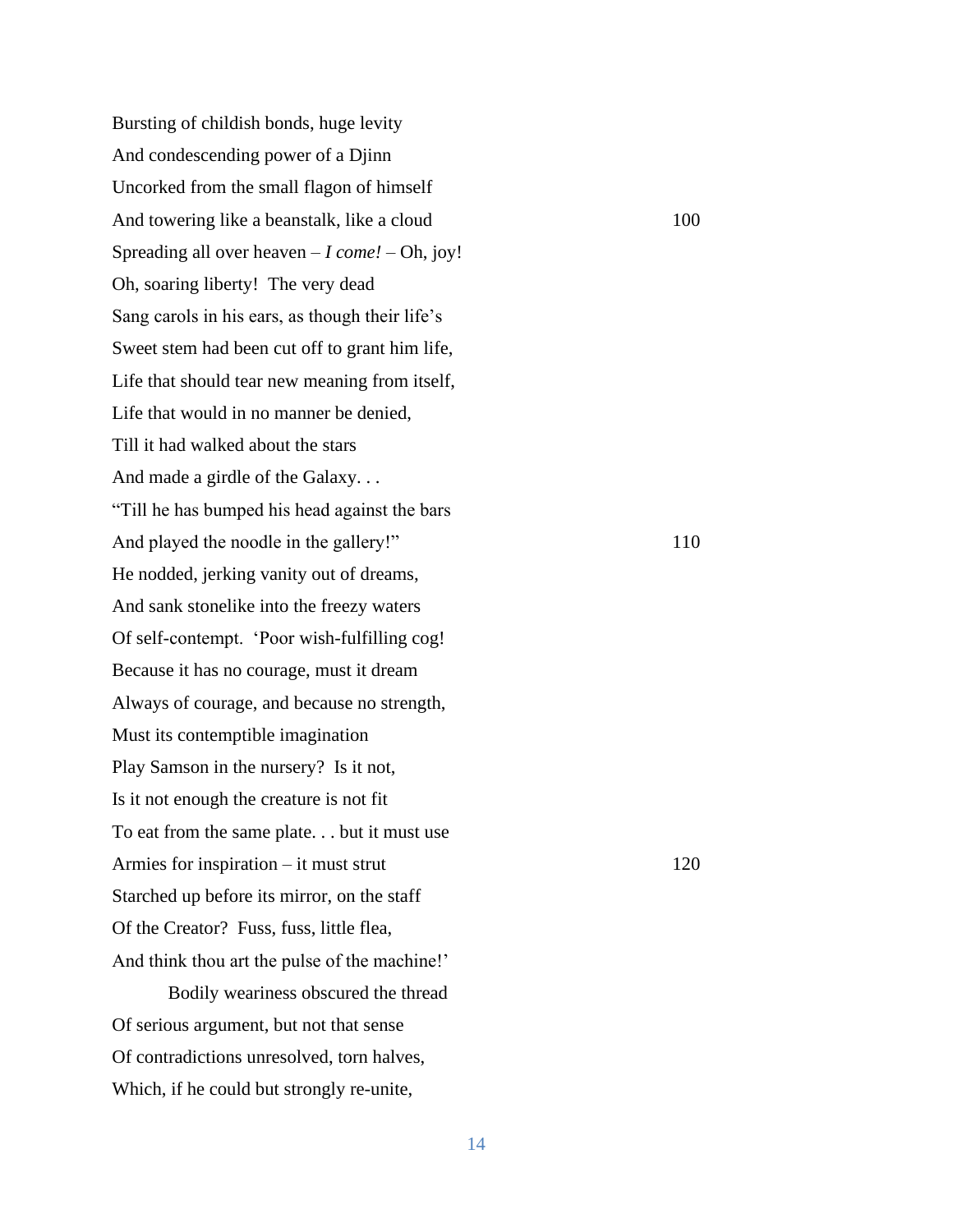Would take the strain and leave him free for sleep. Yet ere he slept indeed, that journey done, He was betwixt white sheets, lazily turning 130 The pages of bright, stupid magazines, And not a vestige in his muddy soul Either of vanity or aspiration.

## V

Summer and health returned: remembered war Was not yet deep enough sunk in his being To canker every dream: and dreams came Hard on each others' heels. What suffering They brought was this – their very numerousness, The fear of dropping each ere it could form Tangible memories – and the wild impatience. Oh, that impatience, ruin of youth's joy! All things are mapped for joy. Within his ear Nature and poesy begin to chant 10 Their danceable duet. Fresh ears, fresh eyes Are built into his soul by piercing words Of Keats or Shelley – all that marvelous Wave That burst the crust of Reason; now does Fancy Behold a Nature never dreamed. Oh Boy, It is enough – and more: drink, oh drink deep! Be tranquil as old age even at this moment While sensitive as youth. Thou fool, and blind, It may not be. The everlasting hunger For growth, for personal rapture, for some joy 20 To which these hints are but the scraping prelude,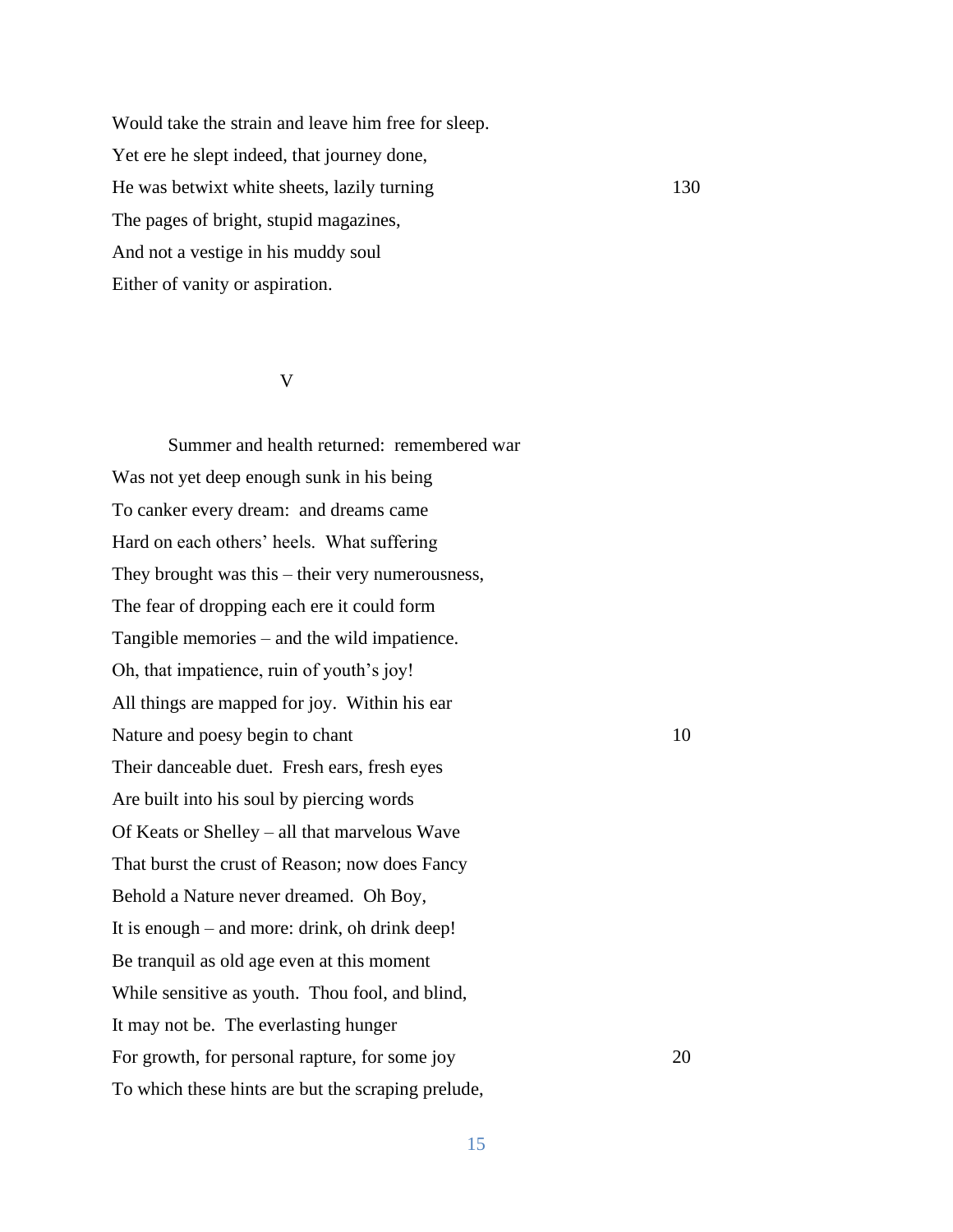Will not be quiet. Life drives onward fast. Scarce eighteen times shall Earth have twirled her moon Ere he has launched on that long agony Of gradual starvation in the dark That death which must inform him pang by pang How these faint noises were the actual tune.

And *are* they faint? Now, while thy freedom holds, While love still glimmers low on the horizon Like some rose-tinted mountain, to whose base 30 Holiday-makers tramp unhurrying With well-filled knapsacks – even now, not once But many times, the secret-breathing world Whispers to thee, yet whispers with a voice Which memory shall warehouse as a shout: Mornings in later summer – the cold air Crudding the heart beneath the risen sun Flashing over a carpet of thick dew Which loads meticulously clear each thread Of perilous cobwebs; level evenings 40 Filling the air with spirit of gold, Till time itself is crystallized, and hangs Like a pure grain washed from Pactolus' bed. Were these *faint* signals? Winking jack-o-lanterns Not to be trusted? Ay, for now this man Began to be not one sole soul but two. He could no longer trace the ligature That ties an evening to a morning mood. Often at night, before his hearth, reading, Alone, or struggling to compose the cauldron 50 Of formless impulses that burst to dreams Fast as each bubbled to the surface – often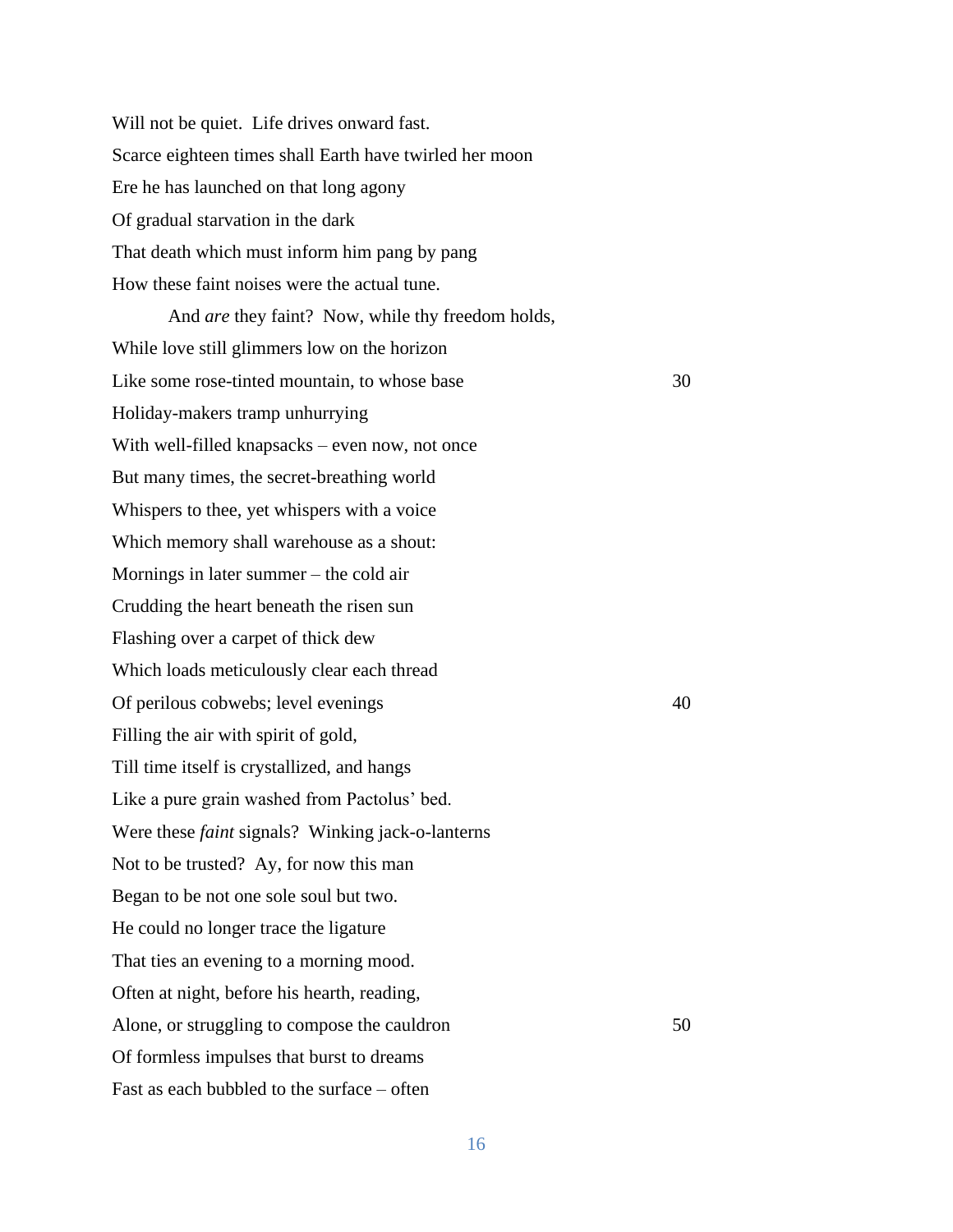At night, if by the end he had succeeded In taming down his mind to be receptive, Wide-eyed with bodily fatigue, he grew Aware as of a faintly singing cloud Enveloping his head: and, wearily Closing his volume, would feel in his blood The pressure of unwritten poetry Knocking: "I can all things!" No imagery 60 Formed in his mind, no thoughts; and yet it seemed His essence and the essence of the world Flowed, and that if he could maintain the mood Long enough time, the brain must of itself Construct new metaphors, and move the world To tears and wonder with its terrible art.

But then – when he awoke after ten hours Of deathlike sleep – shaking it off, he smiled At all those reveries, and thought those dreams Worms spiring through a lump of lifeless clay 70 Until the stuff seems living. He who laughed At fatuous affectation, he who knew That fire burns or seven and two are nine – This was the real "I": that other, the dreamer, Was the poor lunatic court poet, kept To while away a Prince's tedious hours By tickling his senses with neat wit And flattering up his immortality. Spiritual visions? Bodily states of strain, Reverberations, delicate overtones 80 Of the quivering catgut of desire! As once the live prey of the Inquisition

Was fitted struggling into a harsh robe,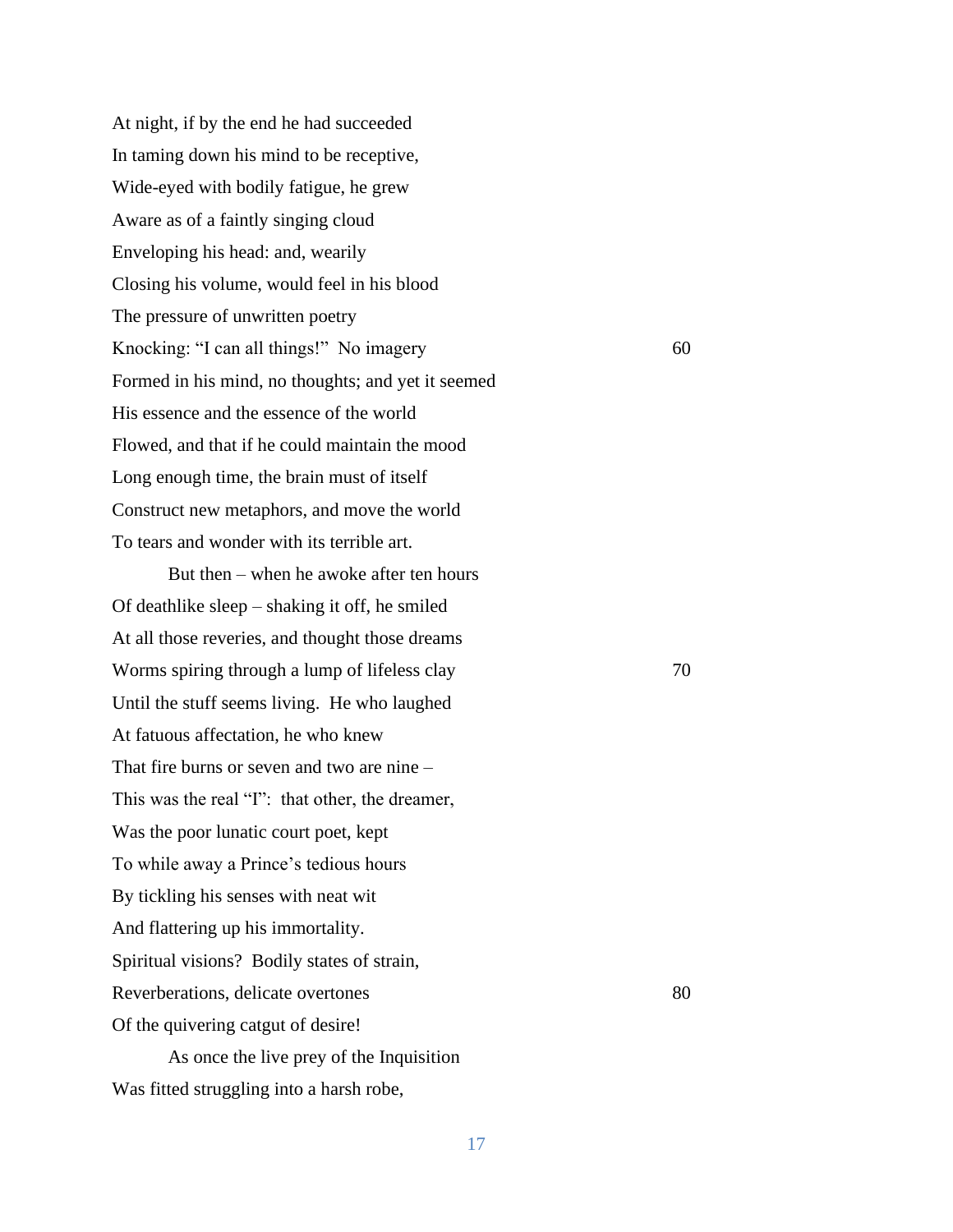A barrel of steel wedges, which impinged And hour by hour blotted out bright life, So had the bristle of mechanic thought, Entering by tiny punctures unperceived, Closed on his consciousness through gradual years, Till now the spikes, nigh meeting, left no space For flesh and blood. He was beside himself. 90 His mind bowed down to emptiness. Each cracked And leaky syllogism carried him Easily over great gulfs of discourse, Give only that the slick conclusion mocked His heart's immediate knowledge. The most true, Most intimate experiences were cast For self-deceptions exorcising fear. So one night, waking swiftly, he lay gazing Upon the furniture of his bedroom Lit up for company, and two bright eyes 100 Fastened them glittering upon one chair Senseless and standing still in the same place Under the lamp – until its stony look Bruised and bewildered him, and in his brain It seemed a loud voice prophesied, uttering: – *Dead!* These isolated moments of strange life, These alternating moods, seemed to detach Himself even from himself, so that he feared Actual madness. For, at other times, Awaking in the night to contemplate 110 Majestic constellations through the pane, He seemed a prisoner gazing through the eyes Of someone else's body, a rough ape's Or a dead man's, despairing, choking – struggling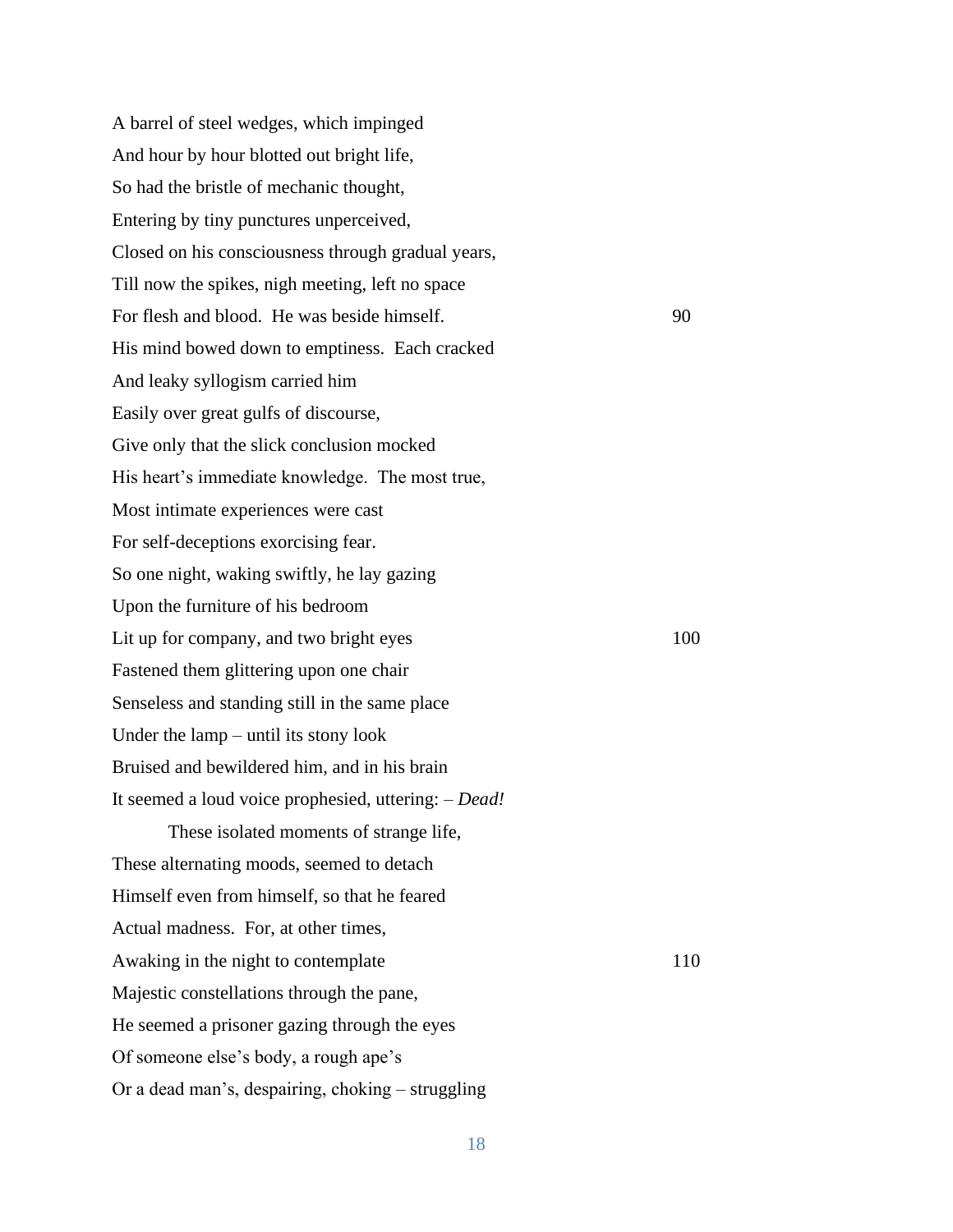With claustrophobia – bursting with fierce life.

Yet of all this none knew; for in the day From those deep roots of humour in his blood Sprang up a foliage of shame, which made His own experience seem affectation, Byronic, not to be believed, until 120 He doubted his own memory. Meanwhile A load accumulated on his heart Secretly, unacknowledged, felt one moment, Forgot the next; till sometimes it broke through, Transmuted to pure tenderness, in fumes, Dense fumes astonishing, which hung around Whimsical accidental thoughts and things; And, in especial, round one slender tower, Whose grace had moved so many loving hearts, Clustered like a rich swarm of bees. He waited 130 Its coming into view around some corner With eagerness each time he walked. He stood Often exactly at its base and gazed Up, or was greatly comforted to feel It soaring up out of him like an angel Loving and overshadowing and awaiting. And he would watch the way it took the light Of morning or of evening, rain or dry, Autumn and Spring, reflecting or absorbing, Now blue, now grey, now calm and sunny gold, 140 As some young lover notes with different thrills His mistress's various drapery and her moods.

But when this very image sprang into Expectant fancy, quickly the old tower Looked all awry and stockish – a mere peg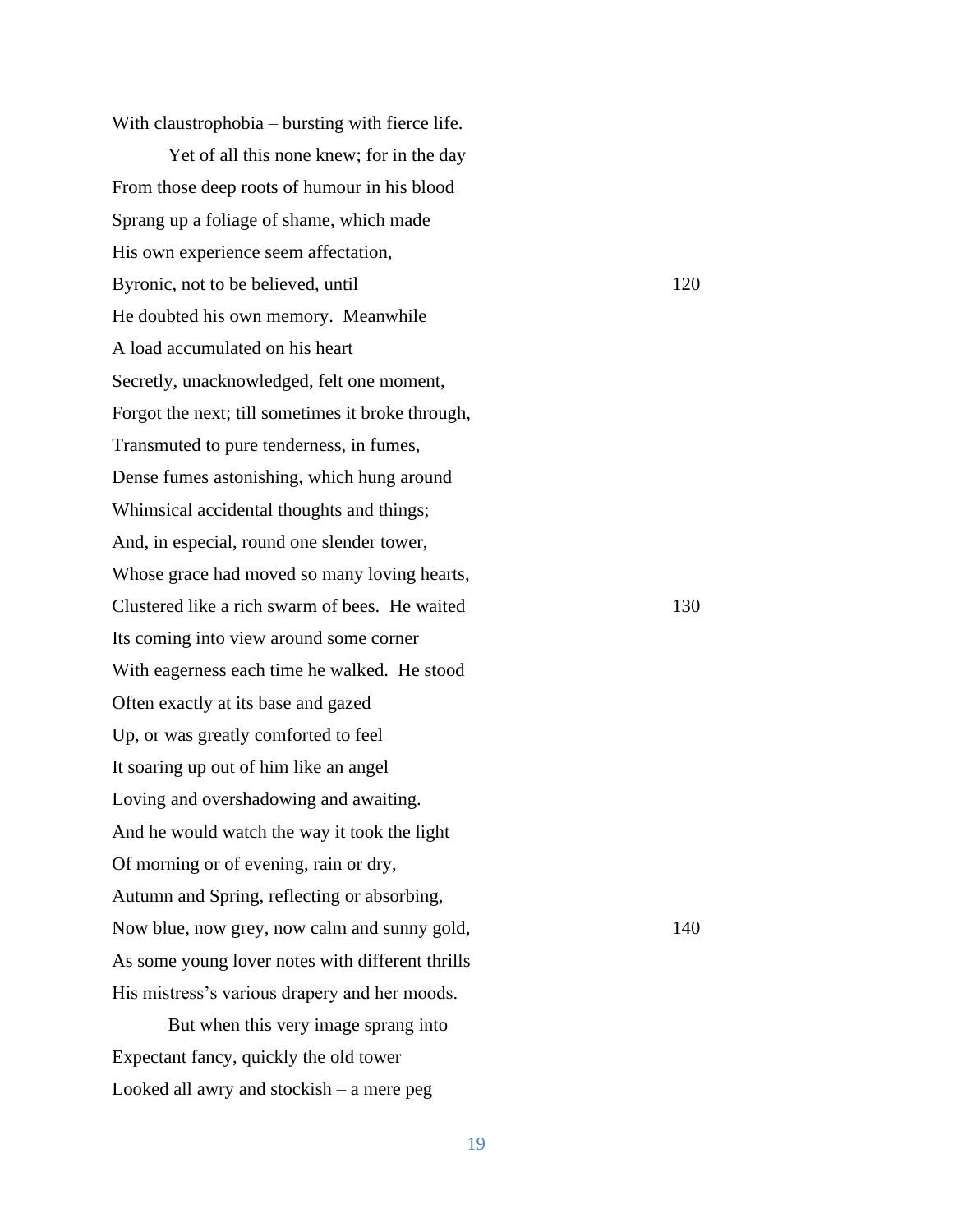For sentimental ravings – and the calm That brooded on his spirit was churned up To personal hunger and anxiety.

## VI

See how the day grows on the morning earth, How forms and masses vague coagulate Of darker within darkness – the first hope Of light, while space must still be thought, not seen: Slowly the glimmering Eastern sky inserts The watcher in his visible universe With right or left, North, South, until more light Discovers cloud and rock and blade of grass Distinct, and gives, like love, to everything Colour and self. Now one part of the heavens 10 Is all a lake, and still it is unknown Betwixt which pair of shrubs He will appear, And yon cloud-mirror, floating high, glows pink And yonder after, and the morning creeps Forward on leaden feet – till, suddenly – Your eyes! – oh, *one* part of the bright lake blazes To shooting scarlet, it stirs like a rose Opening before the watcher's eyes, who knows, Nor waits a heartbeat ere that burning rim Shouts over the sharp shoulder of the earth; 20 And his blood leaps with inarticulate sense Of life, of life to come: – yet, in one hour The little eye of day is up, hard, small, Screwed in the sky for all to see – no more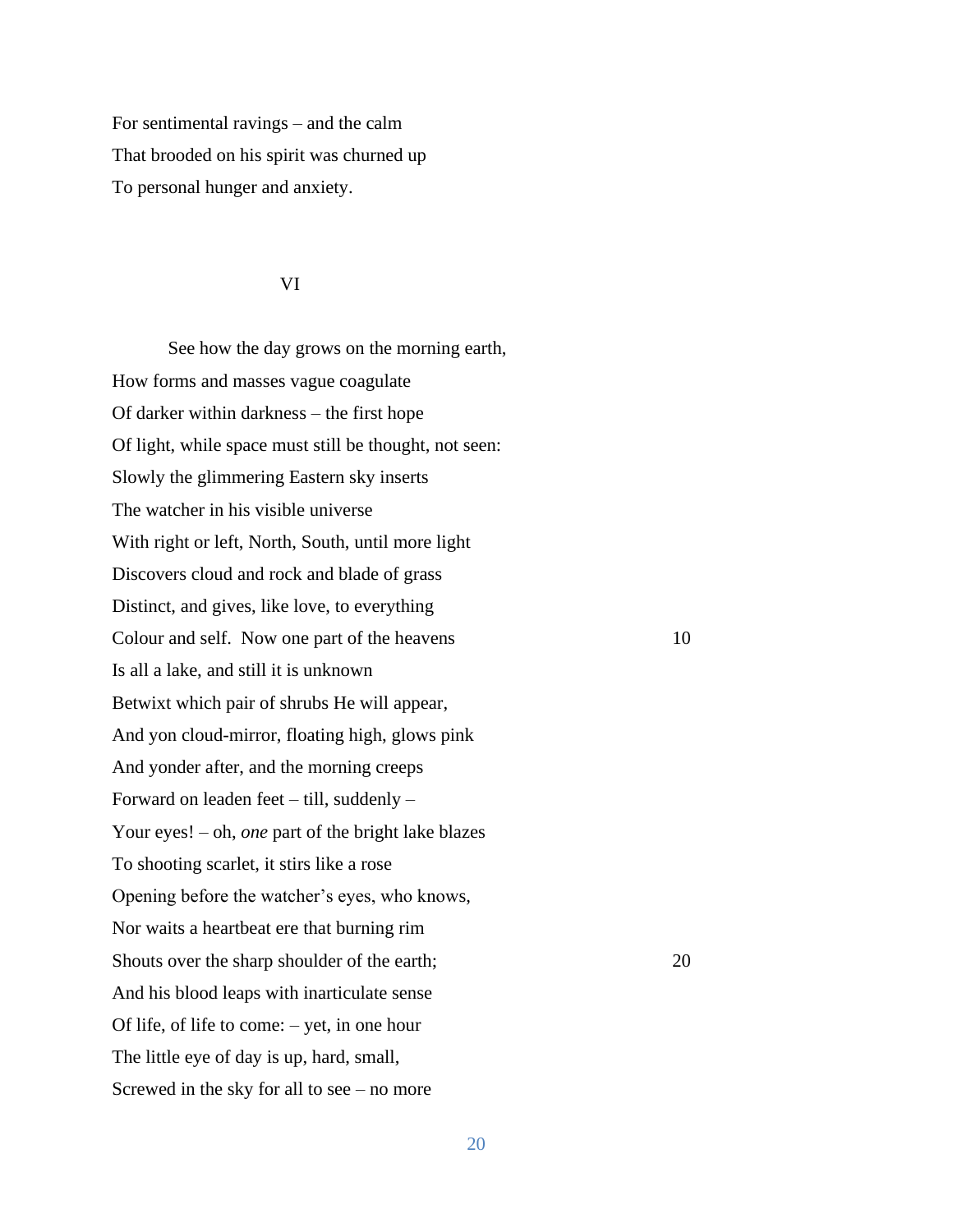Singing Osirean secrets to the heart, Which all day strives wistfully to feed On the faint glorious memory of His birth. She sits – she sits beside him – hush! – speak not! – Think not! – this is the sunrise of a life: Through but this afternoon it shall be bliss 30 Only to be in the same room – he swims In skies of liquid light – each wee impression Of world through window, music, happy colour His thundering heart informs with joyous God; And all the memories of all hours of peace, Magic of women's faces, all sweet calms Rained by a glint of kindness, from their tombs Deep in the wormy vaults of memory Arise, they sing, they dance, until Desire Shakes his great shoulders and sighs and slumbers – only 40 Murmuring on in dreams: – 'Let Time stand still!' And all the while the raving lover listens To his own fencing voice, with trivial pun, Jest, quip, opinion, guarding well the secret, And all the while his blood throbs with a sense Of an unspeakable fullness yet to come, Of standing on the threshold of new life Never yet dreamed – and he is on the threshold, Threshold of Heaven on earth – but falling out, Not climbing in. From now seek earth on earth, 50 Heaven in Heaven – wisdom which men learn Only by pain and death, the cruel death Of personal passion, which, like some low creature Whose hideous vitality kicks in spasms After the back is broken, shall long years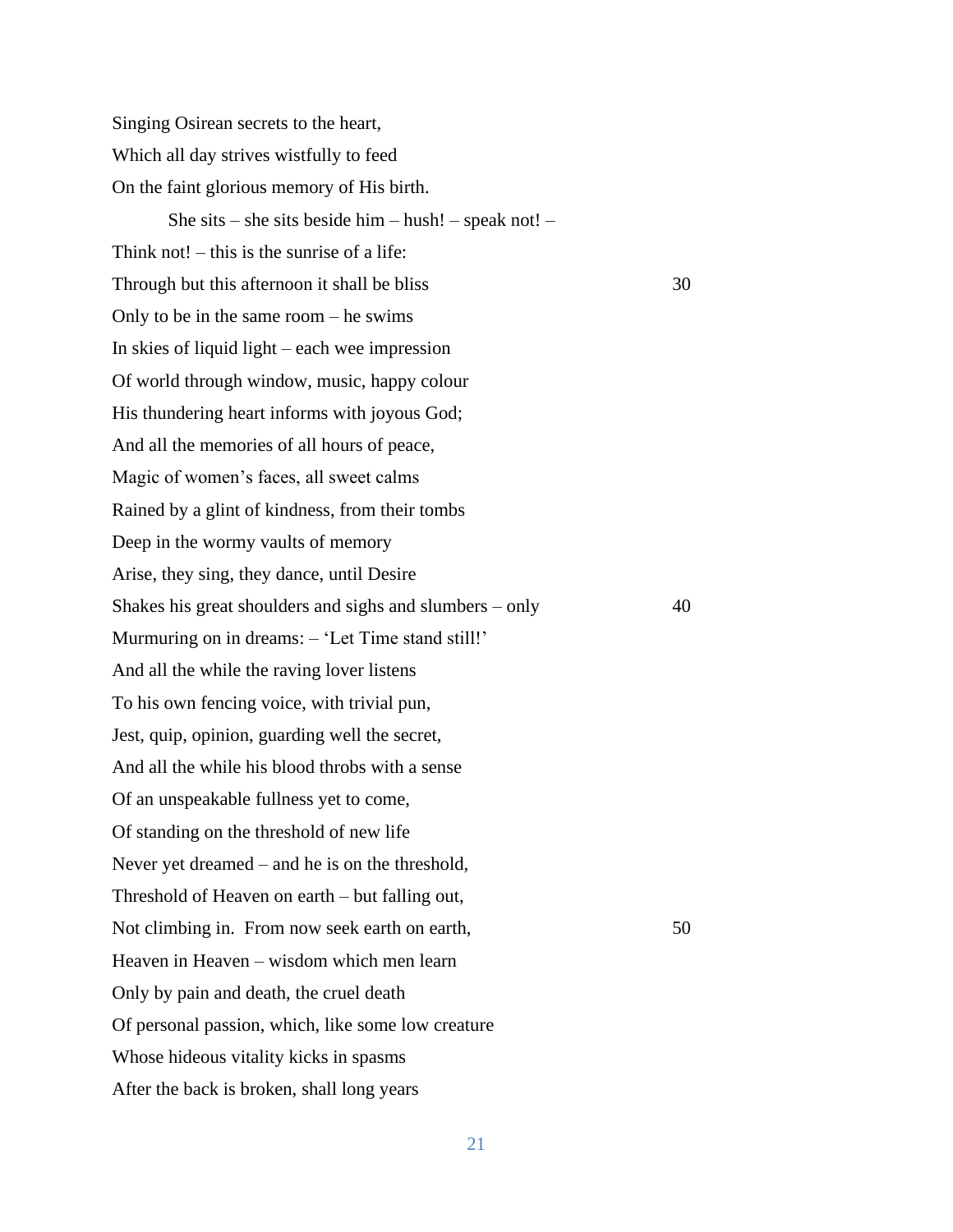After thou deem'st it crushed and starved to death, Raise up its beauteous head and bite the soul With awful desolations, bitter thoughts Of wasted life and of no happiness.

## VII

As one that swiftly fades into the 'O' Of a dark tunnel's mouth, he vanishes. Oh, let him! Though a curious pen had power, What use to follow him through that blind walk Of pain, incessant pain – to watch him lying Abed each morning, longing for the night: – To sleep – only to sleep again – to fly Consciousness – all exertion – cracking hours Of will towards ambitions now long dead, But once held by the forward-looking stranger? 10 Oh, everlasting shifting of inertia, To gull the watchful enmity of friends With an explosive phantasm of momentum! To pretend life and to be a machine! For still it *seems* no tunnel, but a cave Exitless, damp, where he has left the light Of day for ever. Yet, if it were fed With air and sun! – if discs of gold should lie, Never so far between, upon the floor Of that infernal pilgrimage, then we 20 Down the dear shafts may peep and watch him cross Stooping, and softly sing of how the beam Touches his rounded shoulders as he goes.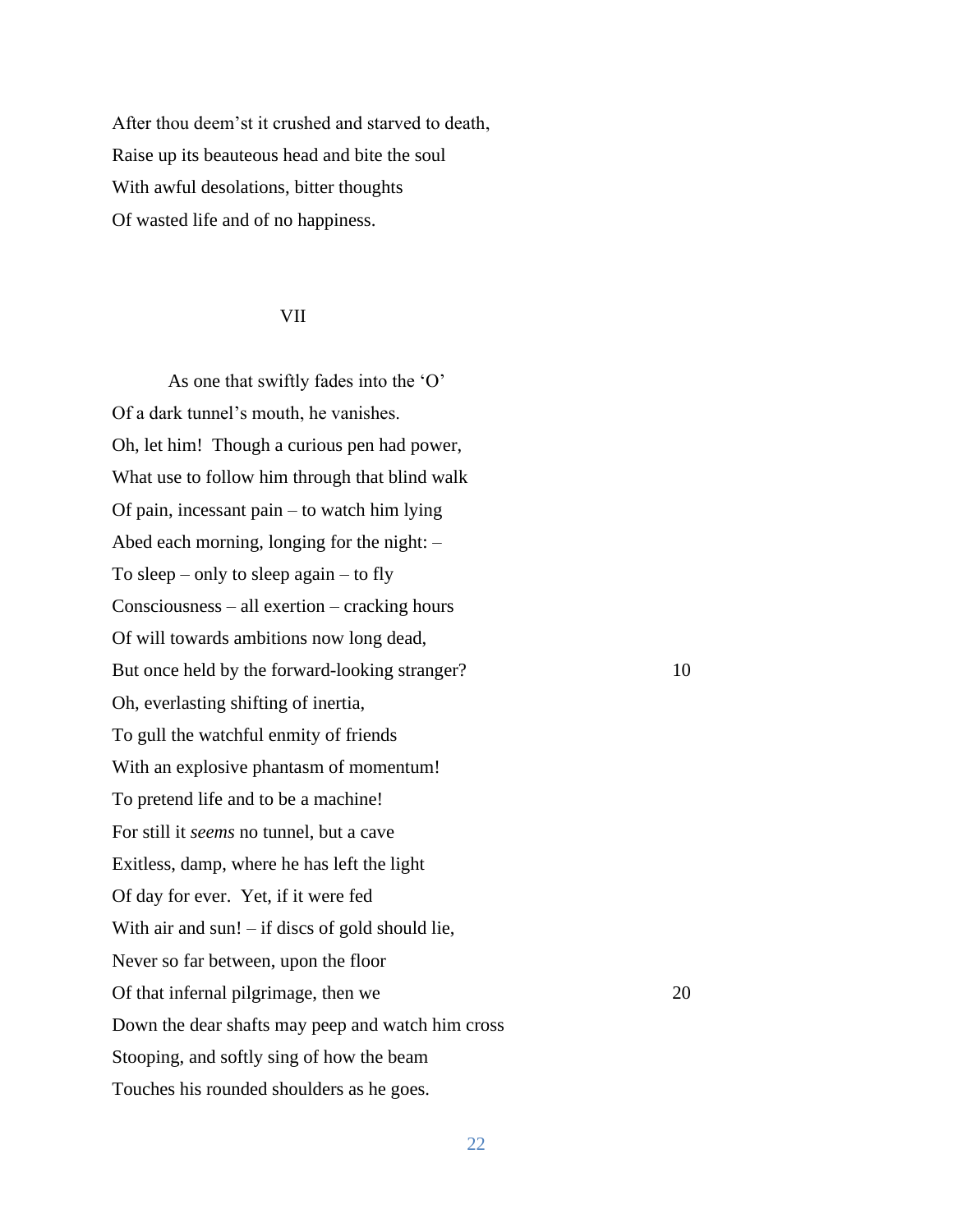Behold him, then, on a hot day in June Wheeling a road through meadows high with flowers Absorbed in his great misery – and, ah, feel That sudden sweet solution of all strain, Melting of misery into the world, To be rained back again as tenderness, Beyond all wonder, from the living colours 30 Of flaming buttercups and snowy daisies.

See him discovering the lovingkindness Of Sleep, dear Sleep, who laps each conscious being In the warm mother-ocean of its blood, As nurse Demeter nightly wrapped her charge In the glorious fire of the gods To mend his mortal weakness.

## Feel with him

The mysterious sense of inner power,

The gleam of light wedged betwixt two huge glooms.

But, most of all, one evening of still light,  $40$ When the whole world was as the deep floor Of a vast ocean, which was the still light: Petals and twigs thrust out into that light Sustained like seaweed; until his faint soul Undulated in it like a starfish Floating translucent in translucent waves. And the same light engulfed the springing Tower, Till it too seemed to float, till it became A filmy drapery of stone that hung, Having no weight, from nothing in the sky, 50 And, in his summer dreaming, hung again Over against that sky, and still was drenched In the rich golden silence, which seemed gathering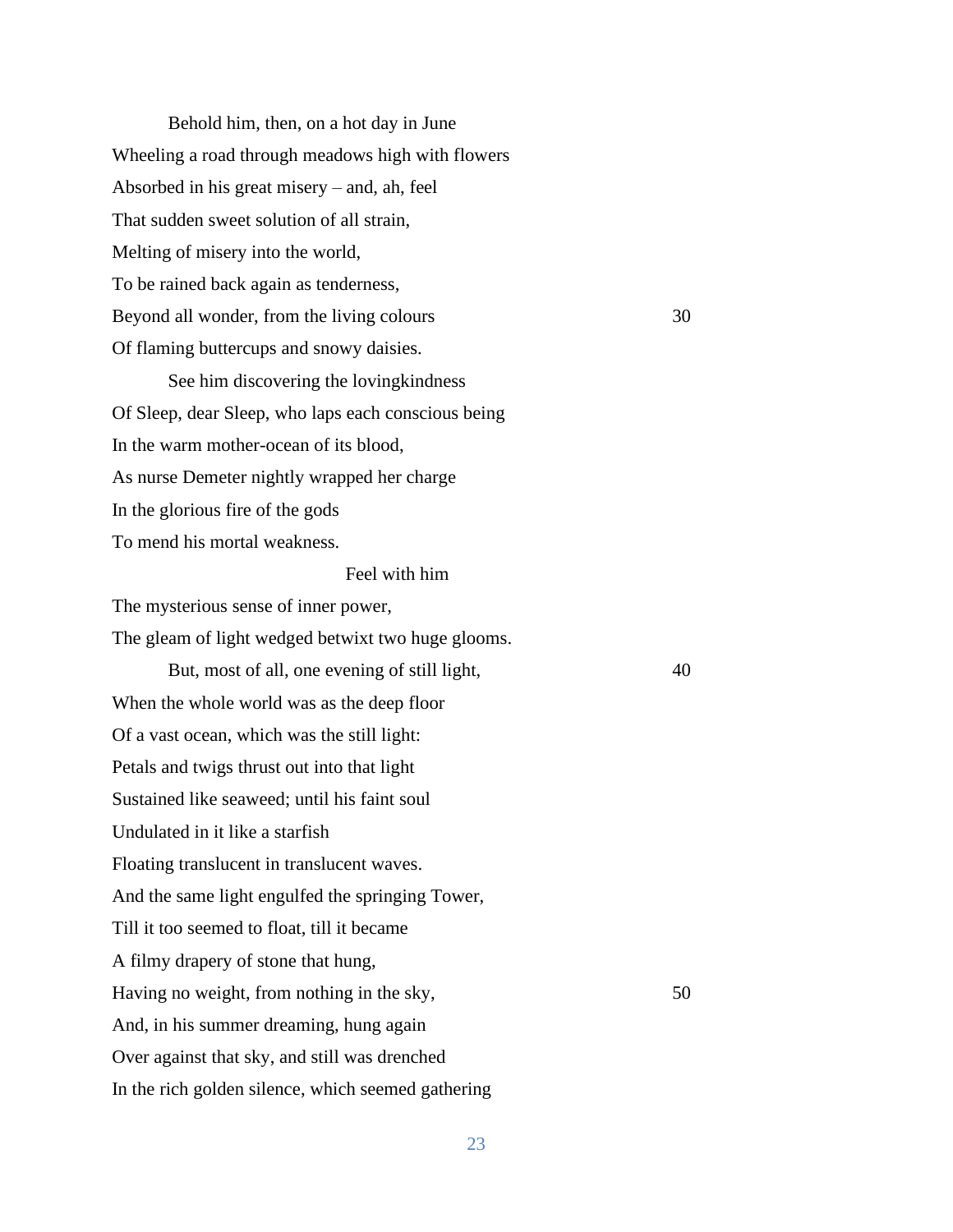Intolerably – until it conceived And grew big-bellied with terrific meaning, And the whole dream resounded as with words. Words which he could not hear, but quickly woke Sweating, and wept somewhat for loneliness. But the next morning that incisive horror Of self-deception, which was closing fast 60 All avenues to the sounds of the spirit, Returned upon him and half blotted out The dream's intensity; which now he thought Garbled by willing memory to please. Often day smashed the link which night had forged

Betwixt the sick heart and the dungeoned brain.

### VIII

And then, one day, he rummaged in a drawer And found, under a pile of motley goods, A sheet of folded paper, yellow, writ Close in his mother's hand, and at the top: – "A MEMORY"; which, as his eye glanced down, Rushed wonder first, and then amazed delight Of recognition; and, for days and days, As he walked to and fro about the house, The gentle gesture of a bygone age Throbbed in his being, captured all his fancy, 10 And seemed to become a memory of his own: – *The luminous twilight melted into gold, A clear unruffled lake of gold, that glowed Behind the hill's low line, and darkened it,*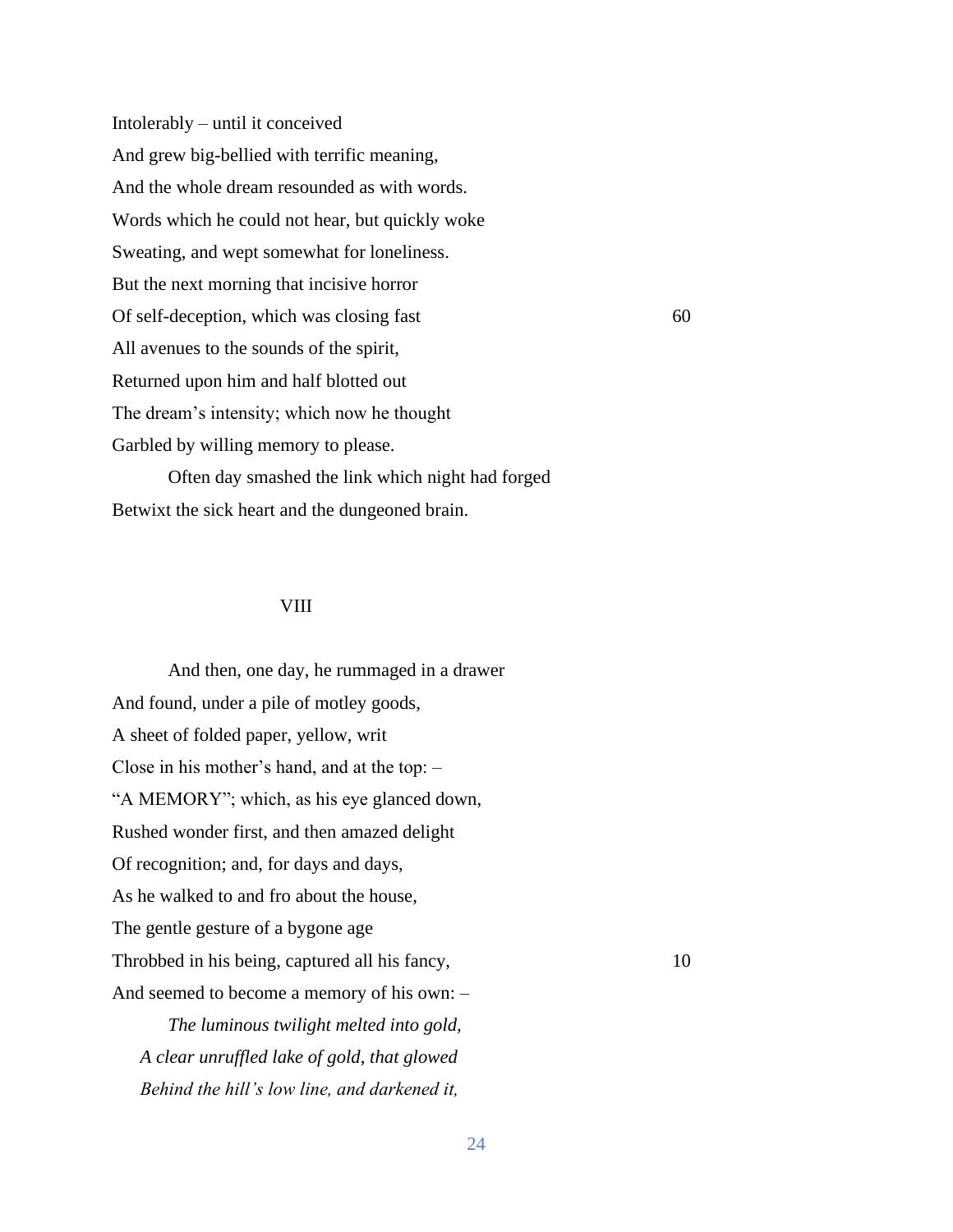*As the serene brow of a saint is darkened Under the brightness of his aureole. But on this Eastern shoulder, gazing out Across the valley to a distant height, There were twain lying still: the evening fell Settling about them, and the long turf lay* 20 *Under the cool and green air silently. Even so these two, all wrapped in the great silence, Lay stretched along the turf; so silently They gazed, but, as they gazed, held conference Closer than uttered syllable could yield; For they drew nearer in this casual hour Than ever they had been, or ever again Would be, until death took him from her side. Did he not know one thing, and, knowing it, Whisper within himself again, again,*  $\frac{1}{2}$  30 *Marvelling softly; – "Even this moment she Is fashioning my image in her womb – Even this moment. . ." till he could not think Of any other thing, nor speak of this? The woman heard the whispering of his mind So plainly that it needed not his voice To utter the familiar thought; yet peace Wrapped her entirely from all wondering, Great peace, not drowsy, but the peace of trees That wait a-tiptoe for the wind's first breath,* 40 *Or of the darkness waiting for the light: In such a stillness of the dawn her soul Was hushed, as waiting for no common thing. Out of the green turf of a hill, beyond The quiet valley, there uprose a tower –*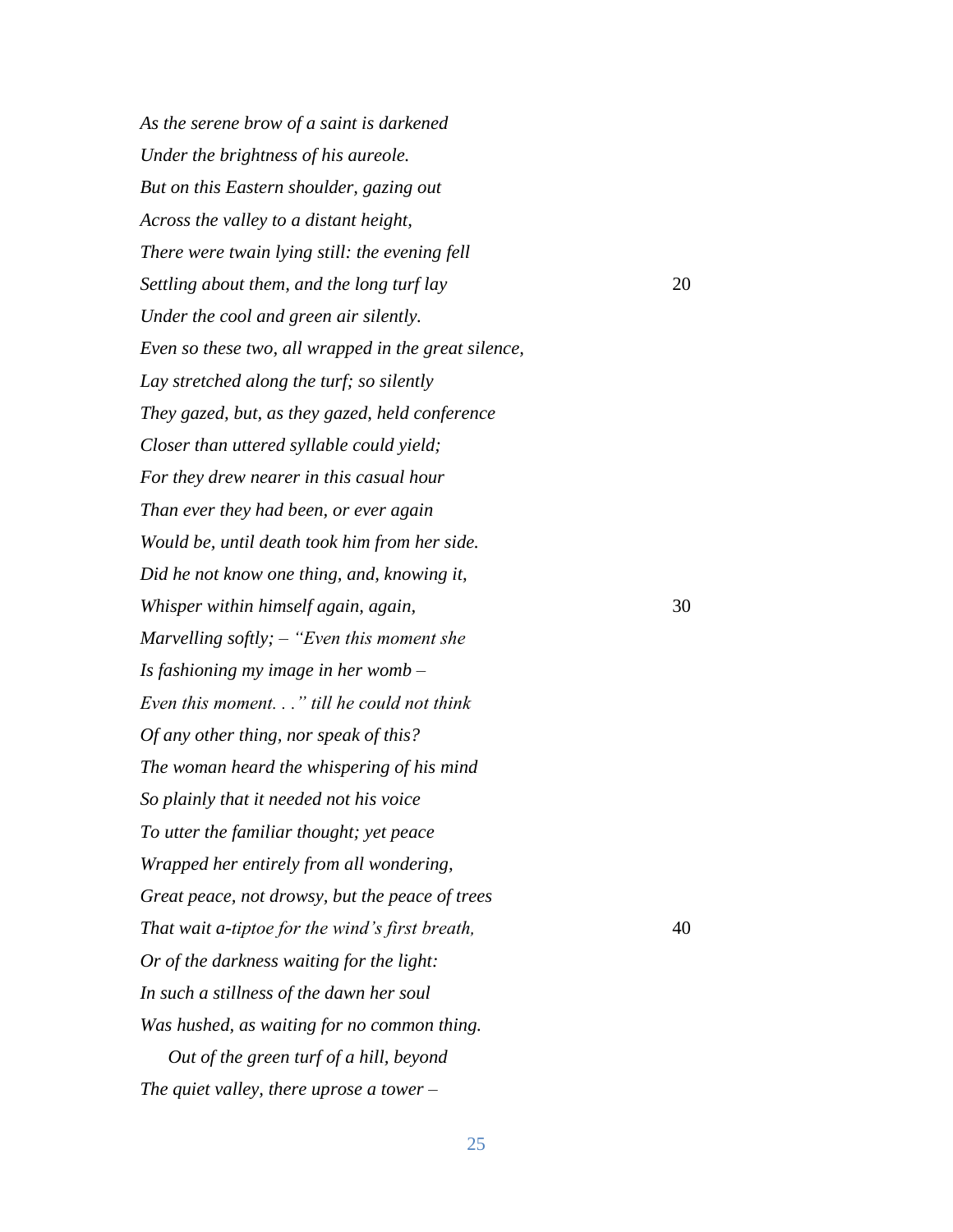*Four slender walls, which, rising from the ground In straight austerity, far, far above Burst into pinnacles innumerable, That seemed to float on air; the mellow light Softened the stone and entered into it,* 50 *And slowly spread a change over the tower, Making its corners faint against the blue, Till it began to dream, till it became A filmy drapery of stone that hung, Having no weight, from nothing in the sky.*

*The air grew very still. . . Among the grass Small insect-noises were so clear, they sounded Like children shouting afar off. . . There broke Forth from the tower, on which her listless eyes Rested in thought, eight lingering, rich tones,* 60 *Anciently musical, rising and falling In a sweet chime, whose undulating din Floated across the valley sedately, borne In the still lap of evening, till it sank Into her ears, and settling silverly About her waiting soul, astonished it. . .*

*As when a painter dawdles on his way Disconsolate, seeing the common things With common eyes, and scornful of himself, Some tiny thing pours a delicious change*  $\frac{70}{2}$ *Over his senses, and he sees again That they are beautiful – then all at once Loses that vision, and goes seeking it In emptiness of soul for days and days – So startled was the woman by this chime, Till, as she looked, the greenness of the grass,*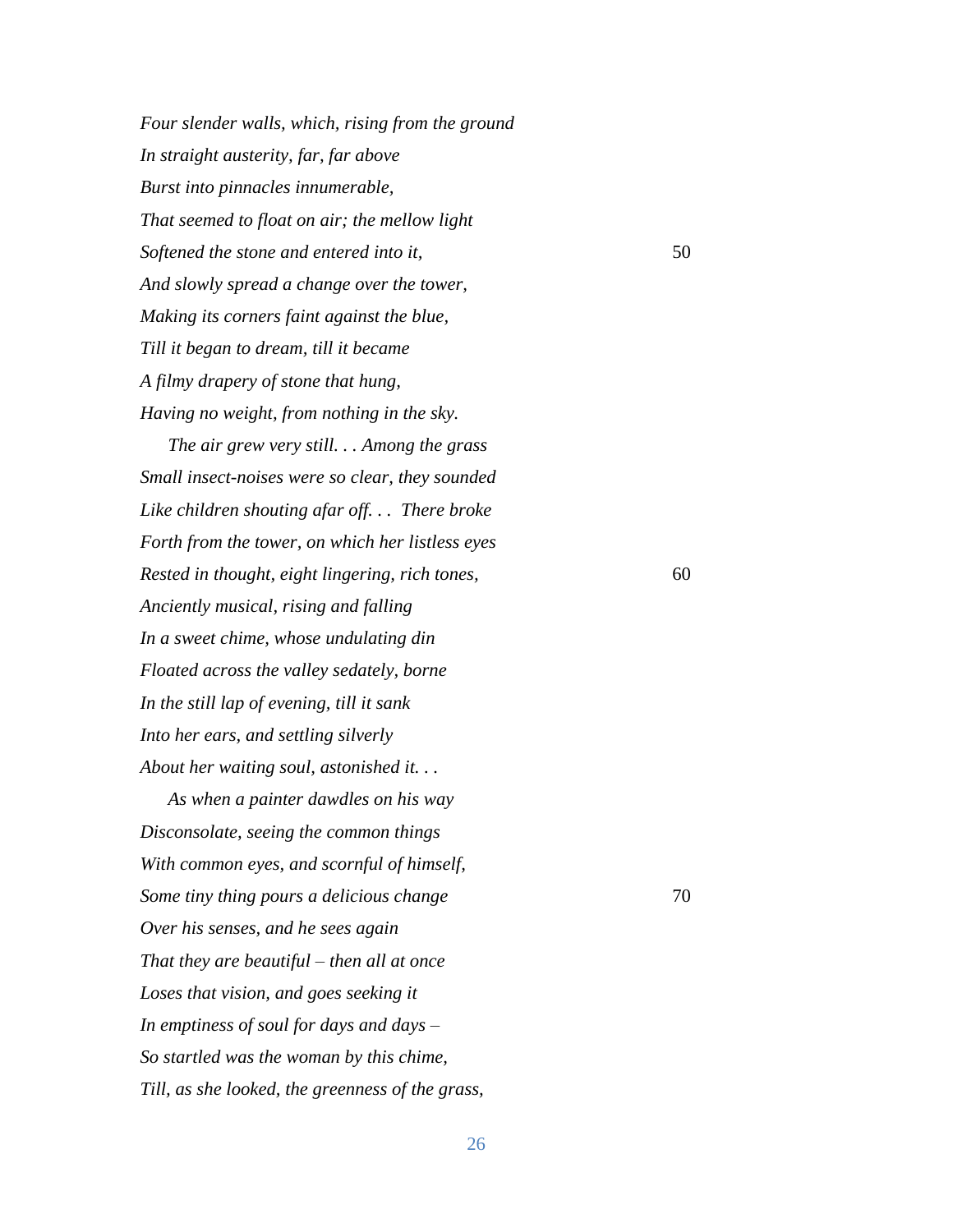*The curving outline of the hill, the tower, The sky's unfathomable clarity Troubled her with their dumbness, and she lay Full of the evening's beauty – wondering.* 80

*A wonder that died not, but slowly grew, Opening its noiseless petals – mingled all With the strange dawning of a tenderness Beyond all wonder, which enclasped her heart With curious tiny fingers. Now she felt, For the first time, that they were not alone, And love came, like a great sob, suddenly, Whispering "Mother!" – but she could not speak. . . Night rustled softly down. . . At last they moved, Breaking the spell, and rose, and slowly went* 90 *Whispering together down the darkened hill Into the valley, where the cottages Sent up straight wisps of smoke, and shut their door.*

### IX

For days and days that far-off evening Was vivid to his brain, and the still light A constant presence; loveliest memories Hovered around him, and a sense of awe – Of dim connections not yet understood Betwixt all human beings – kept him warm, Shutting the night out  $-$ 

 But then with slow pace Darkness crept back, darkness crept back, darkness, The loving minion, the pluperfect friend,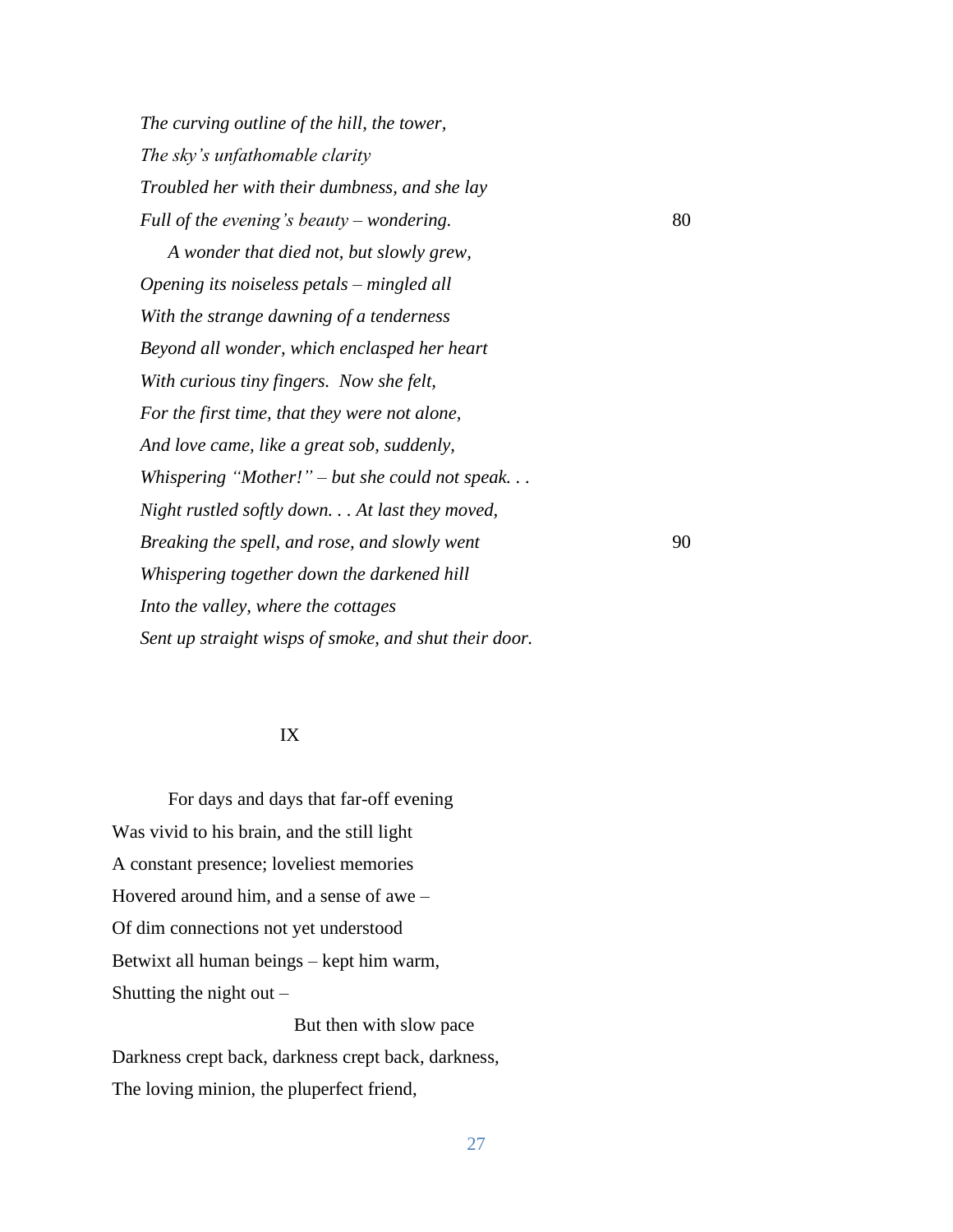And for the first time even upon the Tower 10 Did leer, because the wonder and the sweetness And all the mystery were dissolved to matter In the blind workings of his mother's womb.

Yet this he hardly knew yet: his stripped soul Beyond a naked woman was abashed, Seeing as in a glass how far the vision Of a romantic Tower, yes, had buttressed His peace of mind with mystic-selfish hopes. Thus did the Tower, high hope's last refuge, crumble Into hereditary rubble, thus 20 The fairy gold, its magic dream-light dear, Shrivelled into a litter of dead leaves. Yet, like a prisoner shovelling dead leaves, For want of barren tasks, in idleness, He went on piling intellectual knowledge On intellectual knowledge, fitting fact To theory, adding dead thought to dead thought.

## X

At last he came into a narrow valley So steep, that from the windows of the house Wedged in its bottom an outlooker saw Not sky but rock. The sun slipped overhead In a few hours only every day And all the rest was evening; the caged eye Nowhere might rest in distance; the hot head Ached with the evil hammering of itself Reflected on itself from vertical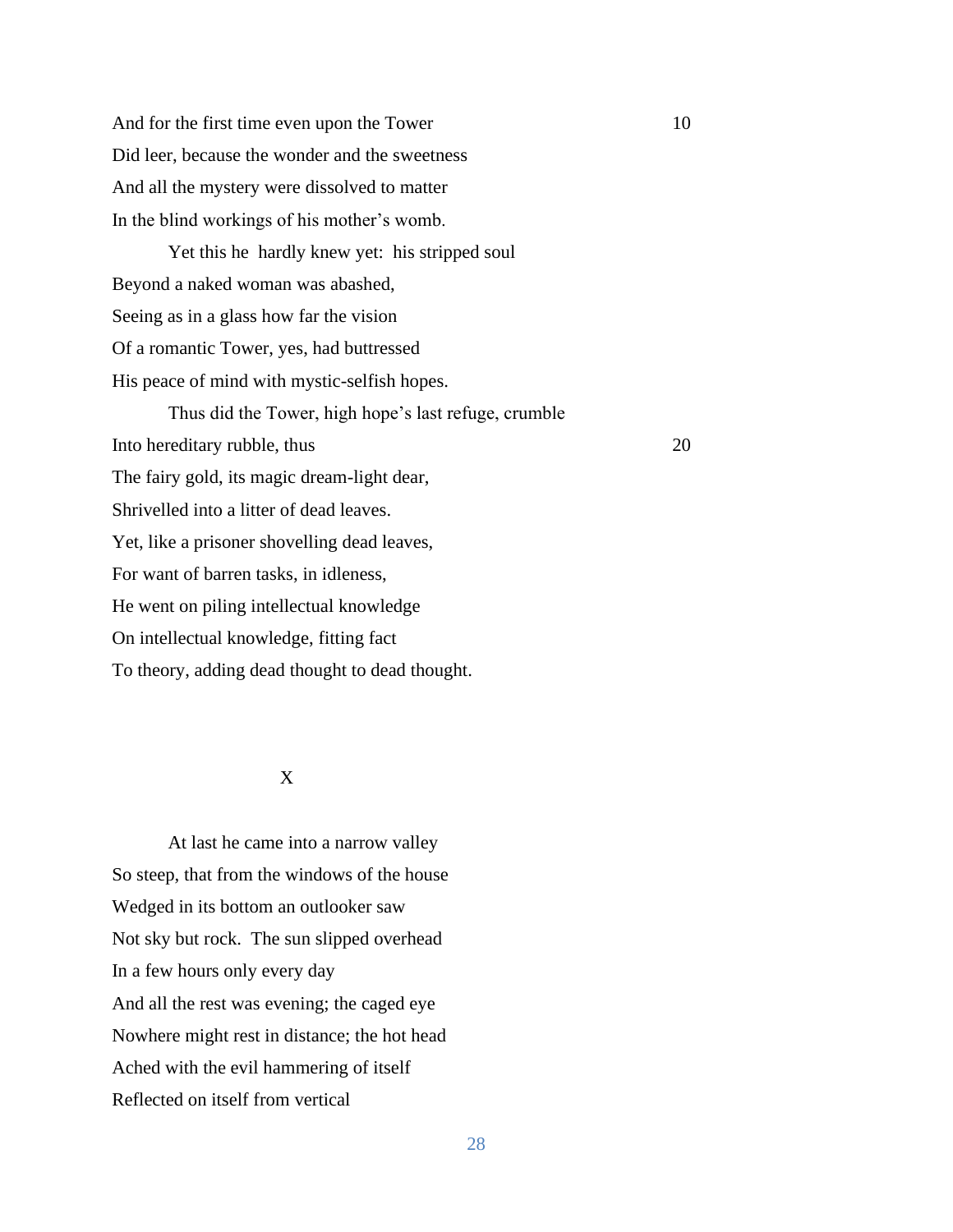$Walls - it$  throbbed with the pressure of the air  $10$ Of the close valley corked by a huge Peak Squatting there dead. . . Inhuman tons of rock! Christened (for so he dreams) by some old lover Who, with eyes sharpened by the inner shock, Looked out on a strange world, and did discover A maiden in a mountain – a sweetheart Nor warm, nor cold, nor proud, nor meek, nor vain – *Nothing* – oh, sexless *Jungfrau!* – wandering heart Bashing its soft self on a stone. . .

## The pain

Swelled like a tumour, till it touched his brain, 20 So that the past and future were shut out, So that the light itself seemed hideous, So that to say a kind word to a friend, To smile or bid Good morning! – these were tasks Beyond the utmost powers of his will, Tearing the stomach.

The hard, hollow rocks, Like corpses of soft earth! And every night Through large round shining eyes he watched the Moon Glowing, till hypnotised imagination Had hoisted his gross flesh on to its crust, 30 And with last gasps he crawled upon its crust Scorching and hackling in the pitiless glare Of the kind sun that warms us here, and thought Of all those kindly atmospheric veils, Human illusions, which himself had stripped Severally from himself, till now the soul Stood parching naked: one by one they had dropped, Even as the Haunted Sailor's ghastly mates,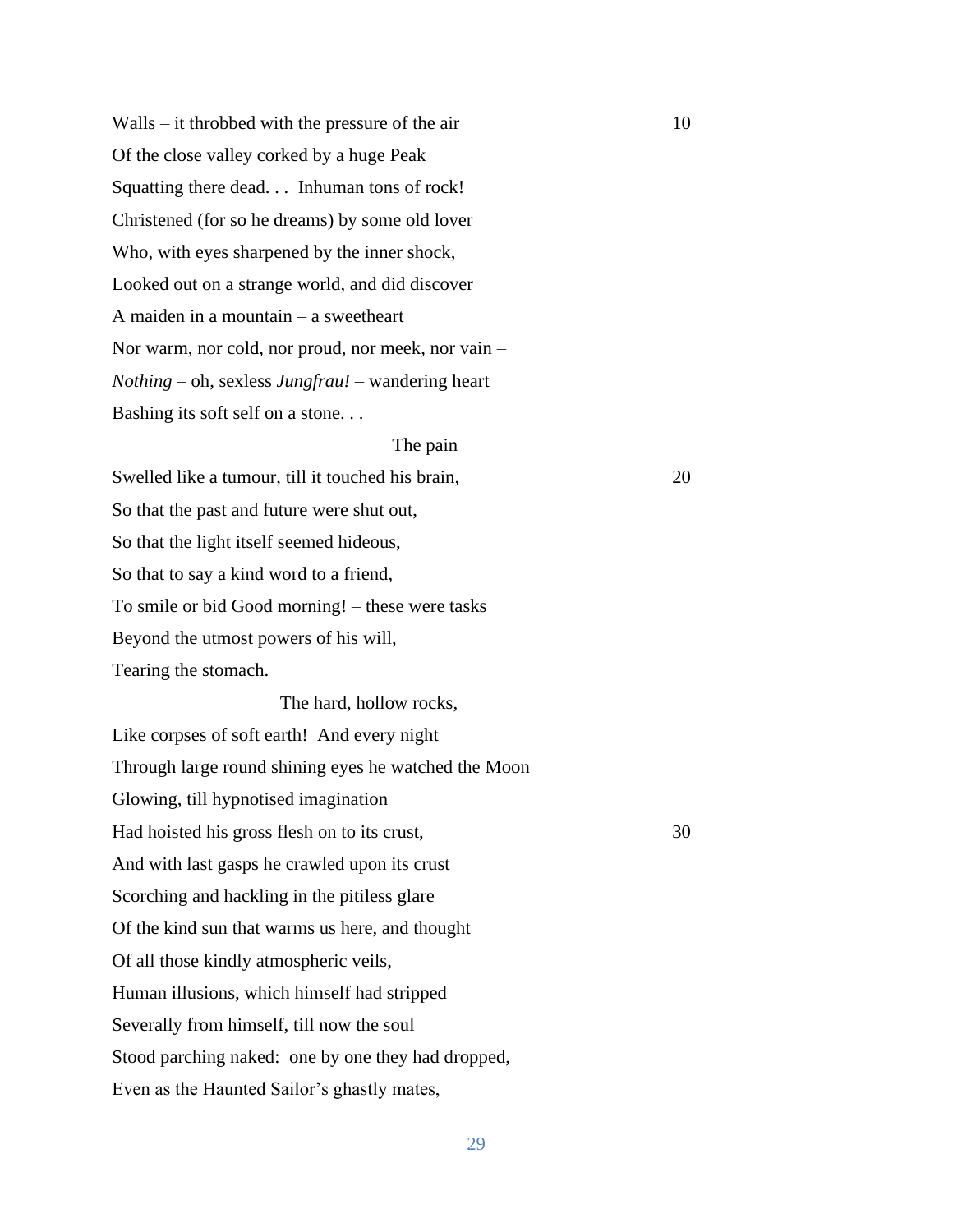Those sweet imaginations of soul-life Without himself in Nature – one by one, 40 Unmasked by reason, they stood forth revealed As ghostly emanations from himself, Then dropped dead. Even the long pain of love Dissolved in thought's sharp acid – he mistrusts Some half-willed Rosicrucian exercise Done by the dim Self working out its way, Some web of self-enlightenment, unwound With spider instinct from domestic bowels. "It is not true!" he cries, "I did not raise This spectre out of all my own desires 50 And fit it on the first female – they lie!" But to him shouting only his own voice, Faint, like the screech of something in a cage, Came echoing round out of the chill stones.

As some delirious traveller in a storm That howls all night upon the mountain-side Enters a chamber, richly tapestried, Warm, glowing with soft bulbs, and sinks down sighing In a deep feathery couch, to find the cushions And all the wood frame and the hangings mist 60 And himself sitting upon a damp stone: Such seemed his love – such the whole world – unreal – Nothingness! Nothingness! Yet ever *fear* – Oh, fear of *what*? Satanic irony! Fear of the mountains, fear of his own ghost, Of matter without spirit – horror of Death Closing in on him on all sides at once, Choking his physical throat, till all day long Breath comes in jerks and the heart thumps eccentric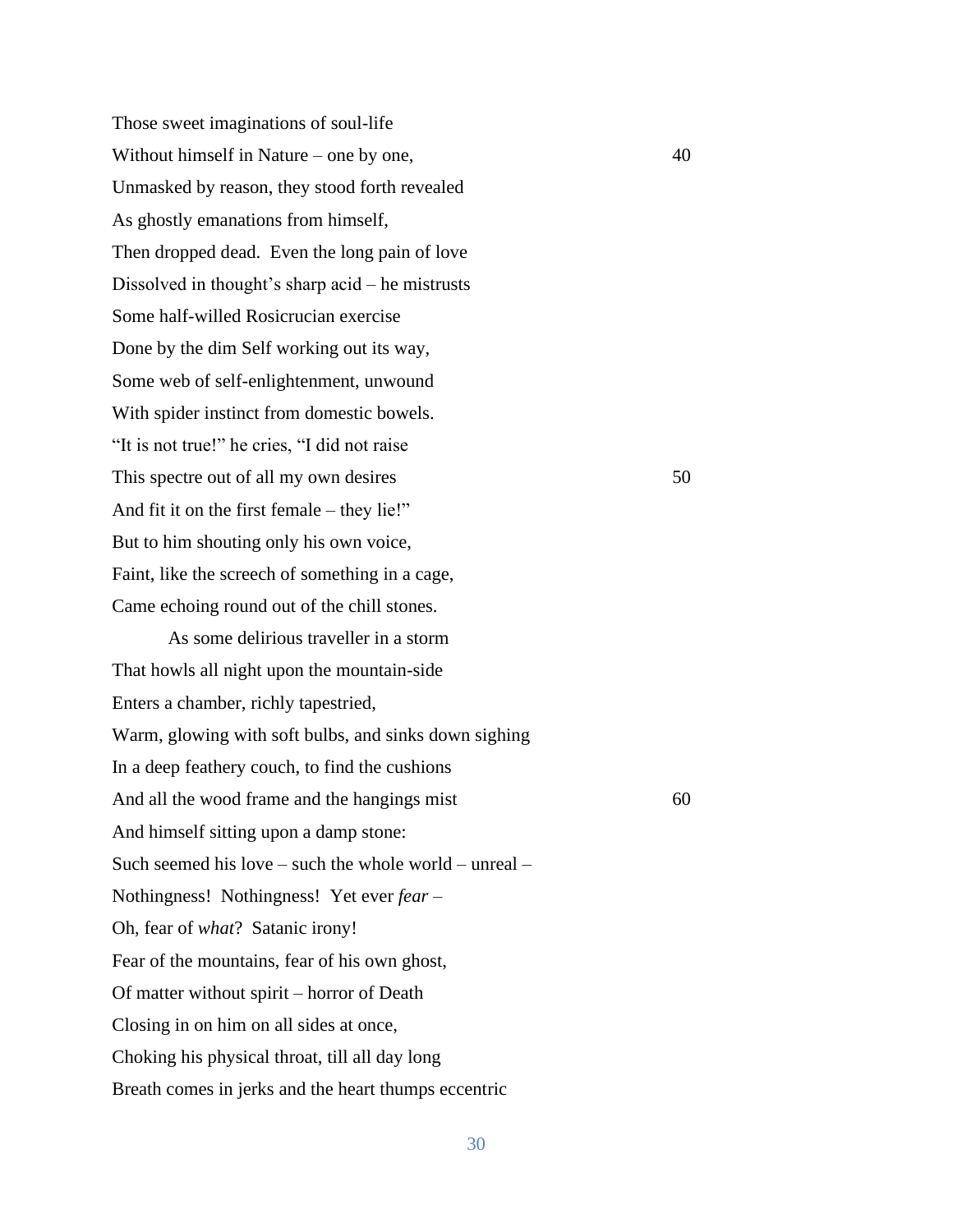Pinned under private mountains of oppression. 70 One respite only from this state he knew, One instant of release, no sooner felt Then finished, and himself clapped back with weights Into the lazar-house:

Ran down that cleft, Eternally poured from eternal snows, A torrent, whose roar drumming down the rocks Bombled the listening ears all day, all night: There, as he leaned upon a wooden bridge And watched the sliding platform of dark waters Vanishing underneath for ever and ever – 80 Once – in the aimless void of misery – It seemed the moment blossomed into years, It seemed the whole world changed into his world: The awful will-strain tugging at his stomach Is pulled from under like a water-weed And whirled down seaward: music of life flows Through and through suspended limbs Like water through a grid, while aeons pass.

So sometimes, when men dance upon the ground, The music and the motion of his limbs 90 Mix for a second, while a dancer's soul Stands in extreme bliss outside both, dead still, Upon the mighty Rest that entertains The motion of the Planets and the Stars. Dear God, that such a moment will not stay Even in the memory: it is, and then Oblivion closes utterly: no fragrance Hovers to mark the smooth spot where it sank; Only blank thoughts, while gulls, wheel screaming round

31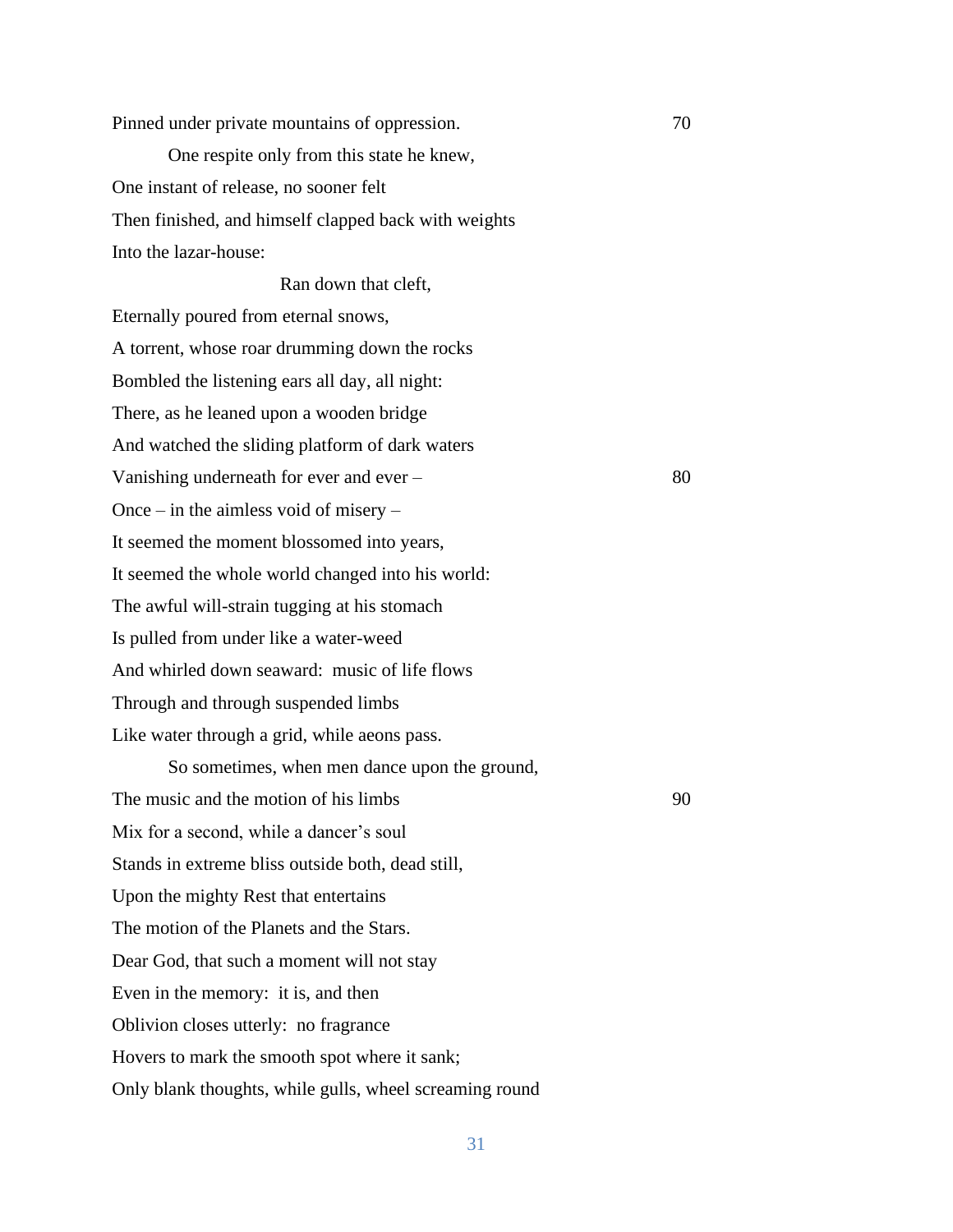Empty and hungry, without strength to dive. 100

Darker and darker grow the short days: now The valley seemed to be shutting up its jaws On him, and solemnly out of the unknown region Through his thin skull there marches a procession Of speaking dreams. . . A bed in a dim room And on it a draped Figure: by his side, Standing, the dearest of all friends, who stirs To lift the white sheet, which he would forbid, Both knowing and not knowing what it hides: But she has lifted it, and from that bier 110 The dreadful symbol from its glaring sockets Shoots forth the hated truth that both must die And be apart for ever. . .

## At the tail

Of all these nightmares rose the Tower's self, Resonant, lovely, and with from its cope Bells chiming, whose far-welling waves of sound, Grown visible, all lapped upon his soul Particularly, like incoming hopes Of revelation: yet at the same moment In which he (chosen from all other men 120 For his calm strength and royal dignity And his great sorrow) was to learn the Secret, They turned a regiment of little imps Who frisked about – each was a clack of laughter, Habitual, wooden laughter, like rough hands Smearing the fragile bloom from lovely things. And they had dogged and mocked him all his life And kept him from his home. And he awoke To actual thunder spreading through the heavens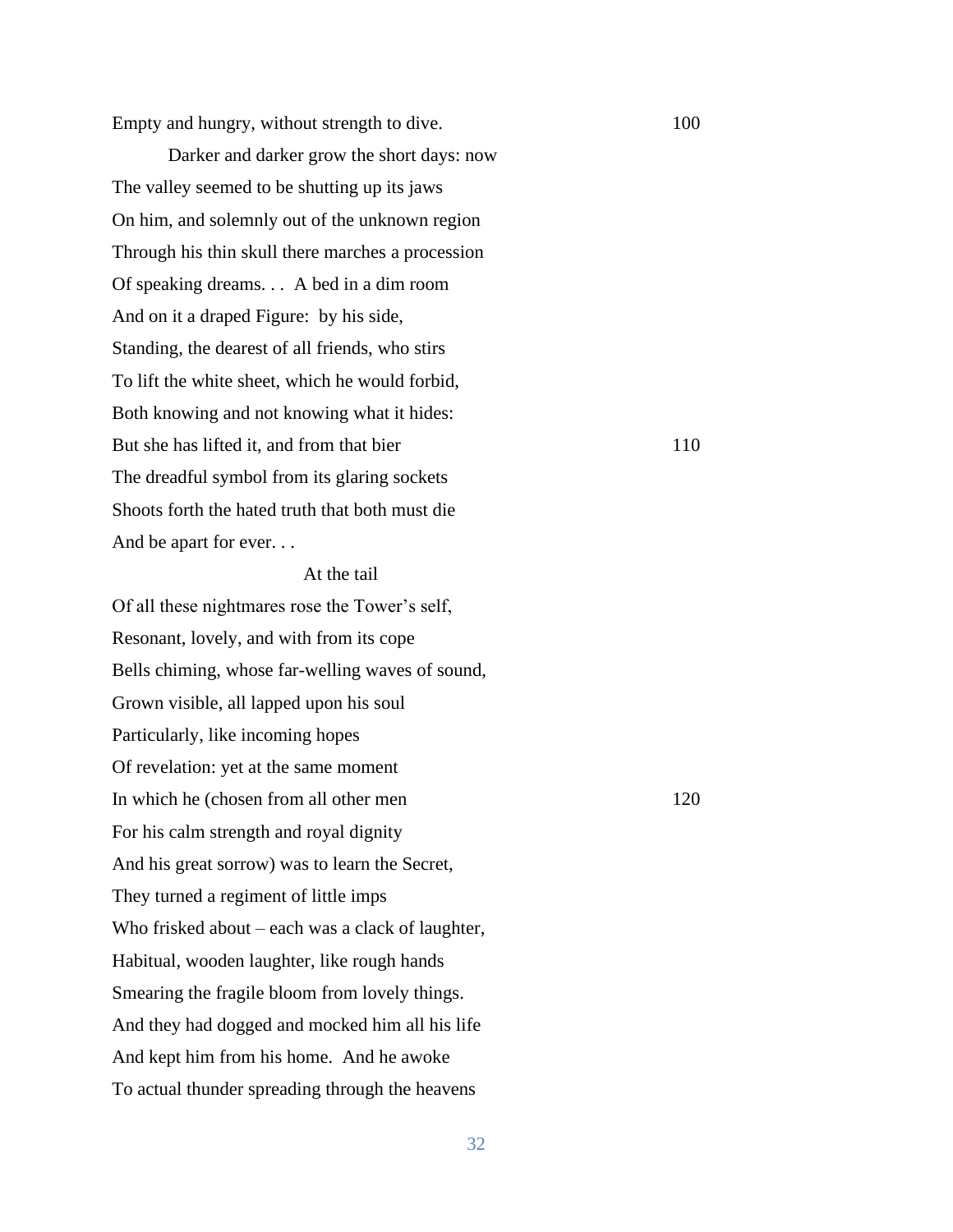Like roots of a huge tree, and lay there still 130 Quaking and listening.

 When in two hours The storm died and the dawn broke, every star By which until that moment he had steered His moral course, was blotted: not a motive: There was no motive left in heart or brain To stop him practising but what might bring Immediate comfort to the senses. . .

## And

In this void moment he became aware Of an impersonal Force; it was alive, Solid; he felt its weight upon his belly 140 And knew moreover that, while his own brain Mocked it as automatic, as taboo, Taunting him with old Puritan standards Ingrained by blood and class – whether or no It were indeed these, or some nobler thing, Or meaner – it would hold him from worst evil, Or what in lost moods he had once called evil.

He slept, and, in the morning, when he woke To go about his tasks, there was a change: There was a curious calmness in the air, 150 A gratefulness, like rest to weary limbs. The pain was gone. But when he looked to find Old hopes of pleasure flooding back to glut The hollows of the heart, he looked in vain. He seemed a vessel which had been uplifted And turned over and drained, and on a hook Hung dangling empty in the empty air.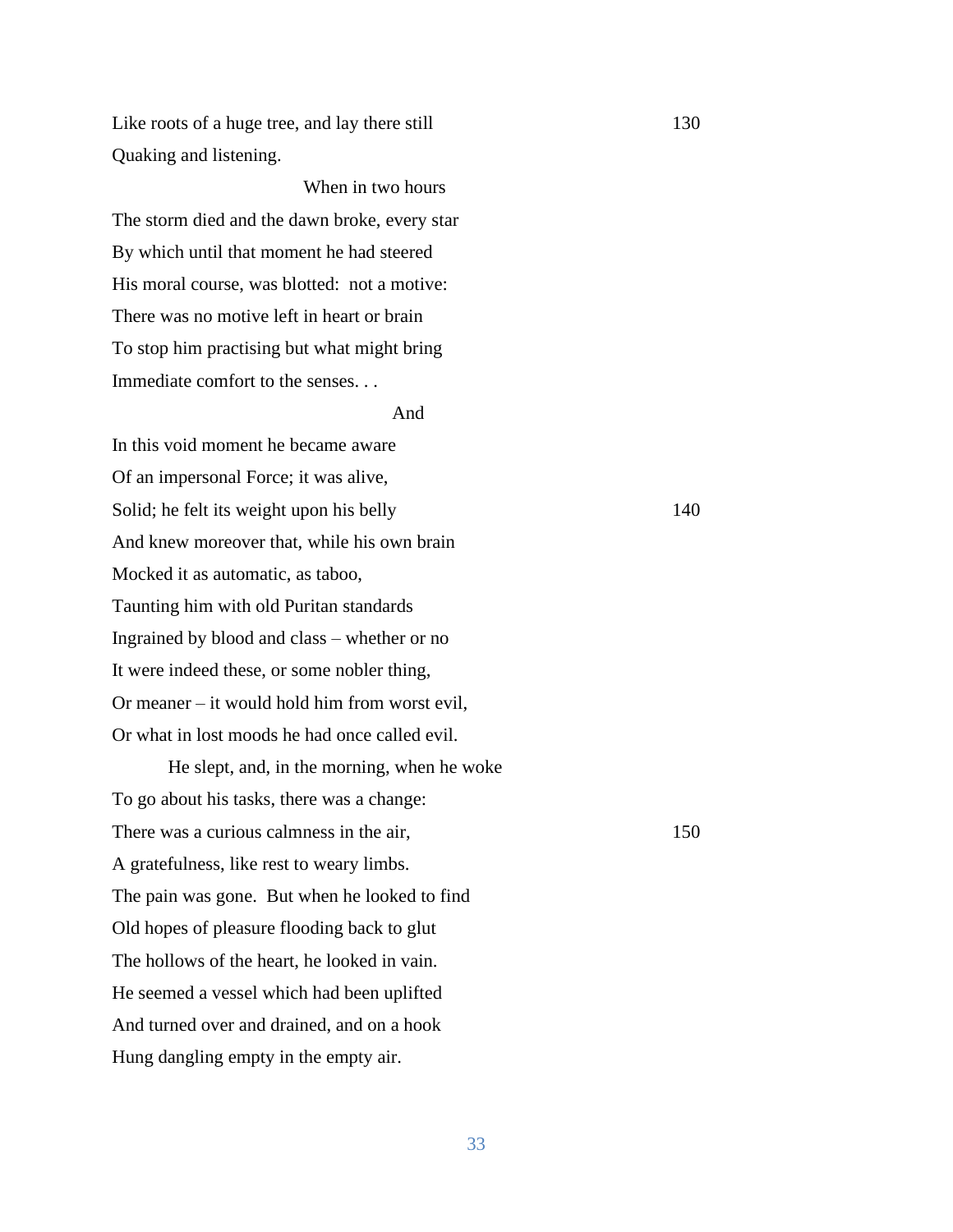One day, in intimate study of the past When his imagination was all steeped, and dreaming Its way along those mazy paths of thought Which open from contemplating the growth Into their present seeming-simple meaning Of smallest, commonest words, a blind thing stirred Deep in the core of inexpressive mind. There was no startle, no eureka cry Of jubilant revelation – none the less Pivot of lifetime was that moment: Sun 10 Turns himself over down in Ocean's caves: Earth shivers, and every valley is aware That a golden head will raise itself And, looking over the horizon, roll The white mists back, ha! ha! and drink them up. For he had dimly seen how Language grows, Yea, how the noise that thrills out of our mouths Is a vast voyage of discovery; And how the thing men call discovery Is Man's own growing consciousness – pin-point 20 Of radiant light that further flings its beams And further into the darkness: Ptolemy, Copernicus and Newton, they are eyes That carry changing pictures to the brain Of one slowly growing from boy to man, From man to poet, and to something more. As one whose earnest thought dwells long upon

The form and structure of the eye, working

Within its physical workings, faithfully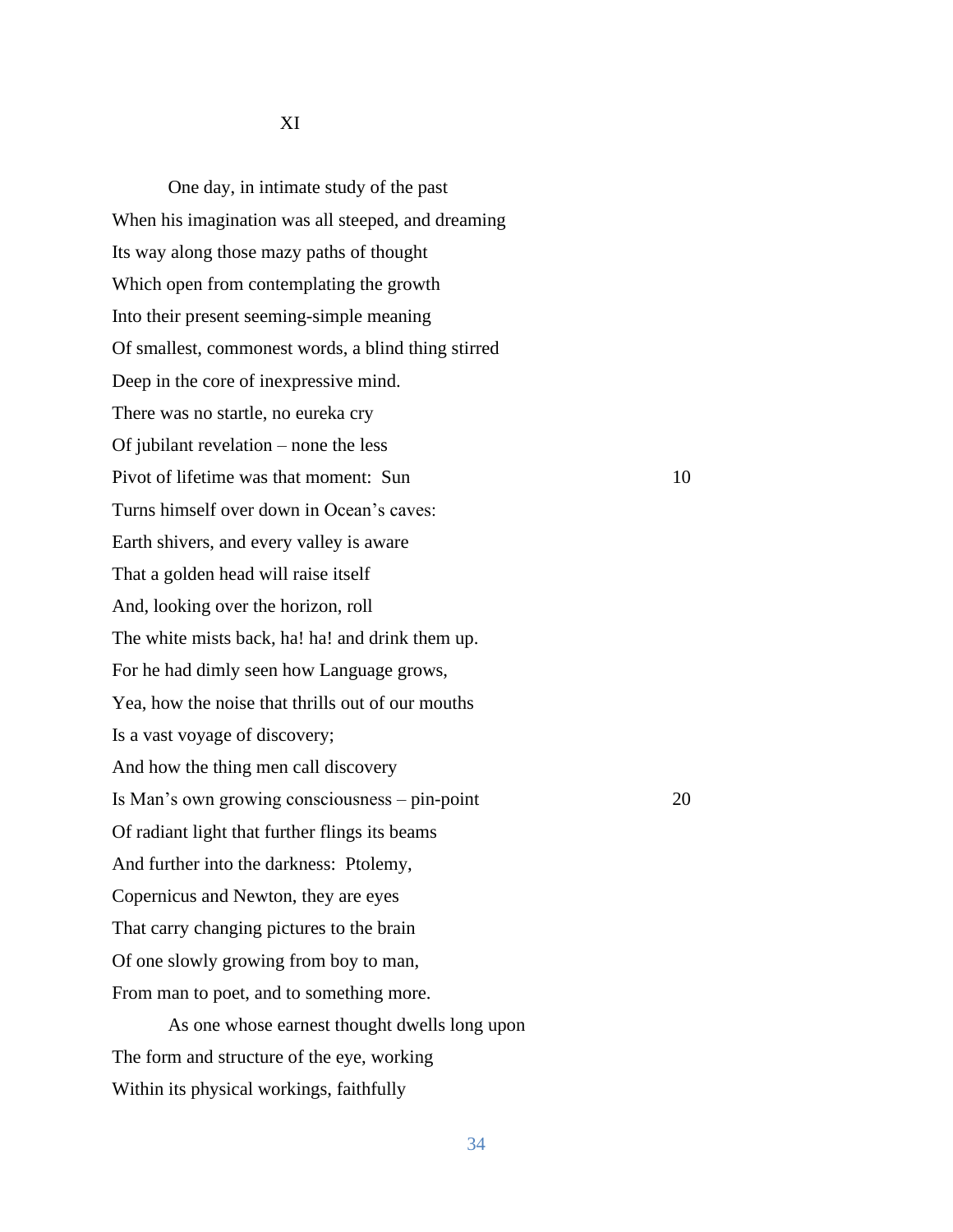Led like a child by sense, till soon his trained 30 Imagination freely moves about Within the quiddity of light, and sees Seeing itself and how our eyes are veils, Not windows: thus it is when a fresh mind With suffering, with labour, with delight Streams with the streaming sap of language  $-$  lo! Imagination unawares has learnt To pierce the veil of consciousness itself And become spirit.

Under a grey dome Inscribed with echoes of the past, the names 40 Of poets dead, and between double walls Fashioned of echoes of the past, the thoughts Of dead men petrified in tomes, he saw, He saw for ever – as when forked lightning Shatters the secret night, the flash is vanished, But not the bright map in the shepherd's brain Of rocks and trees and shapes of hills and sheep – That he whose soul would touch the very past Must build himself a delicate consciousness Out of the dreams of old civilisations, 50 Must see with ancient eyes, not wisely peer Through glasses of the last half-hundred years; And that whose soul would truly touch the present, Must first have touched the past; how Truth's a stream That hurries on through complicated webs Of thought, which meanings of words, ever changing, Keep letting down into it for a moment, Till the weak webs are torn away and whirled On with the rushing torrent. At such times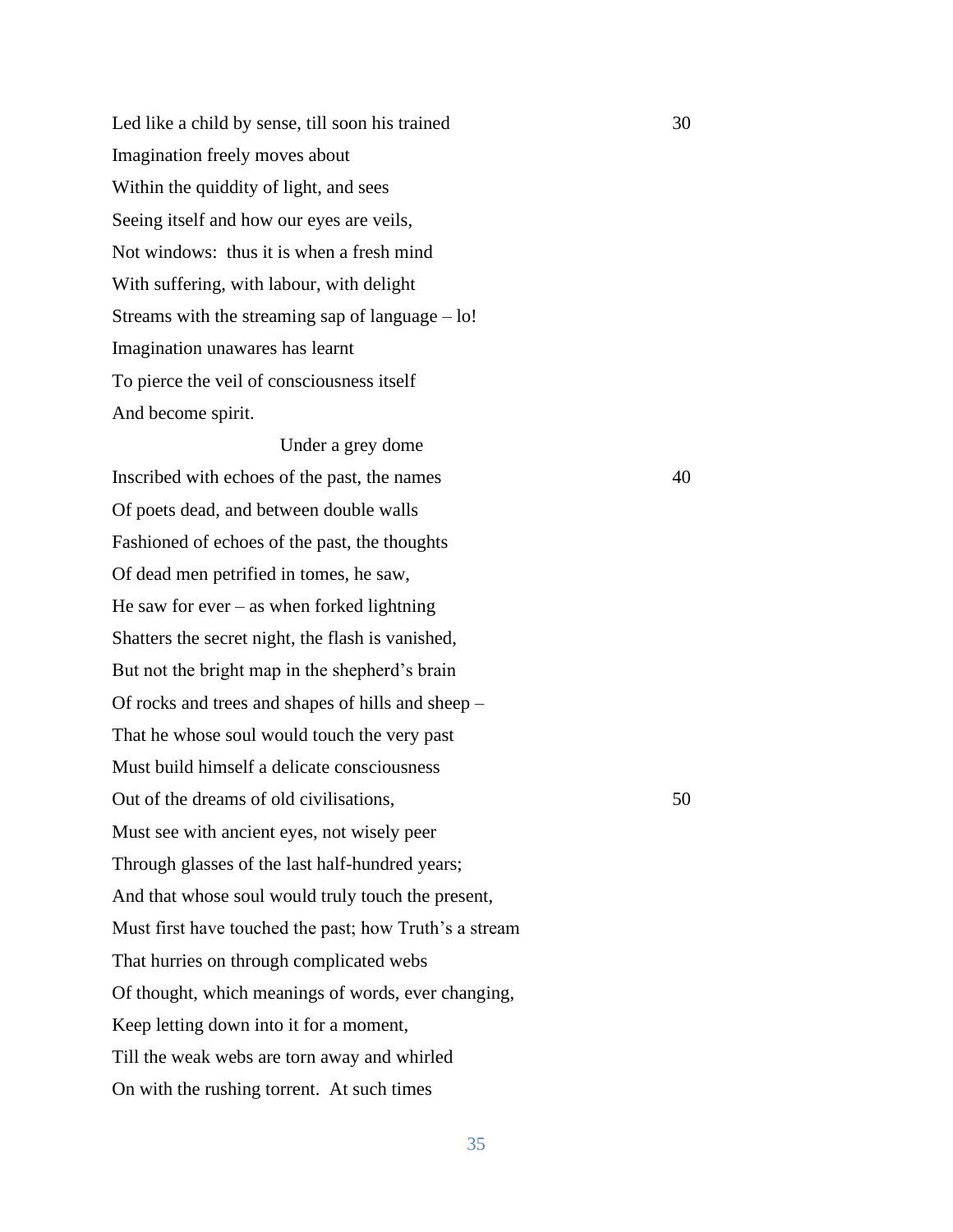The caged intensity 60

Of inarticulate, surging thought would drown His whole rapt soul and swallow up his brain From reading a word more out of the book, Would raise his breathing body from its chair And pace it softly round the huge hushed hive Of books and buzzing minds, picking its way Catlike between the inexpressive shoulders Of hunched, incurious readers – and then out Through the mute oscillation of swing doors.

Then, as he walked through stony galleries  $70$ Peopled with statues of old myths and gods, The constant-crystallizing vegetation Of man's unfolding dream, congealed in stone, Those forms began to melt and pass, sliding Into each other there before his eyes Bright with intenser thinking, until Time Sprang into life in his imagination Incarnate in a visible procession Of cloudlike shapes. It seemed that a warm vapour Moved, as he moved, wholly enveloping him 80 From his surrounding, like the magic mist Poured by Athene round the wanderer Walking into Phaeacia; and the floor, The walls, the statues, and the passers by Slipped back like shadows, but his furious thought, *That* was the real world through which he moved.

Outside the door the shock of the winter air Wrapped itself round his face, and drew their warmth Out of these blooded thoughts. And in his ears The voluble angry chattering of ten thousand 90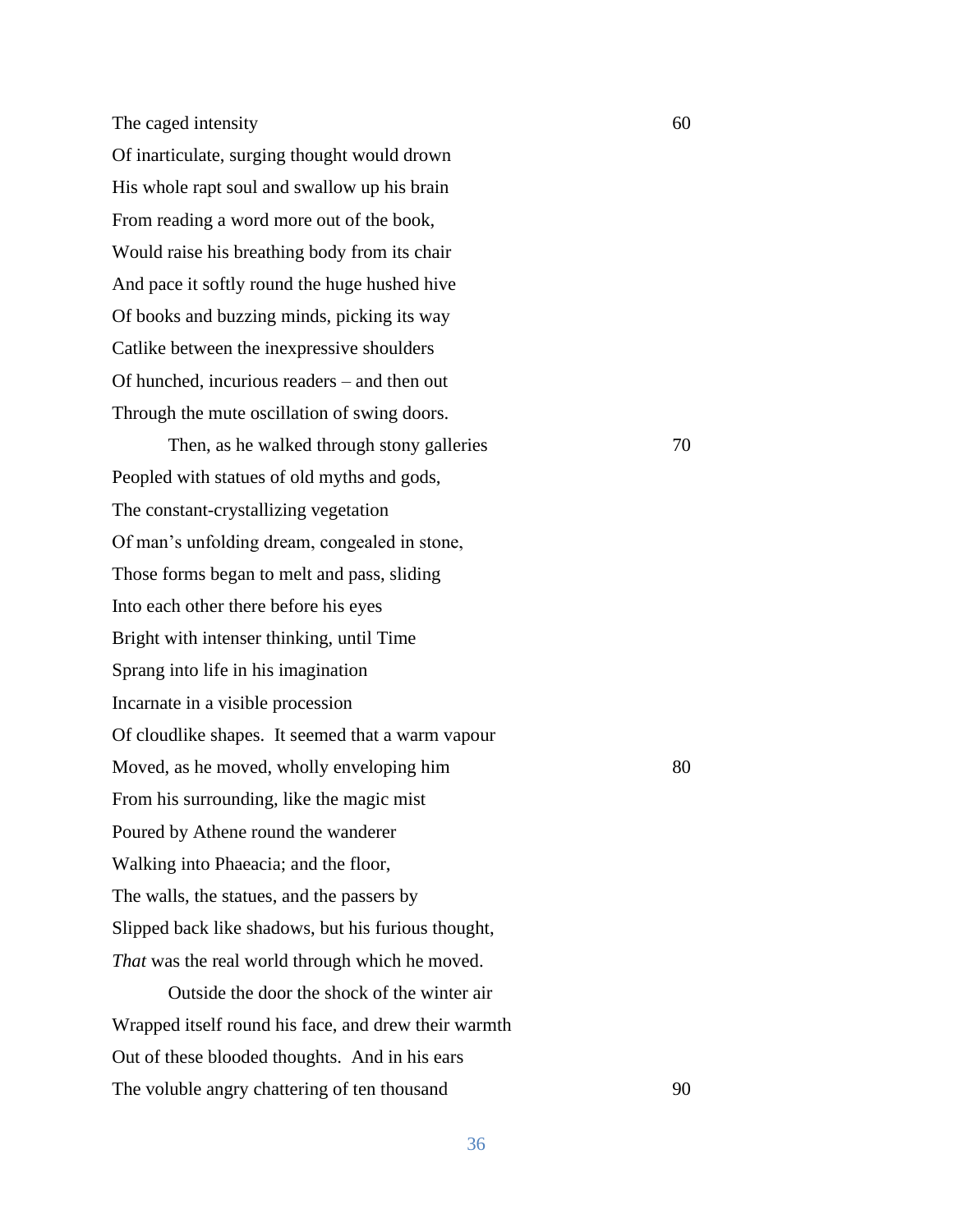Small, fussy starlings from the high eaves drowned The singings that had fill them from within. Then, in the street itself, the thousand faces Hurrying past on business important, Thick mouths, low foreheads, nowhere-looking eyes, Dark lines drawn by fatigue and suffering, Dark lines drawn by unending hungriness, Soft curves drawn by complete stupidity And lust, and opulent power, lines and curves Which were the perfect signature of minds 100 That never never could receive such thoughts, Made those thoughts seem unreal, till at last They ebbed along the roaring stream of buses And lost themselves in London – he walked on, Beholding the world only with his eyes, Crushed by its weight and passion; but next week (As if they had but ebbed to flow again) The thoughts would start to build themselves once more Into his mind: once more imagination – Like some huge half-fledged bird, with clanging wings 110 Too stiff to lift its bulk, which flies at last By taking from the top of scaffoldings Laboriously erected – soared up sunwards Over bright fields of green and shimmering life That lie this side the brain. The books are closed, But still the mind, of its own weight, goes on Challenging, groping, excavating dim Experiences out of his own past And of the vast past of the mind of Man, Till, freed from senses by some accident, 120

37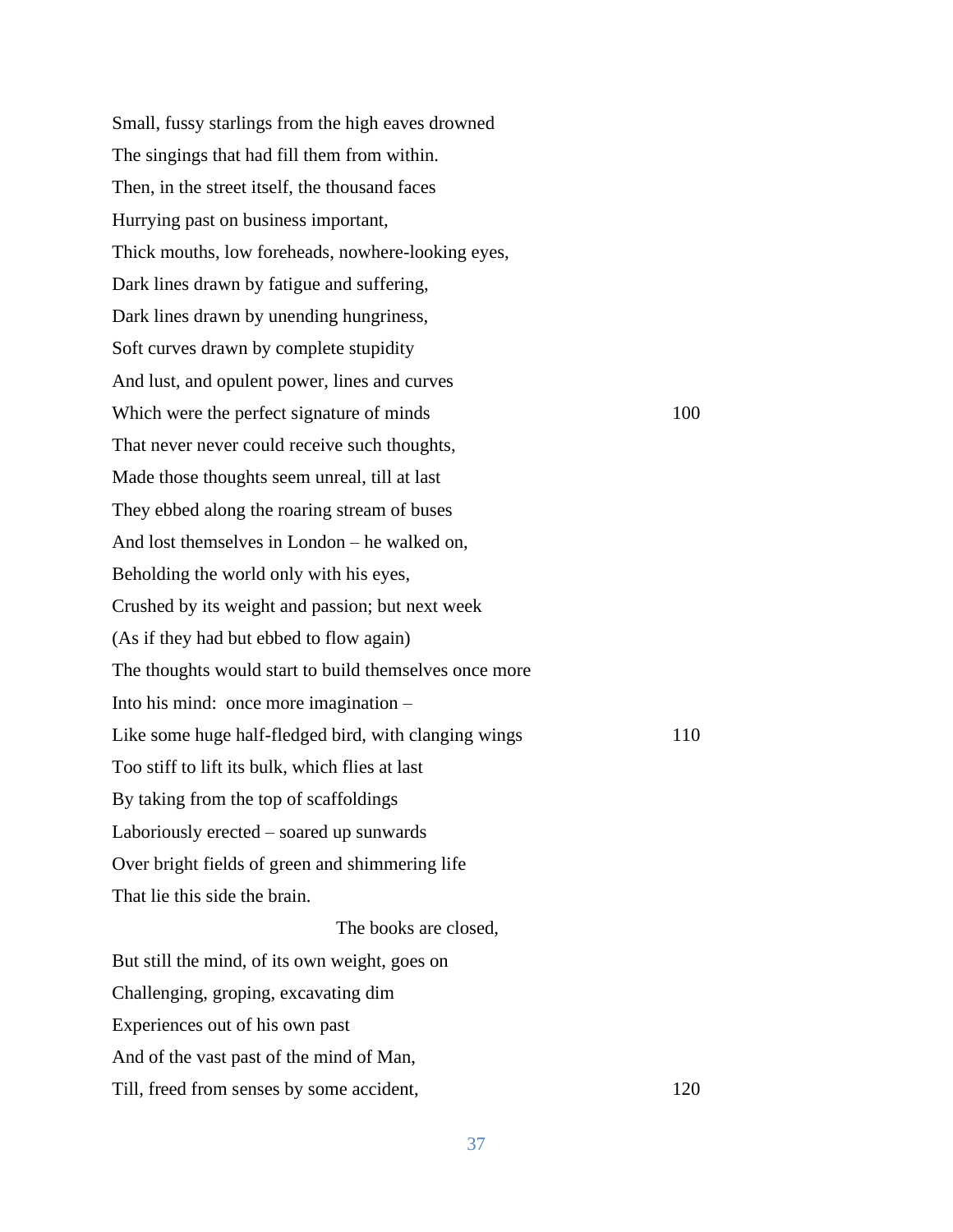High mood, a glimpse of beauty, the sooth fragrance Of steaming tea – they fluctuate and begin Forging a body and rhythm of their own Which fits itself into the Stream of Thought, So that his own mind buds from history As part of Life. He sees the sharp horizon Of man's sense-knowledge suddenly flung out All ways to limitless distance – and he feels In his own self the future self of Man Stirring, awaking, grasping at consciousness 130 Of Life, which since creation has been flowing Through and through the body unawares, Asleep – and asleep – till at a sign The sweet, the long long stored Promethean hour – Oh, wondering adolescence of the world! – Brings in self-knowledge with a rush, and calls it To blossom from blind Being into Truth.

## XII

And now, as time flowed onward, normal mood Came to confirm with more assured consent Dear inspiration – if this were a dream, Then what was the true waking? Thus, detached, He asked himself – and, even detached, could feel The force of the quick growth of the world's store Of knowledges, to feed comparison, Knowledge of earth, of languages, beliefs, Civilizations, customs, dreams – could mark Dispassionately his individual place. 10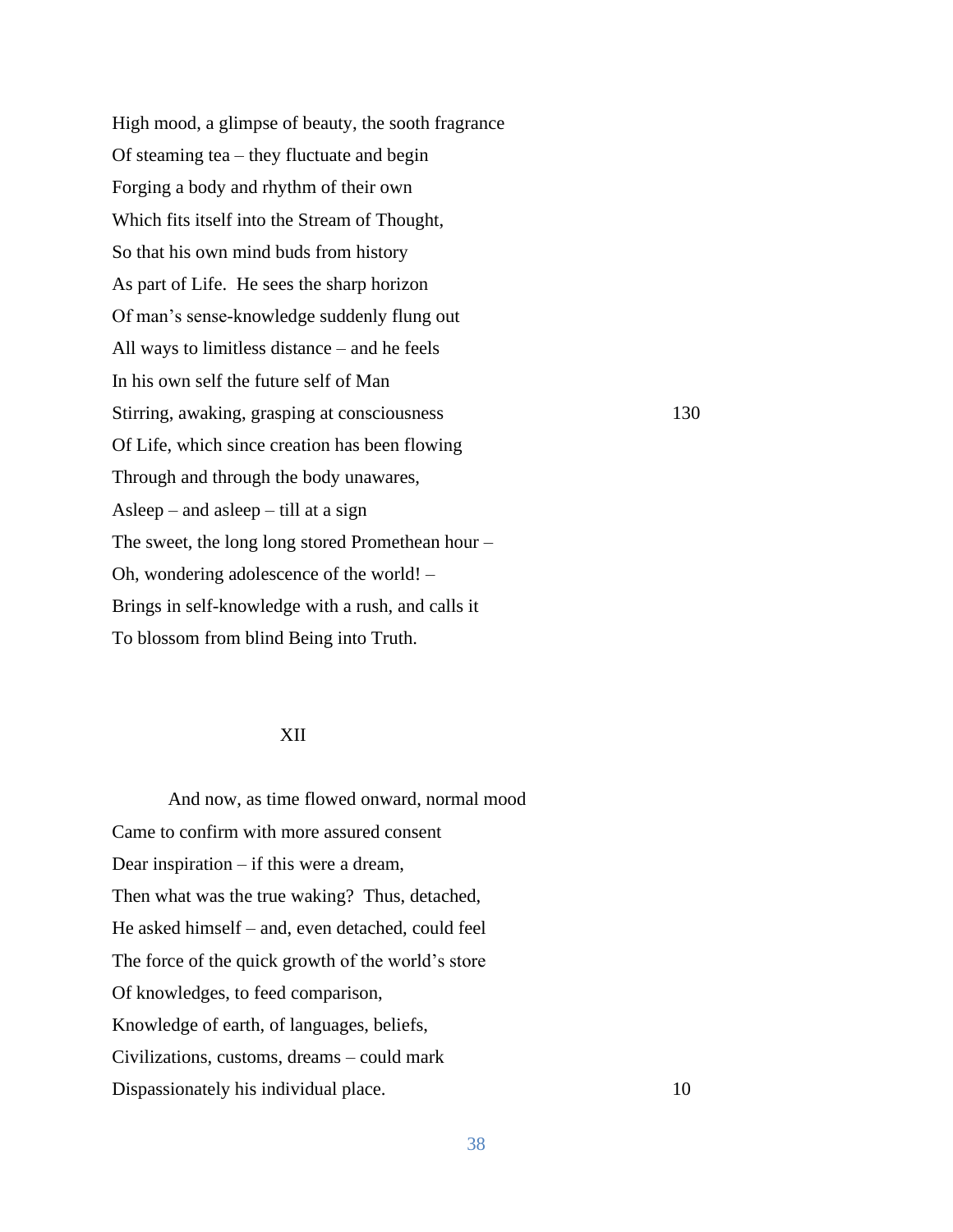As one of many minds, purged, from the start, By the star-cold perspective, of all dreams Of grossly personal immortality, Not needing, like his fathers, or like those, The first philosophers, bred up in myth As being the air they breathed, to spend much spirit In puffing his soul clear of mantled fumes.

And he was grateful for that mountain air Which wrapped and chilled his childhood; for the dawn Was coming over the mountain, and behold! 20 The far-spread plains beneath, the scarp of Earth, The works of man, the rivers and white roads With men upon them walking, who could not see Past the next rise or corner, and all eager!

Oh, in such high moods, all that mass of fact, Which sat on his crushed spirit like the stones Of vast Egyptian tombs, began to lighten, To stir like loosened wax, to melt, to float, And the house of the dead, the great museum, The tomb of expressed dreams, was like a shell 30 Waiting till life should crack it from within. As busy coral masons in their dark Labour and pullulate and leave behind Their limy corpses for a million years, Until the placid ocean shows its teeth Found a new reef, and one of them beholds The blue Pacific heaving in the sunshine, So did he seem upraised on generations Of hooded scholars and sharp men of science Who fed on Aristotle in the dark 40 And on his mother Nature.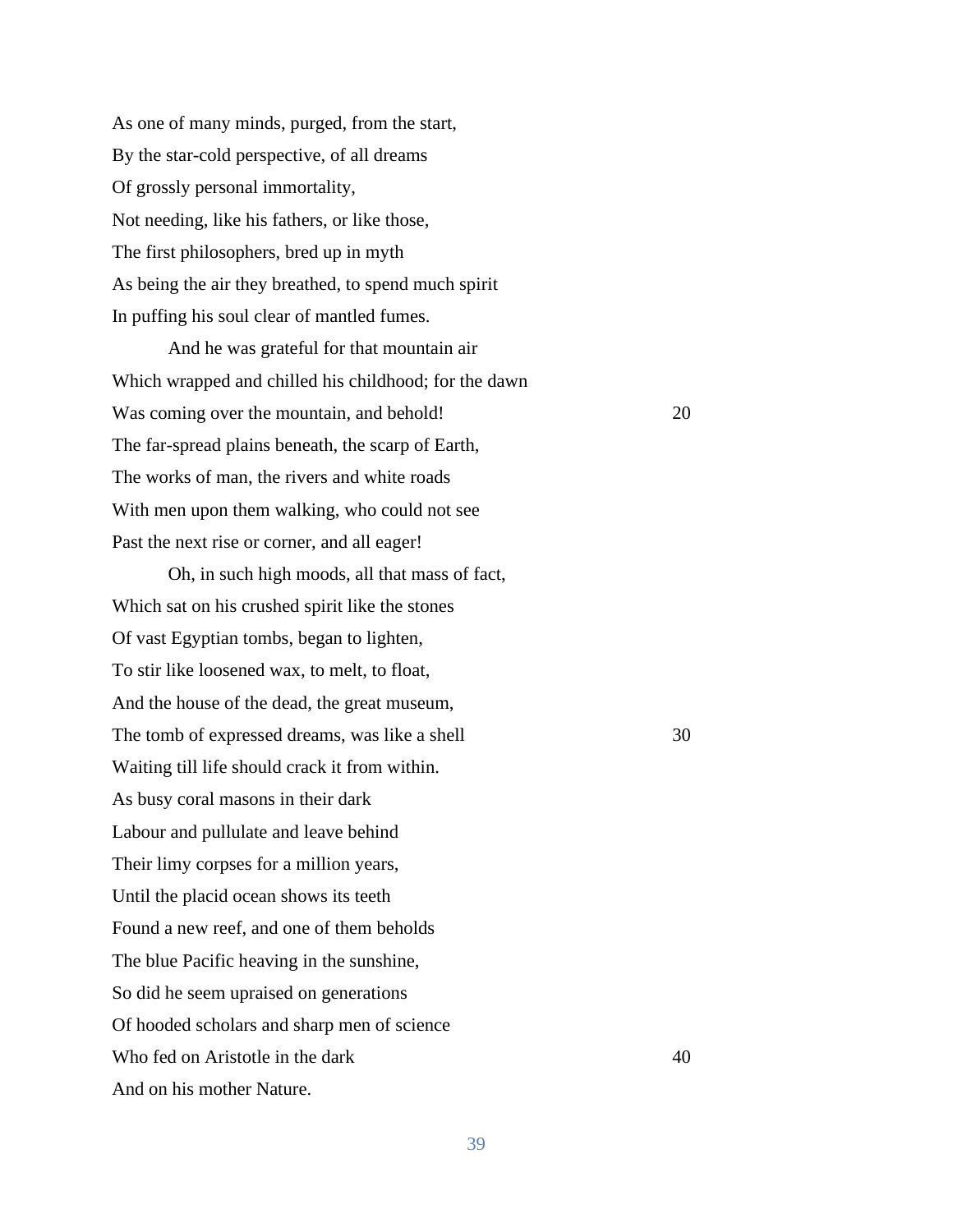## Yet not long,

And all this arrogance was pricked with pain At thought of the great cost – with speechless thanks To those who had gone on working by their light, But not by this great light, and above all, To the sad spirits who abandoned faith, Not with that truculent glee which brings support, But out of the pure flame – even though they knew, Being wise, that most of what they loved must die, Cowardice and self and pride o'erwhelm the world 50 And the last healer, Art, be starved to death.

He had re-lived himself part of that woe, Dying his death; but he had risen again In this world – they had sunk into the tomb To live there, die there.

 Thus, as thought on thought Came flooding, dream on dream, unfolding petals, He saw how these, their thoughts, were but slant sections Of a vast shape beneath it, which each soul Was working out. The firmament of time Rushed back, as once before men's startled eyes 60 The firmament of space: and souls were stars: And worlds on worlds of fresh discovery Opened before blind eyes which late had seen One rigid framework with some unfilled gaps Scarce worth the labour of completing – now Endless – say rather not even begun; For this neat abacus, which put up for truth, Was but the husks of dead truths strung together By a mechanic joiner: knowledge is not, Until it is the thing it knoweth; knowledge 70

40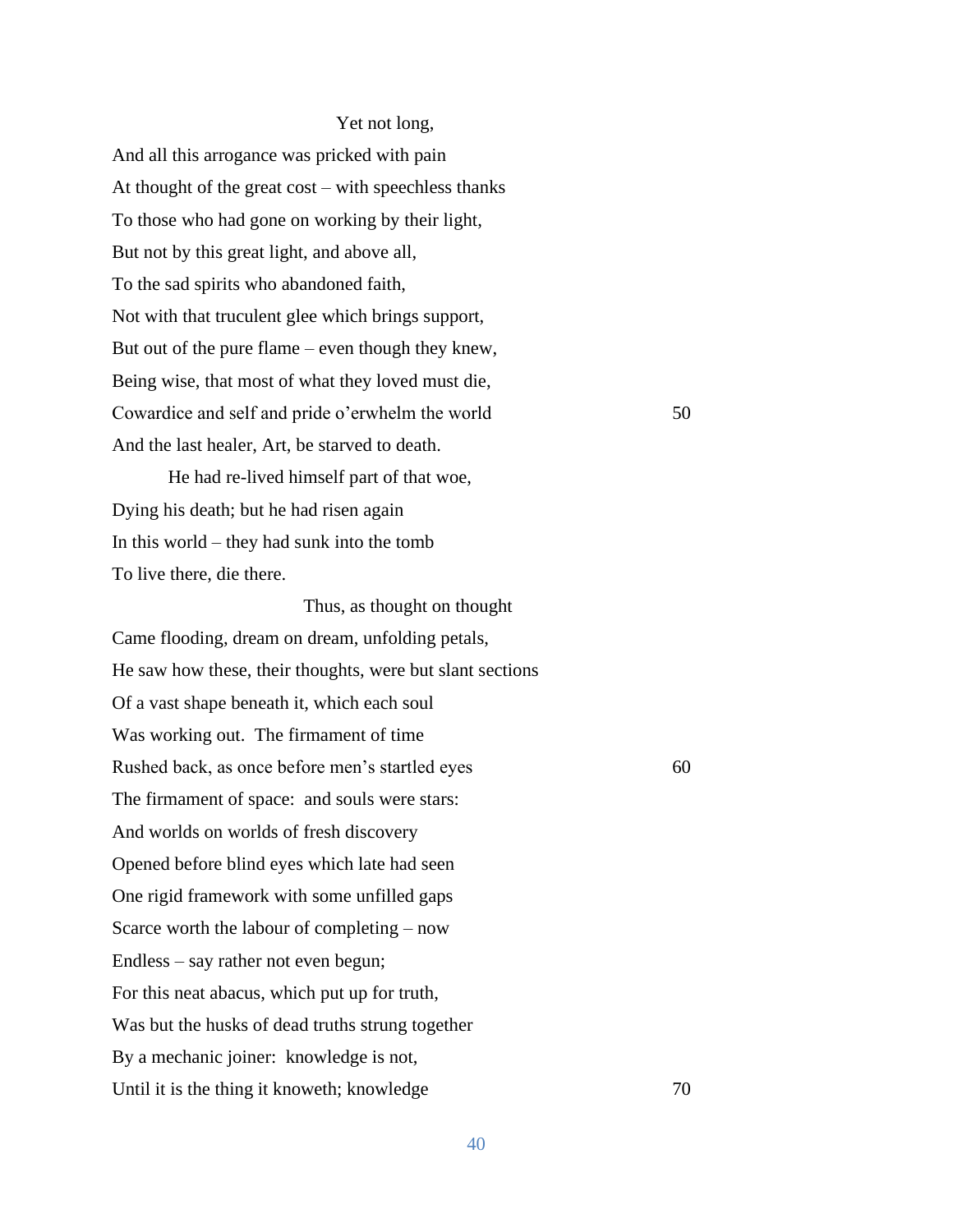Is Life incarnating in consciousness.

The pressure of unwritten poetry Which had so furiously knocked at his blood, Sitting alone once by the fireside, now Dies into tranquil tremors of the spirit And ripples into pure joy; for this man, Even this man, has spoken face to face With the eternal Muse – and ever more, Save in the puny hours, it must be Matter of accident if himself or other 80 Be chosen to indite. He has found peace.

## XIII

He has found peace: gazing upon the world No longer from without, but from the core Of self-discovered Being, he can stare Even accident in the face; for he has seen How the long wisdom of the living spirit *Uses* its accident – the vine's green tendril Accepts the loose brick and the rusty nail, The spider trails her web from the dark coign, And hollows of all shapes are hives for bees: "So let my spirit grow upon this symbol –" 10 (Which, since he found those musical, haunting Words written by the mother, had been laid Tacitly by, as into a sealed hole Chalked up 'Heredity') "Henceforth I take All that is granted thus and thus, with thanks, With reverence, yet not less as mine own right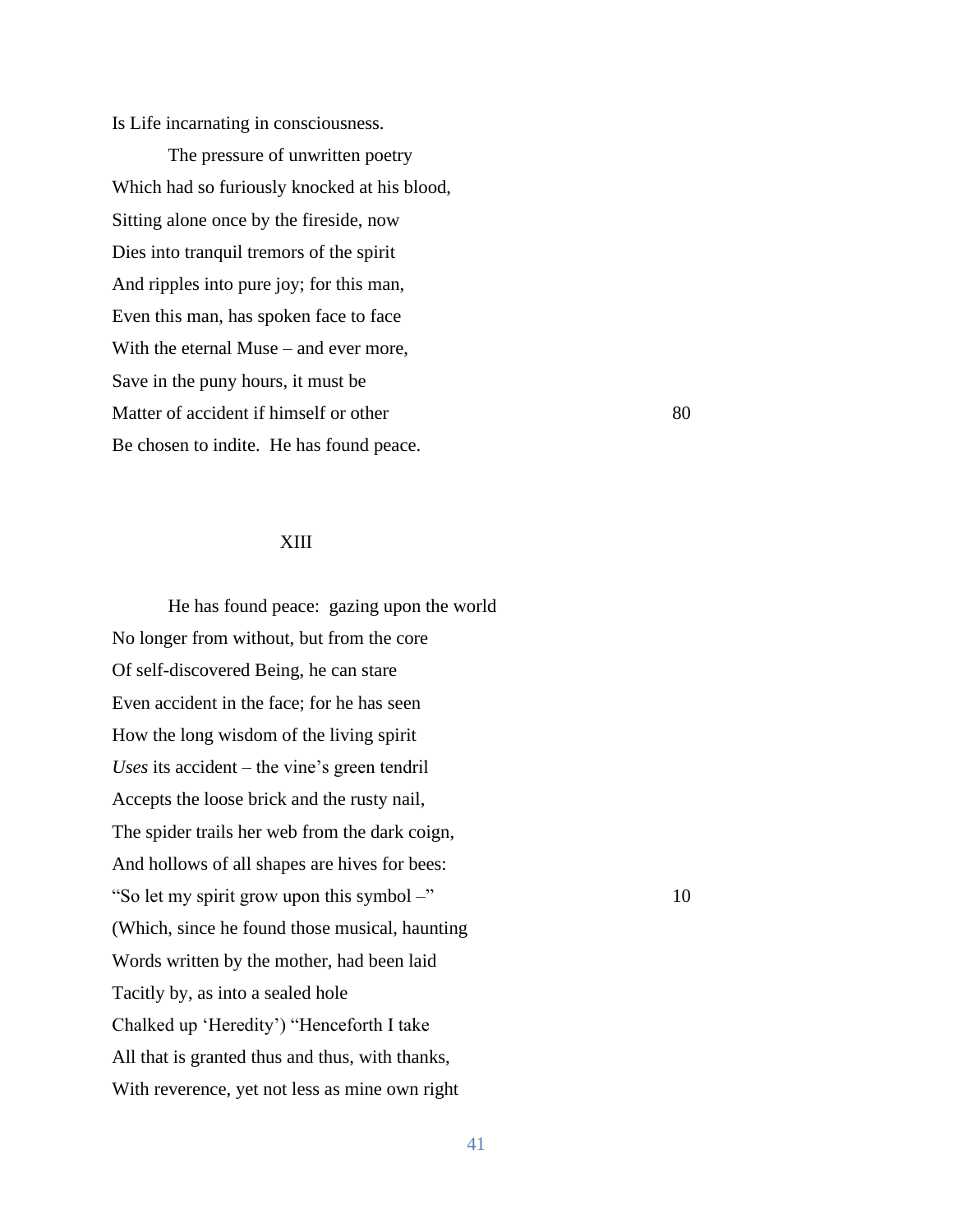For use and growth and knowledge – even I, This whorl of nebulous thinking, whose moist arms Nodded in circles blindly, till they touched The Tower, and sucked and gripped and climbed  $-$ "

Marvel! 20

Even as he speaks, the symbol springs to life Undreamed of: floats before his soul: not fixed, Not growing: dream nor picture nor idea. Is it the vision of some shape outside Or of dark forms built up in his own flesh And shadowed forth upon the world? The Tower: – Oh, hearken, hearken, those high bells ring wide Weaving the web of Life from star to star, The singing web that beateth down to earth To join all things discrete in time and space,  $30$ Banishing emptiness, throbbing betwixt Petal and petal, finger and finger, word and word, Washing the island syllables of verse, Packing with itself each melodic pause Of music, till the music is as a sea In which the soul floats outward: Mighty Nurse And Mother of Becoming! Ocean of sound Made visible by magic – yet not sound But rather welling from one heart of Life Into all space, glutting the crevices 40 Of the seen world.

The strong dream of the Tower Is but a stone into the pool of Life, Amplifying its ripples; so that he sees Them, look! outspreading from the Sun in rays Of astral light – the blood of God's own heart –

42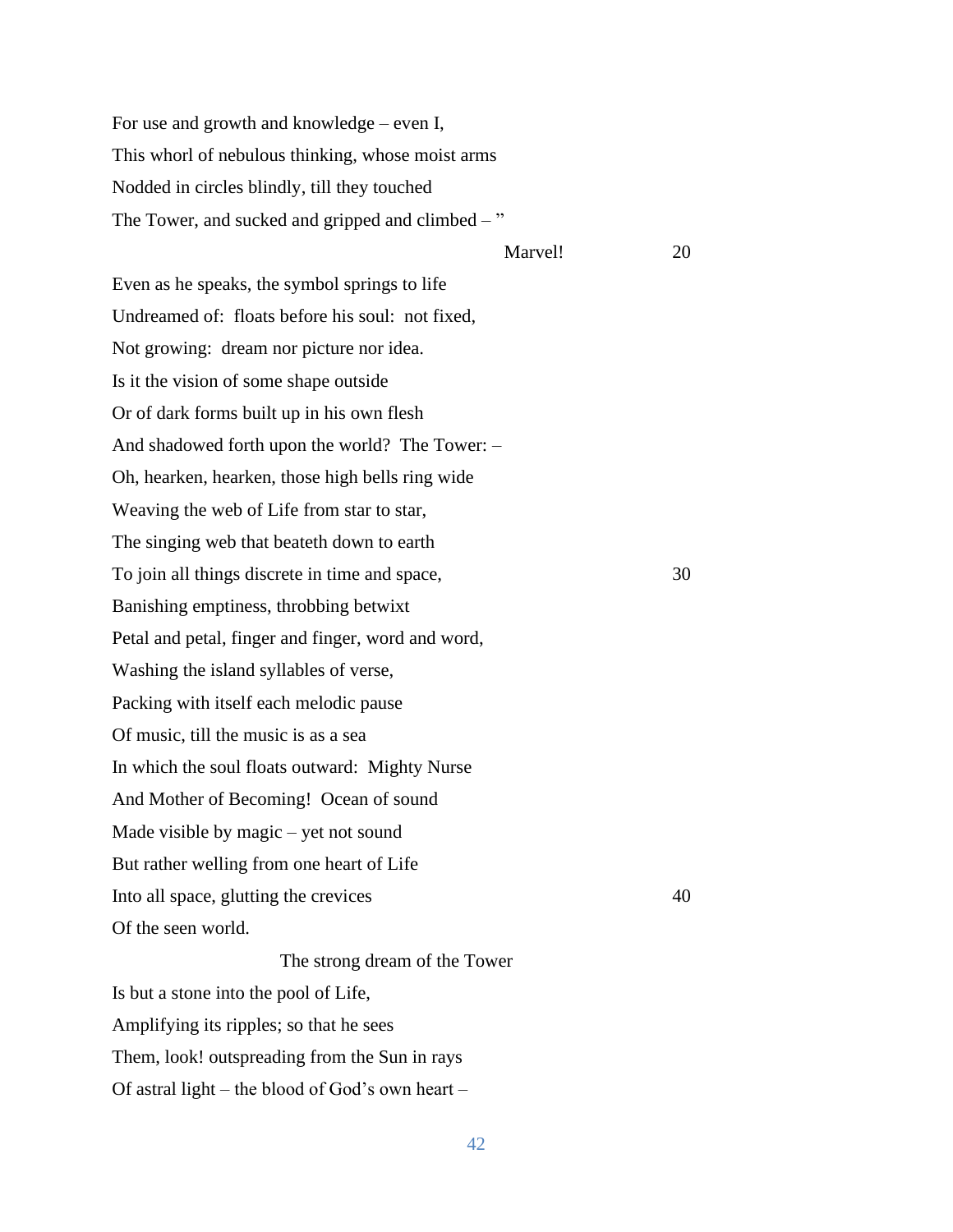Into each earth-form, ring of trunk of tree, Spiral of mollusc, whorl of trumpet-flower, And the slow-breathing orbits of his thinking Striving to be all these things – to be earth, And the calm sky above, and the still light 50 That enters into all things equally. For, as the Tower uprose out of its floor Into the light, and into the still light Outgrowing from the Sun – scattering forth The din of its high bells, gold into gold, So seemed his breath to rise from his round lungs, As from a lesser Earth, until it lost Itself in a vast heaven of still thought, Whereinto brain poured out the forms it drew From the dark air beneath it – sounding forth  $60$ Resonant, yet unheard. Even as in dreams, Where we *are* all we listen to, so he Was one with earth and sky, being between.

There is a mystery of this being between Hard to be solved by man, who is himself That Being. Thus, the light on the grey Tower, Which melted earth and sky to a round pearl Of peace and summer stillness and calm joy, Was rare upon it: at all other times It shot bewilderingly, now bright, now dull,  $\frac{70}{20}$ Now starting solid from the dull dry glare, Part of the earth, under the arch of the sky, Now mingling in the mist, its fainting corners Streaming out into rain, as though the stones Were an unreal streak of the soft air: Now earth, now sky – by turns – how rarely both!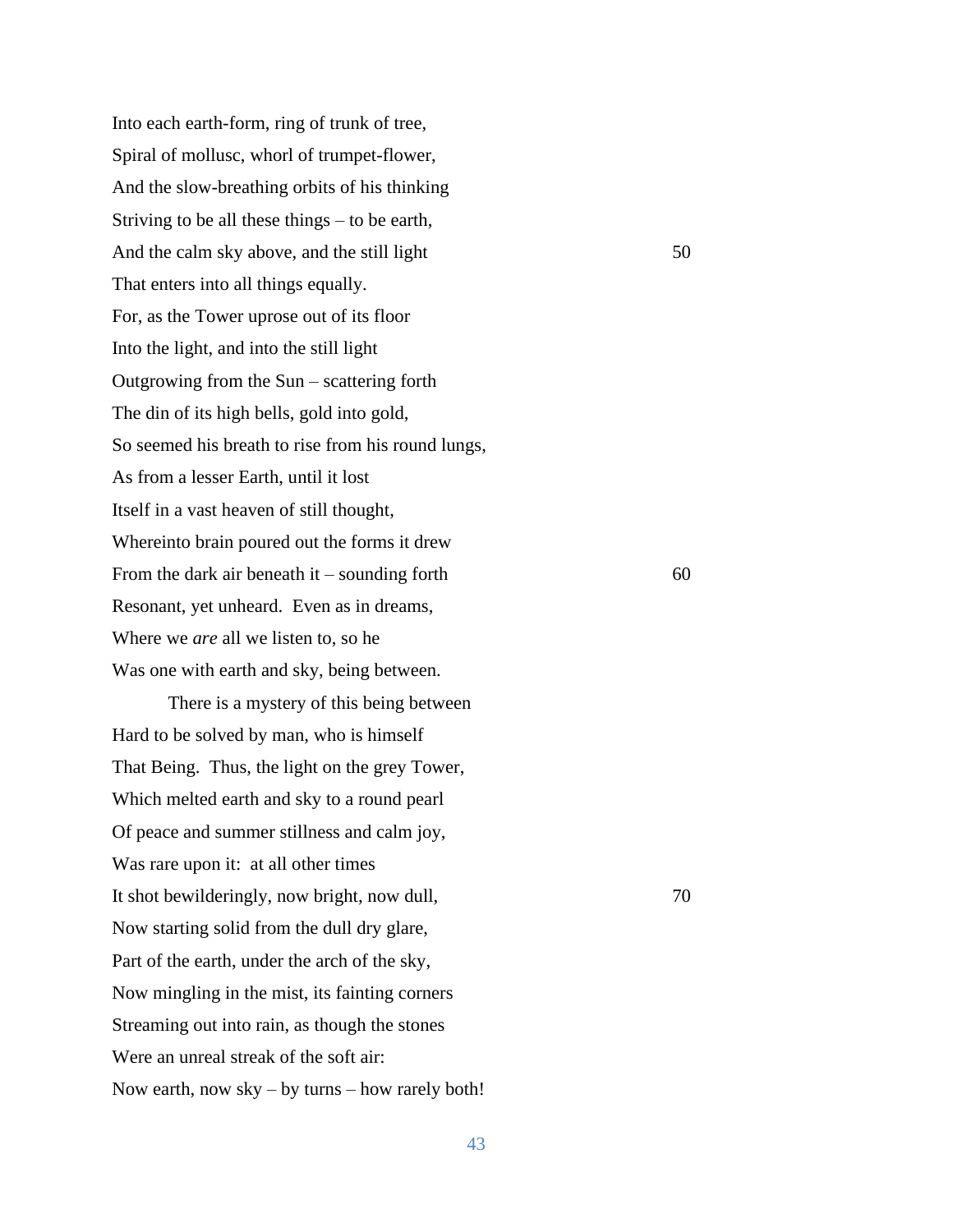Even thus man, knowing, becomes all he knows, Losing himself – and sleeps – or finds himself And is cut off from knowledge, from all life Save his one world of folly: the weak child, 80 That must creep back into its mother's womb And lose its life in hers, or else must fall Out of her breast, and die of the steel cold! He stiffens, falls out, conscious. . . and there come The demons, shyness, shame, habitual laughter, Keeping him trivial, shutting him quite out From the one source of truth, till, lo! he dies Into metallic, yankee heartlessness Rasping, or thin disguised as urbane taste, Seeking only his comfort.

Oh, ye gods! 90

Ye gods that bound yourselves on rock and cross To become our life – only let us want, Infinitely, nothing for ourselves, And we shall set you free: let us but feel And we may be ourselves and be alive! But when we feel not, we are still unborn, Asleep, dim embryos of your wombs – or lost, Drowsing in snow. Torture us back to life, Even as ye tortured him! Oh, in your shapes Of cloud and tree and rock – building of man –  $100$ And form of woman – hide with the old skill Those cruel memories of the loveliness, The huge unearthly wisdom, which are ours While we lie sleeping. Change these curdling hearts, Even as his was changed, tearing away All other their supports but this your Life –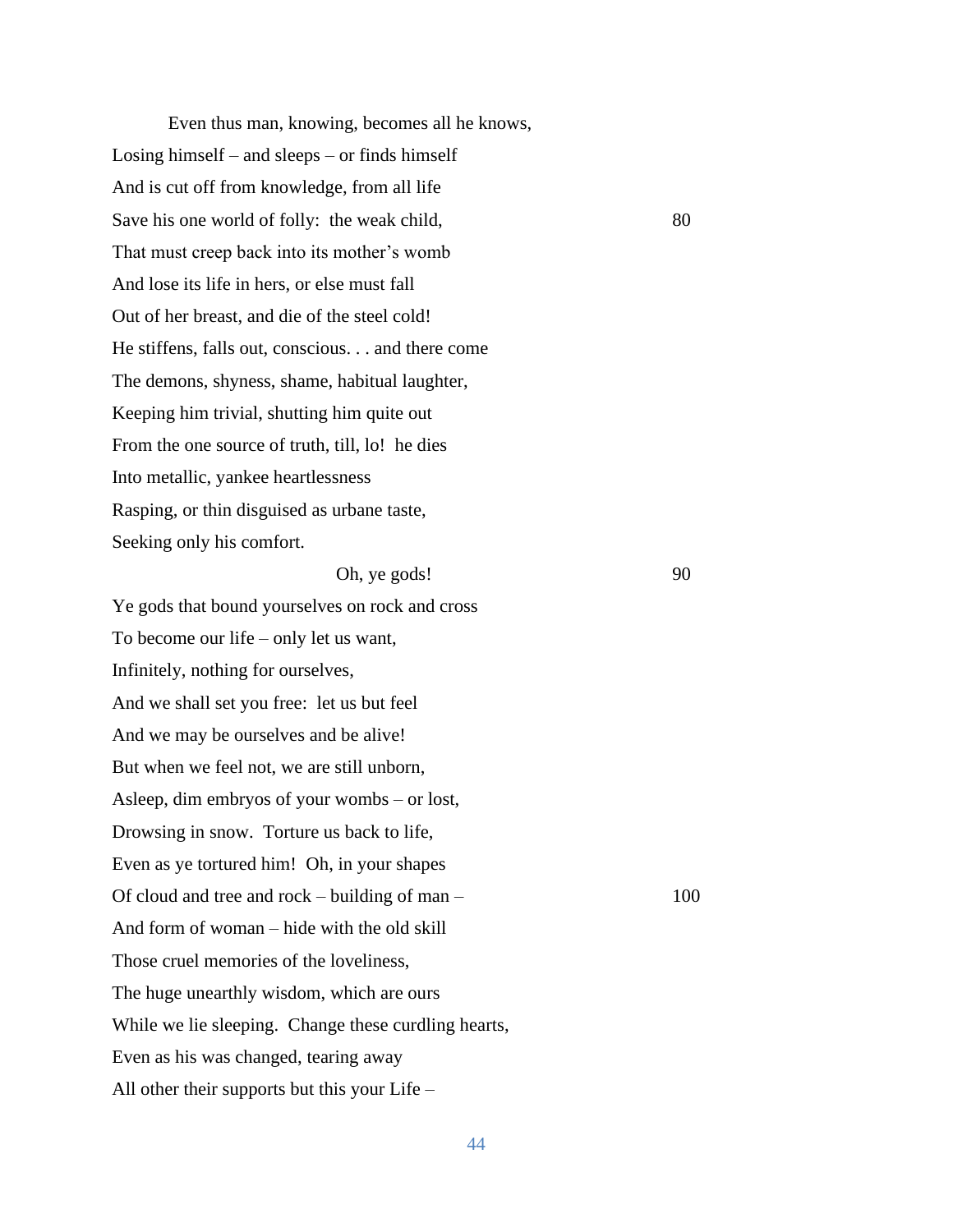This wind that blows about us in the wilderness – Until we be confounded – till we know not What can be left to feel for, hate ourselves For every idiot passion.

When he grieved 110 Of old, pride rushed to solace him with dreams Of his own strength and dignity: where now Was pride? Or it but raised its charming crest, And straight he loathed and bruised it, knowing well Himself, eternally afraid – himself, Eternally afraid of life and death. Yet midst this tumult of uncertain passion Not comprehended – fluctuating – wild – Stood – like a pharos on its hidden rock – The meaning of the Tower – still a-building,  $120$ And he could add new stones, as he found strength, Drawing foundations of blind life up to The sky of wisdom – he and all men else, Rearing a second Babel, wedding earth And heaven, not now for power, but for love. Till, as life travelled on its quieter way, Great confidence came creeping to his heart That on it also, even as odour Flits to each opening blossom, and must flit, Courage would light – from that same Union! 130 Whose other child was Poesy, and whose pledge Was the eternal mystery of light Ever recurring now to memory Or sinking with new glory into his eyes, And the calm sweetness, and the singing voice Of bells that rang rang rang through his whole being,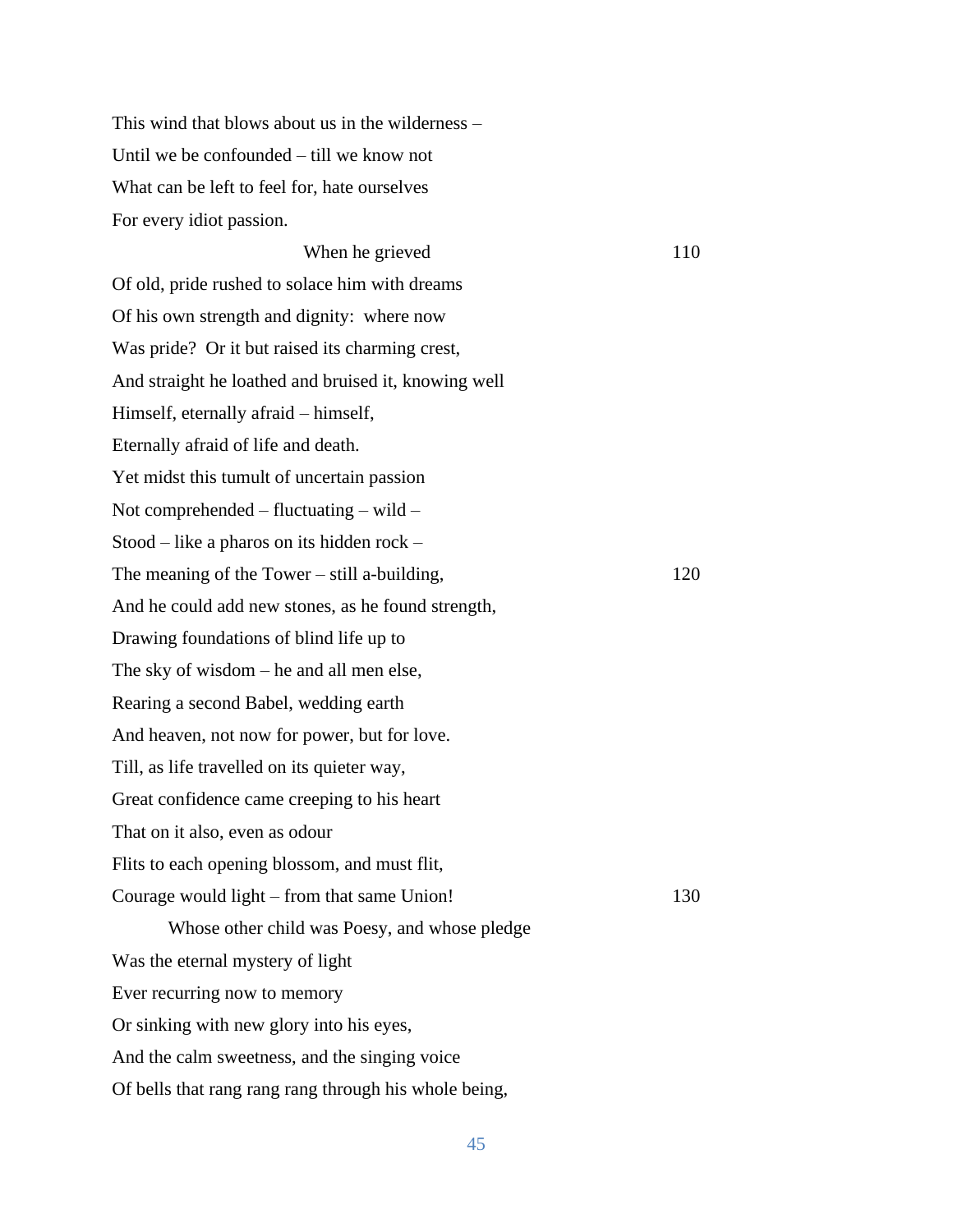Answering all the riddles of the world With: – What is Poesy? The second birth! It is the incarnation of this flesh Into this consciousness. What is this flesh? 140 It is my hair, my limbs, but it is, too, My grass, my trees, my splinters of red rock Folded and crumpled round me: I am Earth: But I am still asleep: knowledge is waking, And Poesy the dream that waking brings. There is a noise of trumpets in the mouth Of Wisdom, and their voice is Poesy Expressing incarnation – Dear my Joy! – Expressing incarnation of wise Earth Into this conscious self of Everyman, 150 Even thine and mine and all men's, all in one And one in all – one ring of all the dancers Shouting in chorus with uplifted mouths And fast-linked hands, and with what grave precision Drawing a figured Zodiac from that love, Selfless, outpouring, which is even now Our Earth's unlimited soul, which is our sleeping, And all the hidden meaning of our lives.

## FINIS

\_\_\_\_\_\_\_\_\_\_\_\_\_\_\_\_\_\_\_\_

====